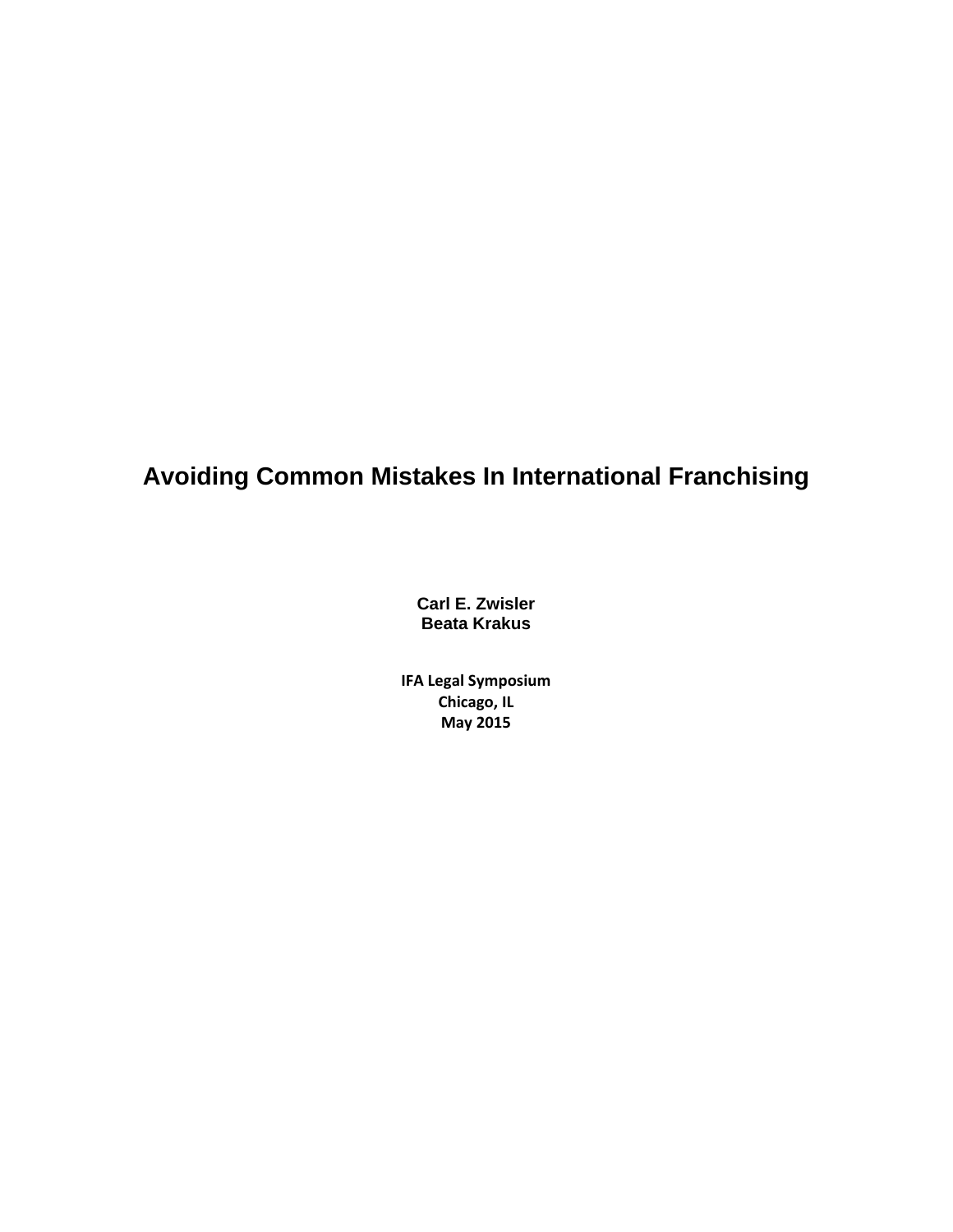# **Table of Contents**

| 1. |      |                                                                           |  |
|----|------|---------------------------------------------------------------------------|--|
|    | 1.1  |                                                                           |  |
|    | 1.2  |                                                                           |  |
|    | 1.3  | What Should Franchisors Know About The Countries In Which They Plan       |  |
|    | 1.4  |                                                                           |  |
|    | 1.5  |                                                                           |  |
|    | 1.6  |                                                                           |  |
|    | 1.7  |                                                                           |  |
|    | 1.8  |                                                                           |  |
|    | 1.9  | Which Legal Documents Are Required For International Franchising?  8      |  |
|    | 1.10 | How Does The Choice Of Franchising Strategy Affect The Cost And Viability |  |
|    | 1.11 |                                                                           |  |
|    | 1.12 | What Changes To Agreements, Manuals And Training Programs Are             |  |
|    | 1.13 | How Should A Franchisor Budget And Plan For International Expansion? 15   |  |
|    | 1.14 | How Should A Prospective International Master Franchisee Budget And       |  |
|    | 1.15 | How Should A Prospective Master Franchisee Evaluate A Foreign             |  |
|    | 1.16 | How Should Franchisors Prepare To Answer The Questions Of Prospective     |  |
|    | 1.17 | Why Are Master Franchise And Modified Operating Manuals Needed?  19       |  |
|    | 1.18 | What Additional Training Programs Are Needed When Expanding Using         |  |
|    | 1.19 | How Much Control Do Franchisors Need Over International Master            |  |
|    | 1.20 |                                                                           |  |
|    | 1.21 | Why Do Franchisors Grant Territories Rights That Won't Be Developed?  25  |  |
|    | 1.22 |                                                                           |  |
|    | 1.23 | How Can International Franchise Agreements Be Structured To Anticipate    |  |
|    | 1.24 | Can Franchisors Use Audited Financial Statements From Their Home          |  |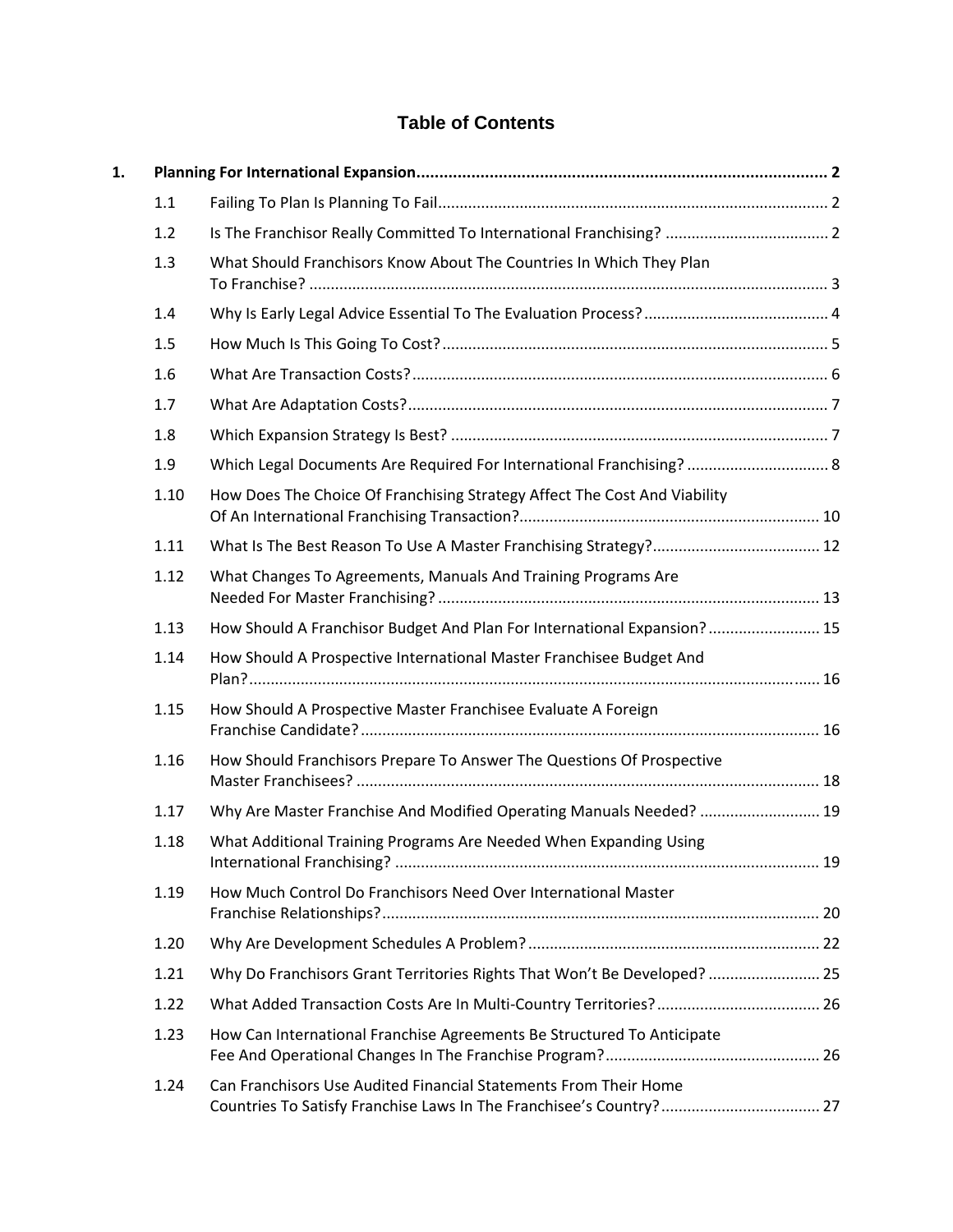| 2. | Franchisee Training, Support, And Adaptation Challenges In International    |                                                                          |  |  |  |
|----|-----------------------------------------------------------------------------|--------------------------------------------------------------------------|--|--|--|
|    | 2.1                                                                         | How Can Franchisors Determine Which Markets Will Be Most Expensive       |  |  |  |
| 3. |                                                                             |                                                                          |  |  |  |
|    | 3.1                                                                         |                                                                          |  |  |  |
|    | 3.2                                                                         | How May National Laws Treat Licenses And Distributorships As             |  |  |  |
|    |                                                                             | 3.2.1                                                                    |  |  |  |
|    | 3.3                                                                         | How Can Franchisors Protect Their Intellectual Property In International |  |  |  |
|    |                                                                             | Copyright Protection - Translations, Modifications And New<br>3.3.1      |  |  |  |
|    | 3.4                                                                         |                                                                          |  |  |  |
|    | 3.5                                                                         | How Do Labor And Employment Laws Affect International Franchising?  38   |  |  |  |
|    | 3.6                                                                         | Are Security Agreements And Guarantees Enforceable Under Local Law? 39   |  |  |  |
|    | 3.7                                                                         | How Do Antitrust Laws And Trade Secret Protection Schemes Affect         |  |  |  |
|    | 3.8                                                                         | What Obstacles To Collecting Agreed Upon Fees May Arise In               |  |  |  |
|    |                                                                             | 3.8.1                                                                    |  |  |  |
| 4. | How Should Franchise Parties Evaluate The Feasibility And Cost Of Supplying |                                                                          |  |  |  |
|    | 4.1                                                                         |                                                                          |  |  |  |
|    | 4.2                                                                         |                                                                          |  |  |  |
|    | 4.3                                                                         |                                                                          |  |  |  |
|    | 4.4                                                                         |                                                                          |  |  |  |
|    |                                                                             | 4.4.1                                                                    |  |  |  |
|    |                                                                             | 4.4.2                                                                    |  |  |  |
|    | 4.5                                                                         |                                                                          |  |  |  |
|    | 4.6                                                                         |                                                                          |  |  |  |
|    | 4.7                                                                         |                                                                          |  |  |  |
|    | 4.8                                                                         |                                                                          |  |  |  |
|    | 4.9                                                                         |                                                                          |  |  |  |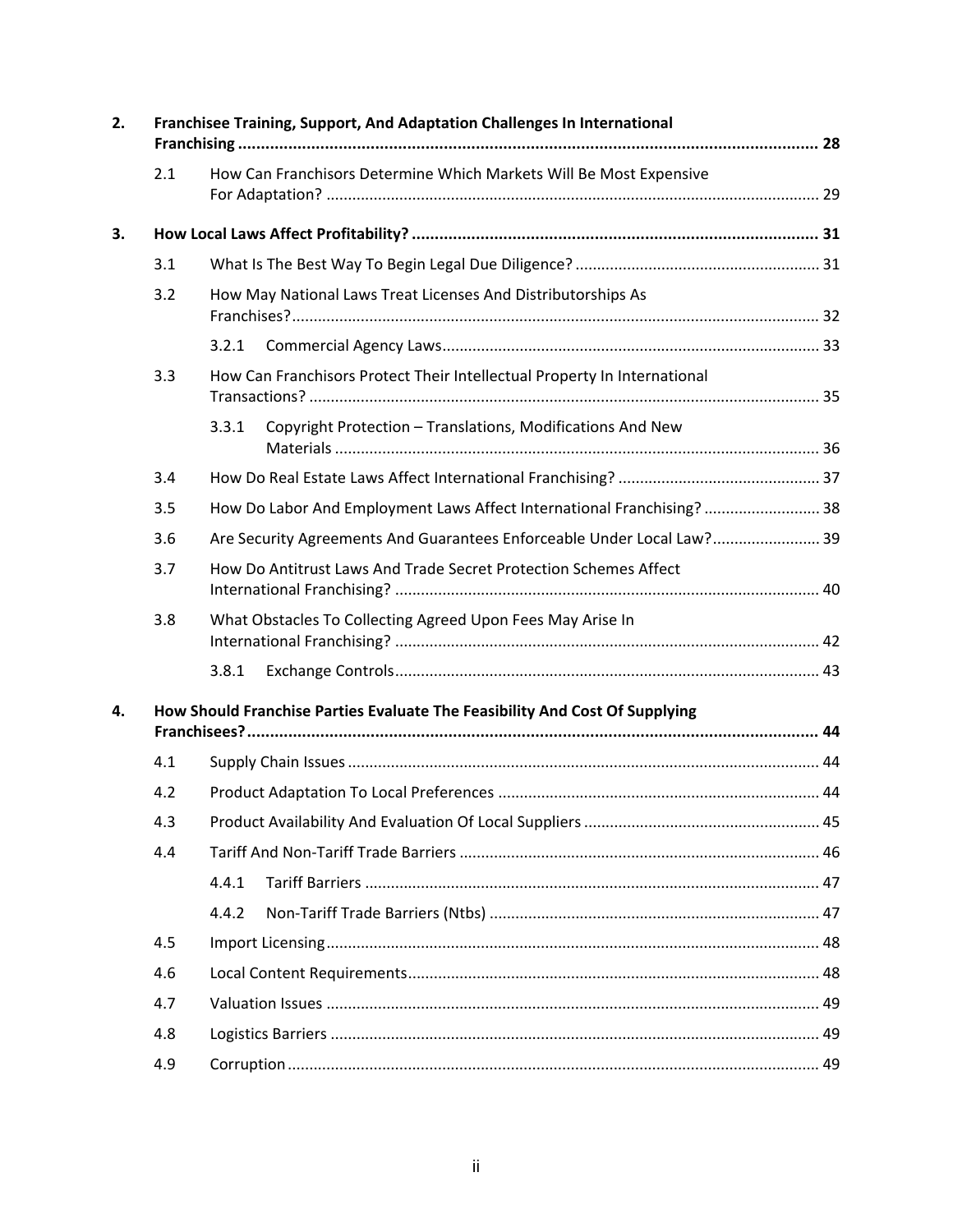| 5. |     |                                                                         |  |
|----|-----|-------------------------------------------------------------------------|--|
|    | 5.1 | Why Should International Franchise Agreements Address All End Of        |  |
|    | 5.2 |                                                                         |  |
|    |     | How Many Relationships Can Be Affected By The Termination Of A<br>5.2.1 |  |
|    | 5.3 | What Can Go Wrong When The Notice Of Termination/Nonrenewal Is          |  |
|    | 5.4 |                                                                         |  |
|    | 5.5 | What Problems Do Master Franchisees Face When A Master Franchise        |  |
|    | 5.6 | What Language Should A Master Franchise Agreement Contain To Protect    |  |
| 6. |     |                                                                         |  |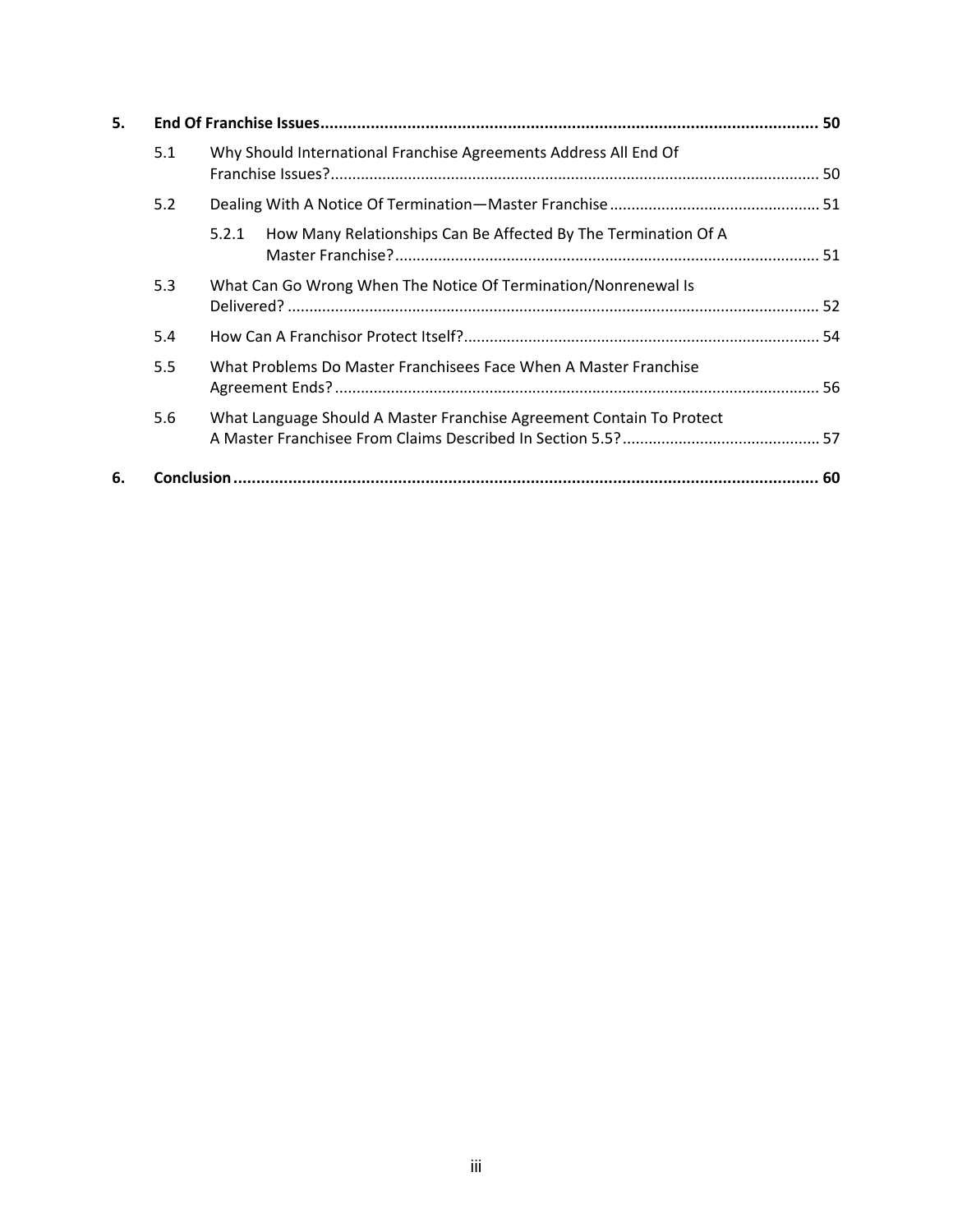#### **DEDICATION**

The authors dedicate this article to the memory of John R. F. Baer. John practiced franchise and distribution law for over four decades, serving as a colleague, mentor and friend to the authors and many others in the franchise bar. John was a leader of the U.S. and international franchise bar and he was a prodigious author and lecturer on many of the issues that we discuss in the article. His selfless willingness to help others and low-keyed approach endeared him to franchise lawyers throughout the world. He served as leading example of what it means to be a great franchise lawyer and a great man.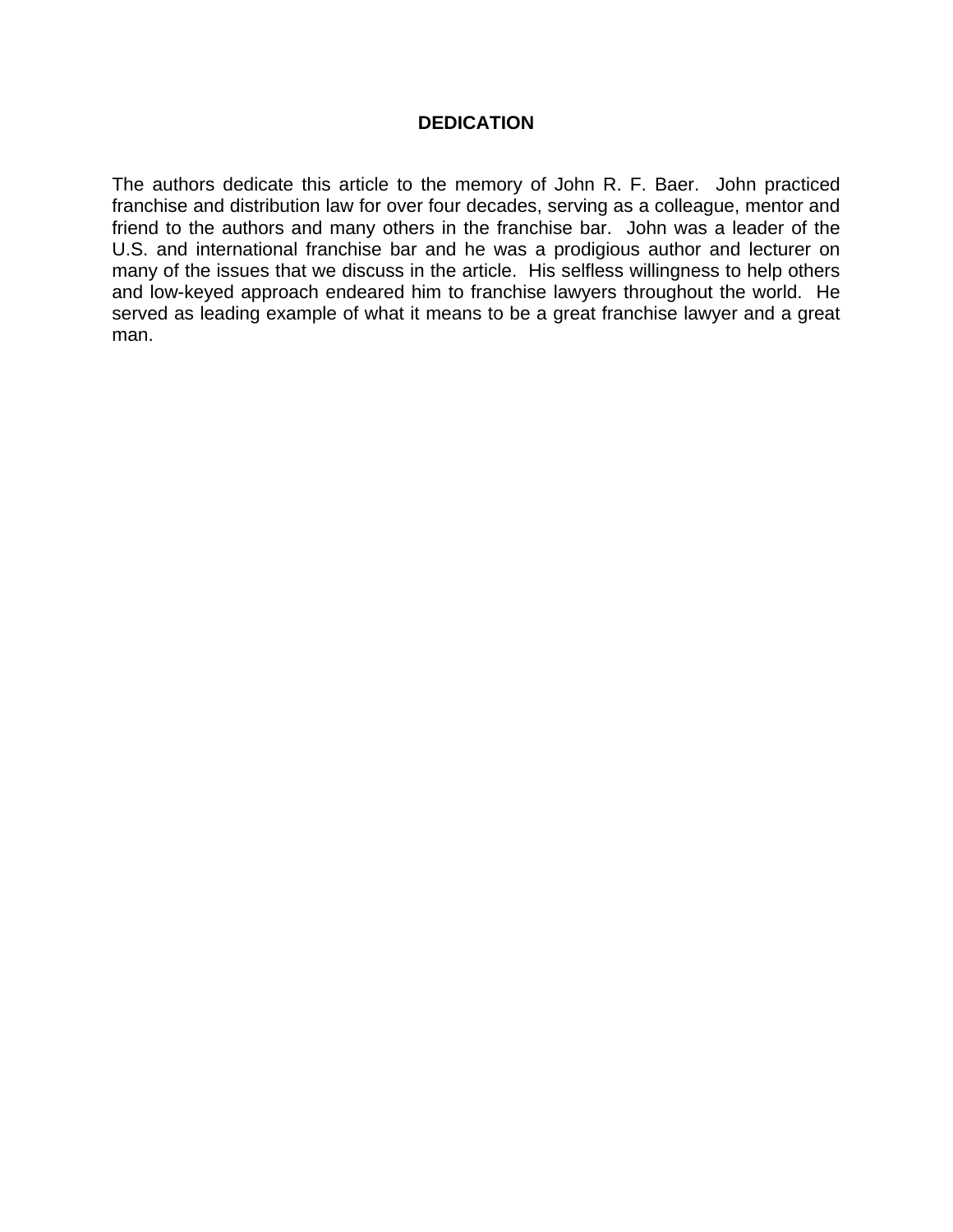# **Avoiding Common Mistakes In International Franchising\***

#### Introduction

Lawyers should play a key role in advising franchisors and prospective international franchisees about the many complex issues that frequently arise in international franchising transactions and relationships. Although most lawyers will never have thorough knowledge of each new country that their franchisor–clients target for expansion, they should be prepared to advise their clients about the best practices, which will enable them to identify and avoid the most common international franchising mistakes. Similarly, lawyers for prospective international franchisees should alert their clients to anticipate the common issues that foreign franchisors confront when entering new markets. They should anticipate potential difficulties arising out of the operational and legal differences between foreign markets and franchisors' home markets.

Every franchisor and prospective international franchisee should recognize that they are prone to making unwarranted assumptions about doing business in each other's countries and how their franchise relationship would work in a new market. "You don't know what you don't know." Hence, one of our goals in writing this paper is to identify issues that Franchise Parties<sup>1</sup> often overlook, and to reduce the number of mistaken assumptions that they will make.

In the ensuing pages, we explain the most common issues Franchise Parties confront in international franchising. First, we identify common planning deficiencies and methods of overcoming them. Second, we explain how to identify and address franchisee training, support, and adaptation challenges. Third, we explore how to efficiently identify local law and real estate leasing/acquisition issues that affect profitability. Fourth, we discuss supply chain problems and potential resolutions. Finally, we will examine end-of-franchise relationship issues and the unique challenges that master franchising poses. We will then suggest strategies for overcoming many of these challenges.

The problems we discussed are subject to four types of remedies:

1. For many, the problem can be identified, defined and limited through due diligence. This will typically include market research, and consultation with local franchise counsel. By reviewing published market intelligence reports, and by providing local counsel with a list of issues that concern the franchisor, franchisors can be equipped with the knowledge they need to decide whether to pursue a market or a transaction that involves the market.

 1 For convenience, when referring to both international franchisors and international prospective franchisees and international franchisees, this Article will use the term "Franchise Parties."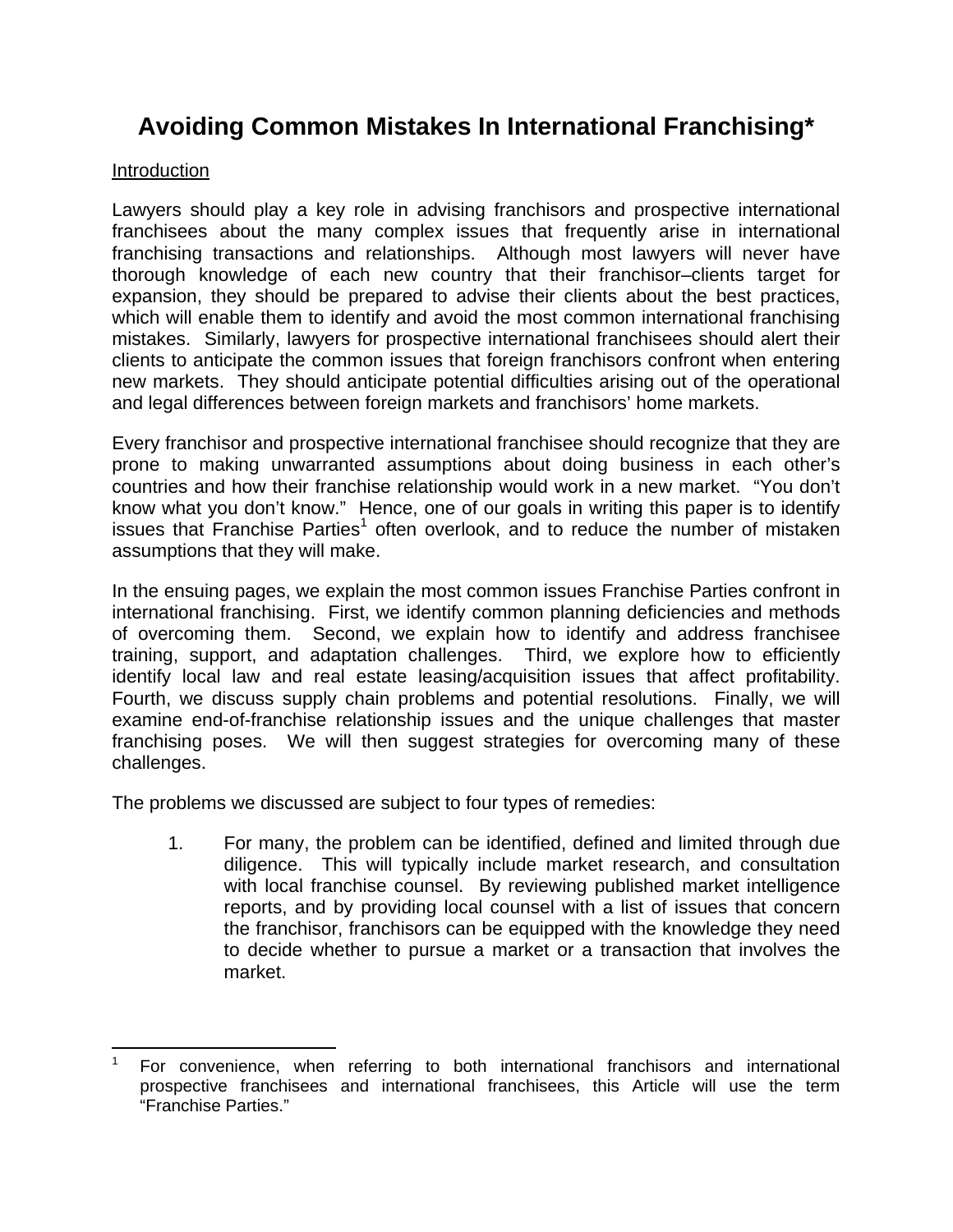- 2. Following the due diligence, the Franchise Parties can develop more realistic plans which will guide them in their decisions about whether and how to execute an international franchise relationship.
- 3. Franchisors can use our discussion of the various costs that arise in international franchising, and the outline of costs that flow from the use of different franchising strategies to select the franchising strategy that will be best for the country and the transaction they are considering.
- 4. After a review of the many issues that should be addressed in international franchise agreements, lawyers for franchisors and franchisees can evaluate the international franchise agreements that they now use by determining whether and how well they address the issues and potential solutions we have suggested.

We now turn to the common problems.

#### **1. Planning For International Expansion**

1.1 Failing To Plan Is Planning To Fail

Experienced international franchisors emphasize the need to plan where, when, and how to expand internationally. $^2$  In contrast, many less experienced franchisors embark upon international franchising transactions in response to solicitations received over the Internet or at franchise expositions. They are less likely to understand the range of costs and other issues that will affect the viability and profitability of their early international experiences. Their failure to address the issues outlined below adds significantly to their risk of an unsuccessful international franchise relationship.

1.2 Is The Franchisor Really Committed To International Franchising?

Because of the time required to close deals and to generate profits in international transactions, international franchising efforts are unlikely to succeed without the commitment of the franchisor's CEO, board of directors, and significant investors. The time and expense associated with recruiting international franchisees and adapting the franchise concept to the new country are usually much greater than the time and cost associated with opening additional franchises in the franchisor's home country. The time and costs also frequently exceed initial expectations. Only by performing due diligence and basing budget estimates upon the results can the stakeholders be prepared for the twists and turns of each new transaction.

A franchisor's commitment to international franchising must be embraced by virtually the entire franchisor organization. As Yoshino Nakajima, Chief Development Officer of

 <sup>2</sup> *See generally* Carl Zwisler, Jim Hartenstein, Benjamin Simon & Yoshino Nakajima, How to Analyze an International Market for Expansion—Best Practices, Presentation at International Franchise Association 2015 Annual Convention (Feb. 15–18, 2015) (program materials will be available at http://www.franchise.org/international-program-materials).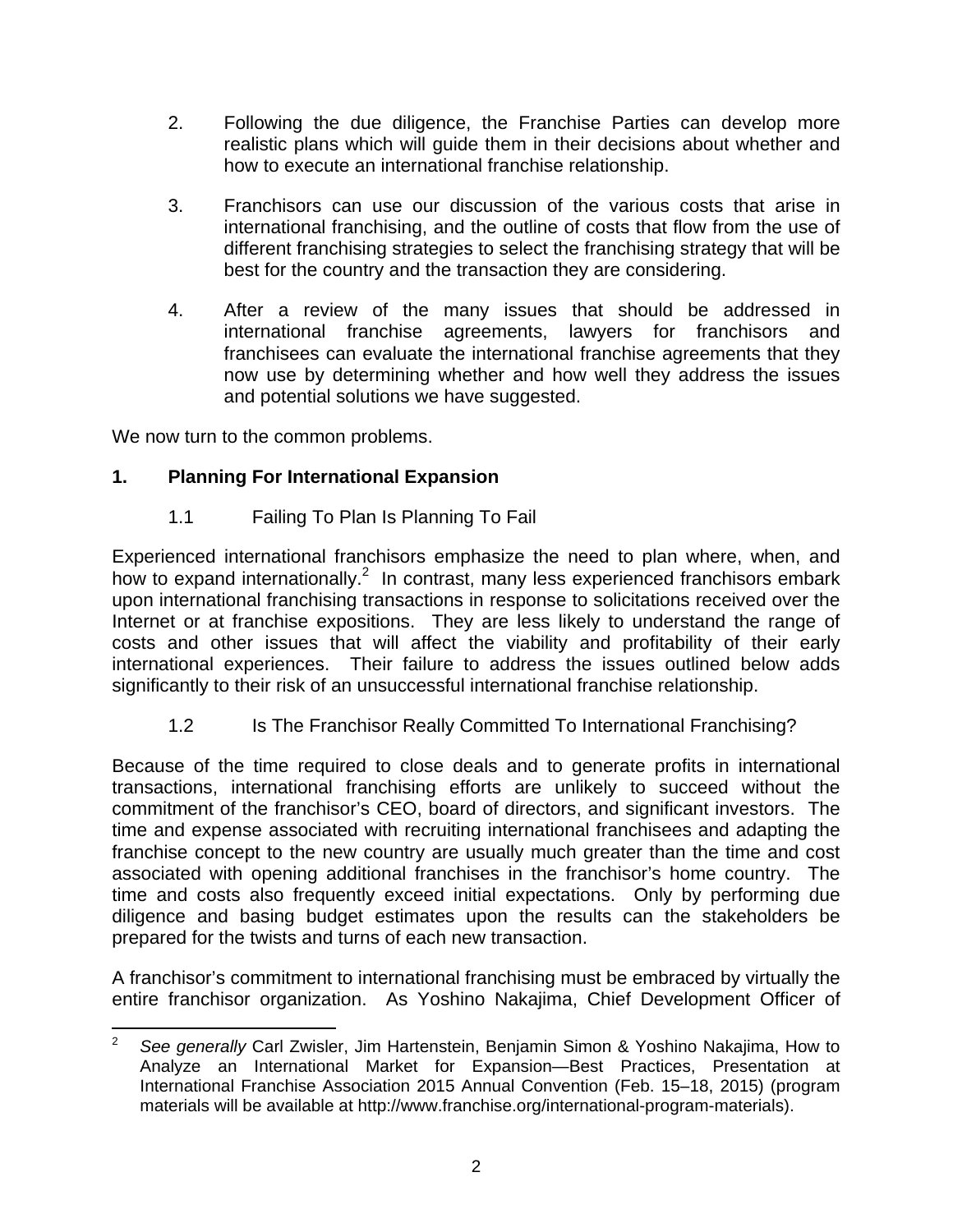Home Instead Senior Care, told a 2015 International Franchise Association (IFA) convention audience, "Everyone in the company needs to know that they are no longer an American company with one or more international franchisees. They are an international franchising company which happens to be based in the United States." Executives just embarking on international franchising must recognize the natural challenges that occur when franchisees are many time zones removed from the franchisor's headquarters, and of the difficulties of communicating in different languages. Foreign franchisees will need support during hours when a purely domestic franchise organization may typically be closed. In virtually every department, the franchisor's staff must be available to assist foreign franchisees with their unique challenges, including challenges that may require more thought and time than is required to support domestic franchisees.<sup>3</sup>

Prospective international franchisees should confirm that the commitment and support they will need is available from the franchisors they are evaluating.

1.3 What Should Franchisors Know About The Countries In Which They Plan To Franchise?

Experienced international franchising professionals repeat an admonition to new international franchisors; plan where you want to go rather than going to the first country in which an apparently good prospect requests franchise rights.

According to Jim Hartenstein, International President of Little Caesar's Pizza, the process of selecting the right countries for international franchising begins with discarding inappropriate countries, based upon the franchisor's current needs and other macro-economic factors.<sup>4</sup> For example, franchisors should first eliminate countries where they are barred from doing business. U.S. franchisors must avoid franchising in countries that are on the U.S. government's boycott list or list of countries with which U.S. residents must not deal, such as Cuba, North Korea and Syria. Moreover, U.S. franchisors may not do business with franchisees or owners who are on the U.S. Treasury Department's Office of Foreign Assets Control (OFAC) list of terrorists or terrorist's supporting organizations.

Franchisors should then examine factors that present a high risk, low likely reward environment. Unstable economies, war, domestic turbulence, rampant inflation, high unemployment, very high tax rates, and exchange controls or restrictions on the collection of royalties are some of the factors that should quickly disqualify a country from consideration by new international franchisors. Corruption, trade barriers, other supply chain challenges, advertising, labeling, and import restrictions may disqualify other countries for newer international franchisors. The time required to open new

 3 By "domestic franchisees," we mean franchisees residing within the same country as the franchisor's principal office.

<sup>4</sup> Zwisler, Hartenstein, Simon & Nakajima, *supra* note 2.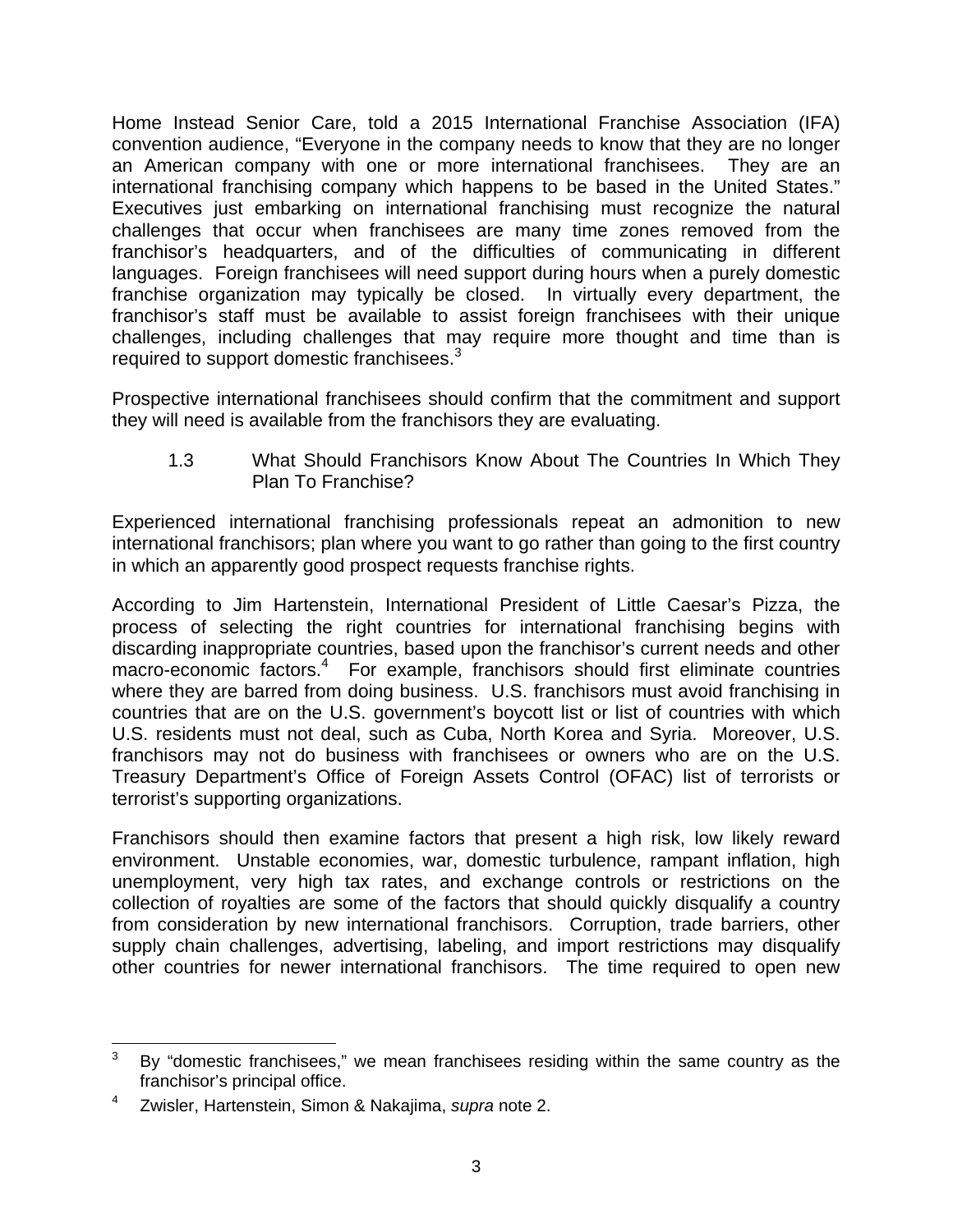franchised businesses and concerns about the enforceability of intellectual property protection rights or contract claims should also be of concern to all Franchise Parties.<sup>5</sup>

We recall Goldilocks's declarations, "This one is too hard. This is too soft. This is just right." Franchisors will be most successful when their planning identifies those countries and Franchisee Parties that seem "just right" before they invest significant efforts in a new transaction. A list of resources for use in selecting the right international market may be found at Attachment A.

Of all the countries and markets in the world, franchisors will want to target countries for growth that are most likely to give them:

- 1. the greatest relative opportunity for profit;
- 2. in the shortest time;
- 3. for the lowest investment; and
- 4. with the least risk.

International franchise professionals refer to countries that meet these as "First Tier" countries.<sup>6</sup> First Tier countries are determined by evaluating key factors in countries the franchisor is considering for expansion, and eliminating from consideration countries that do not qualify. Ongoing evaluations of countries will cause the First Tier to change over time.<sup>7</sup>

1.4 Why Is Early Legal Advice Essential To The Evaluation Process?

Wise franchisors involve international franchise counsel in the process of developing their growth strategies. The obvious reasons for this often are overlooked by budgetconscious, but shortsighted, franchisors. Legal, intellectual property (IP), and tax issues often have a considerable effect on the time, costs, and viability of a franchise project. Waiting until a franchise candidate has been identified and a letter of intent (LOI) has been negotiated to perform this analysis can result in costly mistakes.

 5 Although much of this discussion focuses upon Franchisors, international franchisees must be concerned that unanticipated costs and delays imposed on their Franchisors will dampen their ardor for the franchisees' markets and lead to a withdrawal of some vital support. Franchise Parties generally seek a win–win, but when barriers to winning for Franchisors are too intense, they may lose enthusiasm for making further investments in a franchisee's market.

<sup>6</sup> Many franchisors are approached by offers to purchase franchises for various regions, including the Middle East or Central America.

<sup>7</sup> Because of the complexities of successfully implementing franchising strategies in multicountry territories, as well as the often-unanticipated costs of entering each new country and supporting franchisees in each country in a region, we focus here on single countries only. We will discuss issues associated with granting franchise rights to a single Franchise Party for multiple countries in Section 1.22.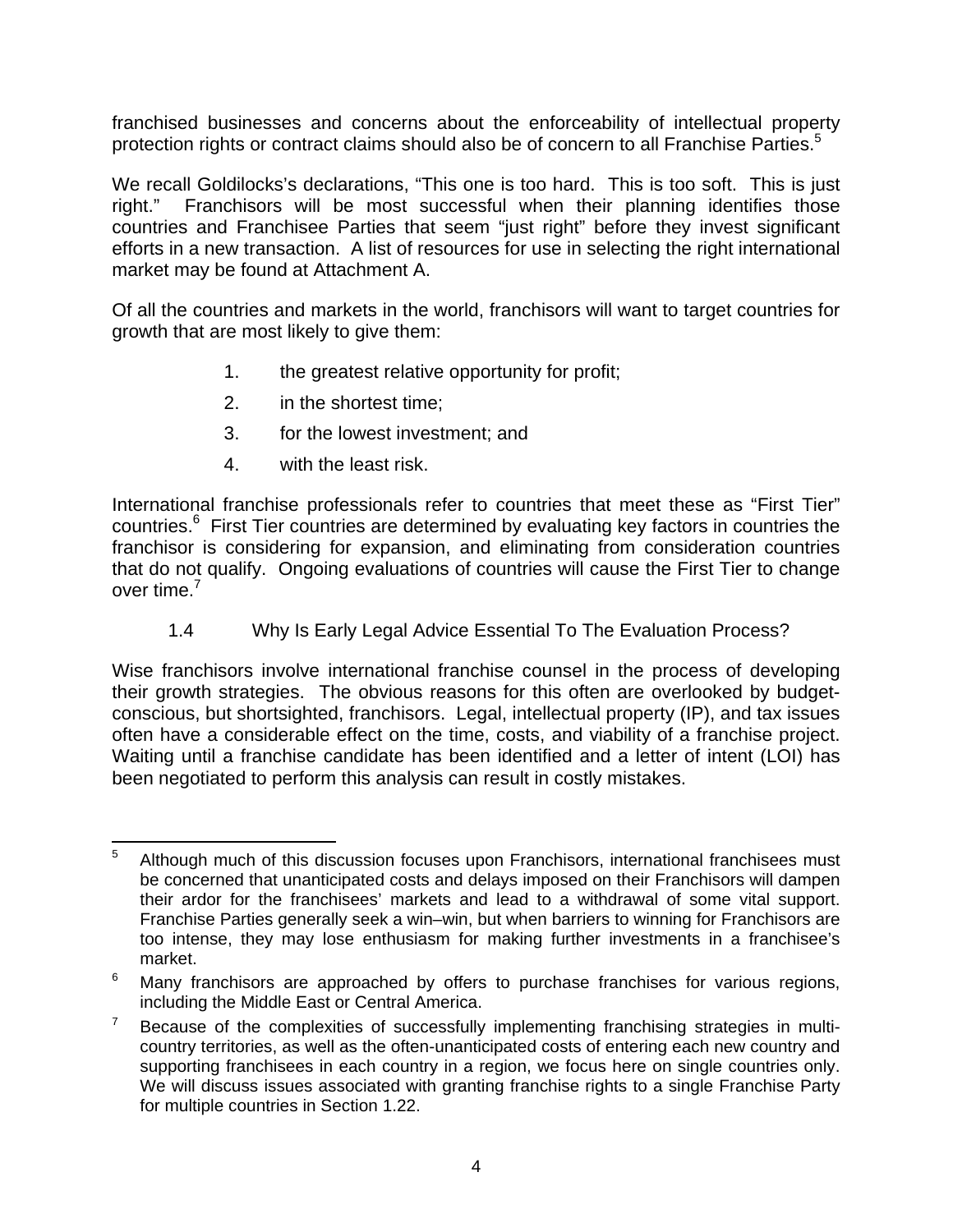Although they may be "nonbinding", LOI's express the understanding of the parties about issues, including franchising strategy, e.g. master franchise or area development franchise, fees, territory, development schedule, renewal and options rights. The resources required, time needed to accomplish these goals and the effect of the law chosen to govern these issues require an understanding of the legal and related cost aspects of the decisions. Without the benefit of analysis of international franchise counsel, Franchise Parties may either prematurely lock themselves into unwise terms or be forced to walk away from a relationship that could have been productive if unrealistic commitments had not been memorialized in an LOI.<sup>8</sup>

Guidance from franchise counsel about the parameters of franchising and related laws will help the Franchise Parties understand the cost and time required to complete a franchise transaction, and to launch the first franchised business in a new country. For instance, in several countries with franchise registration laws, agreements are executed before registration applications are filed. Examples of countries that employ this approach include China, Korea, and Mexico. Unless international franchise counsel has identified all information and certifications needed to complete a registration, and has prepared agreements, FDDs, and translations before a franchise agreement is executed, months may pass before fees may be paid from the country. In the United States and South Korea, on the other hand, because registration is required before franchise agreements become effective, Franchise Parties will need to know that the franchisor has filed all documents and applications required for registration before a franchise agreement is signed. They will also need to be able to estimate the time required to complete the registrations for purposes of budgeting and development schedules. Franchise laws in Australia, South Korea, and China, among others, also require ongoing reporting requirements to franchisees.<sup>9</sup>

1.5 How Much Is This Going To Cost?

A lawyer who has not repeatedly heard this question has not been practicing law very long. However, the frequency of the question does not make the answer any easier for most of us. Because Franchise Parties reasonably demand estimates so that they can analyze the risks and rewards of proposed transactions, we offer guidelines below to assist everyone associated with an international franchise transaction to rationally approach the expense question. One of the first considerations in a franchisor's analysis of a potential new market is research to determine the likely transaction costs and adaption costs Franchise Parties will incur.<sup>10</sup>

<sup>8</sup> *See infra* Section 1.11(discussing LOIs).

<sup>9</sup> In countries, such as the United States, thirteen states require Franchisors to have obtained a registration of their franchises before they may lawfully offer franchises there.

<sup>10</sup> *See* Carl Zwisler & Kate Nilan, Budgeting for Successful International Master Franchising, Presentation at the Franchise Expo South (Jan. 11–13, 2013) (illustrating the range of issues which Franchisors must address when considering using a master franchising strategy to enter a new market).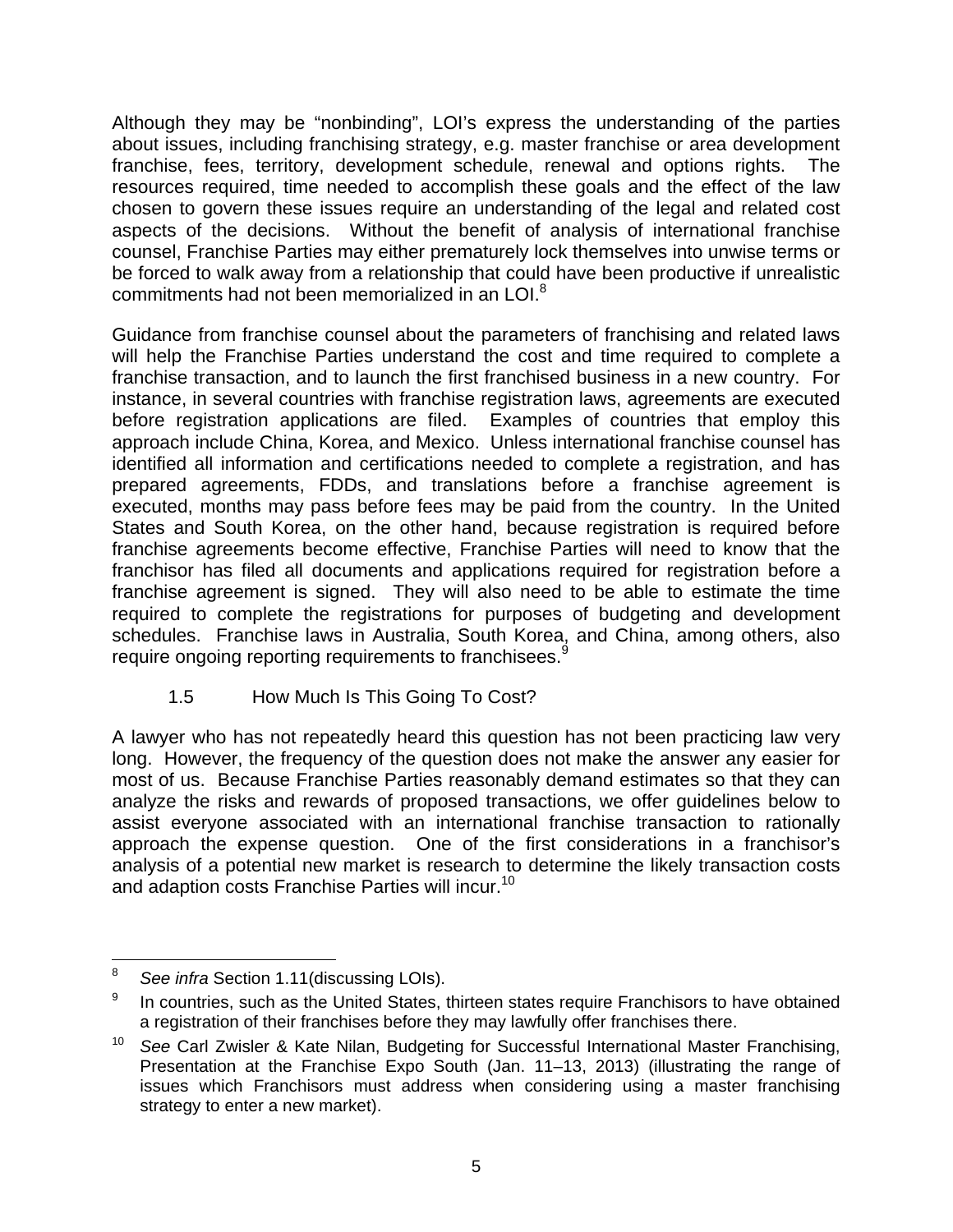#### 1.6 What Are Transaction Costs?

Transaction costs are the marginal costs a Franchise Party incurs before a franchise agreement is executed for a new international market. For franchisors, transactions costs include costs associated with trademark and other IP registration and protection, drafting and translating agreements, legal memoranda, local counsel, franchise registrations, translations of operations manuals, training programs, recruiting costs, brokerage/consultant fees, travel expenses, franchisee due diligence, market research, accounting expenses, the costs of preparing franchise disclosure documents (FDDs), and legal fees associated with preparing and negotiating an LOI and final agreements, among other things.

Franchisors will need to consult with international tax advisors to evaluate optimal strategies for generating cash flow and minimizing the franchisor's (and sometimes, the franchisees') tax liability. They will need advice and strategies to deal with withholding taxes and government restrictions over remitting franchise fees and royalties to the franchisor's headquarters. These expenses will vary, depending upon the country and the particular transaction.

A franchisor embarking on its first international franchise transactions will also incur expenses that are properly capitalized, such as developing form international documents, recruiting websites, consulting services to develop an international franchising plan, fees for preliminary market research, trademark searches in projected target countries, international operations manuals, and training programs and expenses associated with reorienting the company to service franchisees globally. Before pursuing international franchising, a franchisor should either have at least one employee with international franchising experience to lead the effort, or retain an international franchising consultant.<sup>11</sup>

Prospective international franchisees will also incur transaction costs, including travel to the franchisor's headquarters and visits to other franchisees, legal expenses associated with negotiating franchise agreements and evaluating the lawfulness of the agreements, and legal issues associated with operating the franchise. Prospective franchisees may incur the costs of dealing with marketing and other business consultants used to evaluate prospects for the franchised business in the market. They will also often incur expenses relating to market research and the preparation of business plans to satisfy themselves, their investors, and their franchisors of the likely viability of the franchise in their territories. Prospective international franchisees should also expect to incur some expenses associated with performing due diligence on the franchisor and how well the franchise has performed in the franchisor's domestic market and in other foreign markets.

 <sup>11</sup> *See* Mark Hero, Robert Stidham & Carl Zwisler, Use of Brokers, Franchise Sales Networks and Consultants in International Franchising, Presentation at the International Franchise Association/International Bar Association 2013 Annual Joint Conference (May 7–8, 2013).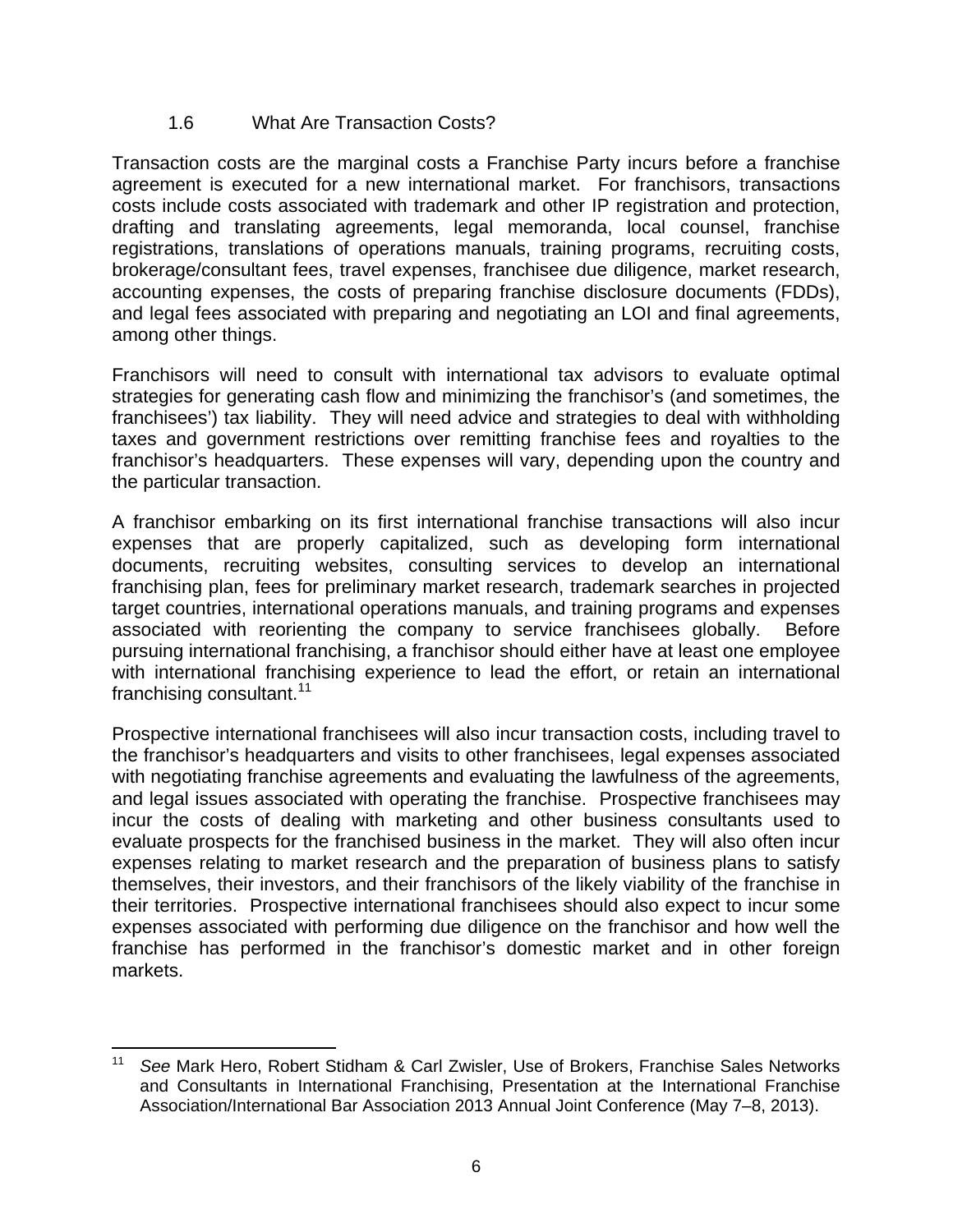## 1.7 What Are Adaptation Costs?

Rarely will a franchise concept cross national borders without facing the need to adapt to local cultural, business and legal issues. Both Franchise Parties share an interest in quickly identifying the adaptation needs. While being sensitive to the need to adapt, most franchisors will want to focus on the core elements of the franchise concept which dare not be modified, lest the franchise lose its customer appeal and opportunity for further growth.

Preparation for adaptation will often begin as a prospective franchisee and a franchisor independently prepare their respective business plans, either before or soon after the execution of an LOI. Intensive adaptation efforts begin after the franchise agreement is signed and the franchisee prepares to open its pilot business.<sup>12</sup> The adaptation will potentially affect every aspect of doing business in the franchisee's country.

The adaption process is comprehensive, and includes identifying and procuring licenses to open the business; translation of manuals and training materials; translation of advertising programs and materials (which will likely require adaptation beyond translation); arranging for sources of supply for the furniture, fixtures, equipment, and inventory needed to operate the franchised business; adapting software and POS systems to local needs; arranging for bank and government agency approvals needed to pay franchise fees; and modification of products or services to accommodate local practices and tastes. Master franchisees in countries with franchise disclosure or registration laws will also need to prepare for compliance with those laws.

1.8 Which Expansion Strategy Is Best?

Franchisors that have only embarked upon domestic franchising typically rely upon direct franchising strategies for growth. Unit franchising, area development franchising, and area representative (AR) franchising are common approaches used for domestic growth. In each of these approaches, the franchisor has contractual privity with each franchisee, and the franchisor is paid directly by each franchisee.<sup>13</sup>

In contrast, U.S. franchisors that embark on international franchising are estimated to use master franchising at least 80% of the time. Master franchising is a three-party strategy issue wherein the franchisor contracts with a master franchisee, and the master

  $12$  A "pilot business" or "pilot unit" is one or more franchised outlets used to demonstrate the viability and adaptability of the franchise concept in a new market. Its success is crucial to further expansion of the concept in the market. Pilot units are usually owned by the franchisee or by an affiliate that it controls.

<sup>&</sup>lt;sup>13</sup> Although AR franchising involves an independent contractor/franchisee in the relationship with a unit franchisee—the franchisor pays the AR a portion of initial and ongoing fees collected from franchisees in a territory for recruiting and supporting the franchisees—the AR has no contract with unit franchisees it recruits or serves and does not collect fees from franchisees. Because AR franchising would require payments to cross national borders twice (once when the franchisee pays the franchisor and a second time when the franchisor pays the AR), it is rarely used in international franchising.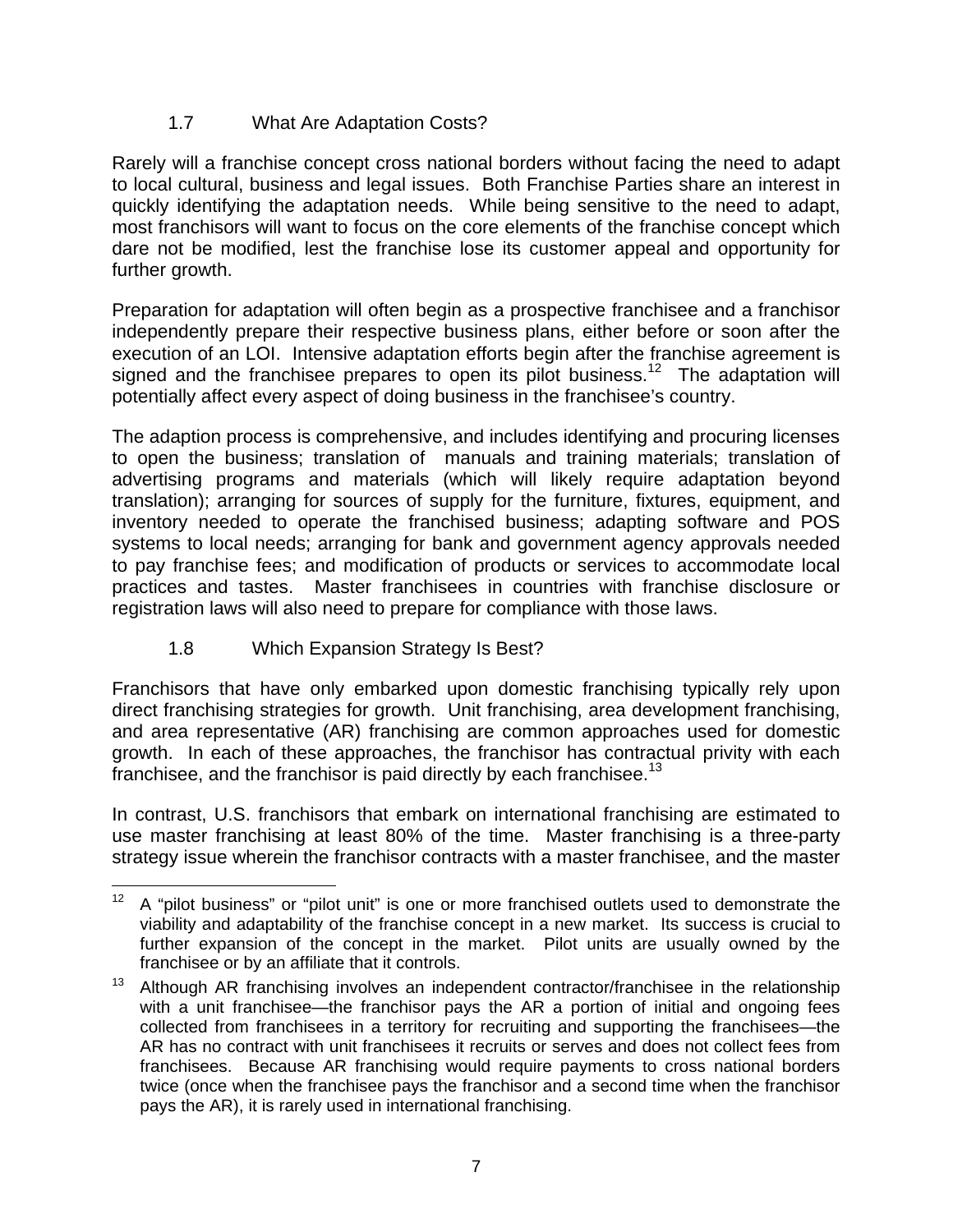franchisee contracts with unit/subfranchisees. The franchisor has no contract with the unit/subfranchisees. Master franchising tends to be used less frequently when the franchises offered involve relatively complex operating standards and when the franchisees' territory is contiguous to the franchisor's home country.<sup>14</sup>

Area development franchising accounts for the vast majority of the remaining international franchise relationships established by U.S. franchisors. In area development franchising, an area developer is granted a territory, within which it must open and operate franchised businesses at a rate set by a development schedule. The parties execute two agreements: an area development agreement that defines an initial fee, the size of the territory and a development schedule, and a unit franchise agreement that is executed before each new franchised outlet is opened. Area development franchising only involves two parties. Area developers do not subfranchise.

Other methods of international expansion include use of branches owned by the franchisor or its affiliates, direct unit franchises, mergers and acquisitions, and joint ventures. Expansion via branch offices and joint ventures typically subjects franchisors to the obligation to comply with all laws, including taxes imposed by the host countries. Moreover, the financial statements of these operations must generally be reported on a consolidated basis with those of the franchisor or its affiliates, adding to the cost of doing business.

Because each joint venture is unique, joint venture agreements are not generally based upon a template or form agreement to the same extent that a form franchise agreement would be. Thus, the legal and accounting costs and time required to draft, negotiate and establish joint ventures are generally greater than are the marginal costs of preparing and negotiating franchise agreements.

Unless the nature of a franchised business is such that the returns from a single location are quite substantial, or unless the number of franchised units of a particular brand that a company could establish in a country are few, the transaction and adaptation costs of unit franchising into foreign markets is generally not warranted by the anticipated returns.

#### 1.9 Which Legal Documents Are Required For International Franchising?

Among the most significant initial costs of international franchising are franchise documents that are used. Franchisors will typically need to develop, or to adapt from previous international transactions the legal documents described in Table 1:

Franchisors will incur the cost of preparing these documents, then modifying them to address the requirements of laws and business practices in the franchisee's country, as

 14 For a review of the benefits and detriments of the various international franchising formats, see Carl Zwisler, *Selecting a Format for International Franchising*, in INTERNATIONAL FRANCHISING: A PRACTITIONER'S GUIDE 27–58 (Marco Hero, ed. 2010).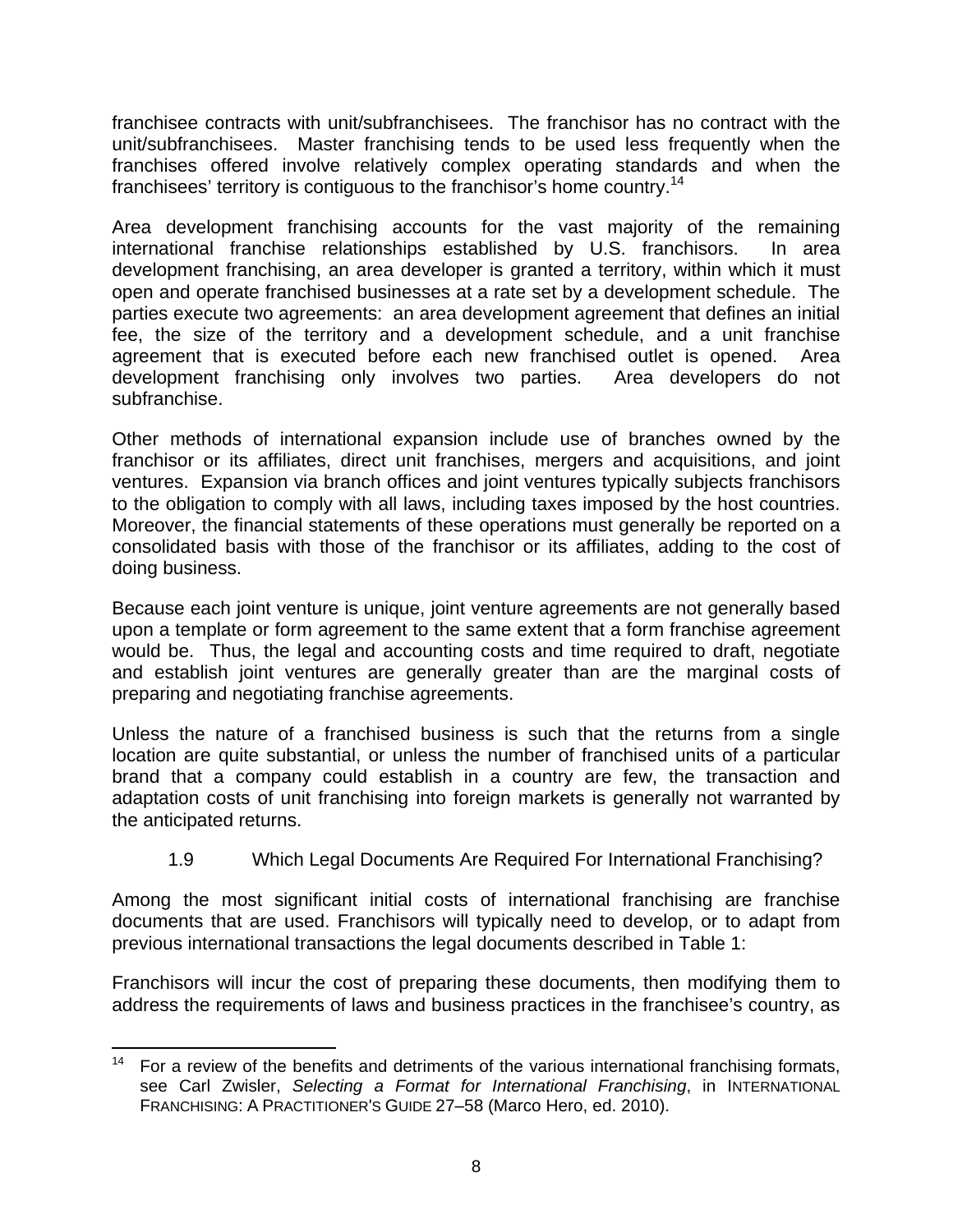well as the cost of negotiating them. Often the documents must be translated into the local language. Filing and/or franchise registration costs are also sometimes incurred.

As this table illustrates, the legal component of transaction costs of a master franchising program will be higher than for either an area development or unit franchise program.

| Table 1                                   |                                                                                                                                 |                                                                     |  |  |  |
|-------------------------------------------|---------------------------------------------------------------------------------------------------------------------------------|---------------------------------------------------------------------|--|--|--|
|                                           | <b>Legal Documents Used In International Franchising</b>                                                                        |                                                                     |  |  |  |
| 1.                                        | Letter of Intent                                                                                                                |                                                                     |  |  |  |
| 2.                                        | Unit Franchise Program                                                                                                          |                                                                     |  |  |  |
|                                           | a.                                                                                                                              | International Unit Franchise Agreement                              |  |  |  |
|                                           | b.                                                                                                                              | International FDD*                                                  |  |  |  |
| 3.<br>Area Development Program            |                                                                                                                                 |                                                                     |  |  |  |
|                                           | a.                                                                                                                              | International Area Development Agreement                            |  |  |  |
|                                           | b.                                                                                                                              | International Unit Franchise Agreement                              |  |  |  |
|                                           | C.                                                                                                                              | FDD <sup>15</sup>                                                   |  |  |  |
| <b>Master Franchise Program</b><br>4.     |                                                                                                                                 |                                                                     |  |  |  |
|                                           | a.                                                                                                                              | <b>Master Franchise Agreement</b>                                   |  |  |  |
|                                           | b.                                                                                                                              | Unit/Subfranchise Agreement, Master Franchise Version               |  |  |  |
|                                           | $C_{-}$                                                                                                                         | Area Development Agreement, Master Franchise Version16              |  |  |  |
|                                           | d.                                                                                                                              | <b>Master Franchise FDD</b>                                         |  |  |  |
|                                           | e.                                                                                                                              | Unit/Subfranchise FDD <sup>17</sup>                                 |  |  |  |
| <b>Other Documents Sometimes Required</b> |                                                                                                                                 |                                                                     |  |  |  |
| 1.                                        | Trademark License or Registered User Agreements. These are often filed with<br>the trademark office and/or with a central bank. |                                                                     |  |  |  |
| 2.                                        |                                                                                                                                 | Short form franchise agreements, used for filing in some countries. |  |  |  |

  $15$  FDD's may be required by law or may be used even if not required.

 $16$  Not every master franchise program will also allow the master franchisee to grant area development rights.

 $17$  If required by law, the Unit/Subfranchise FDD is usually required of the master franchisee. Many franchisors opt to prepare this document. *See infra* Section 1.15.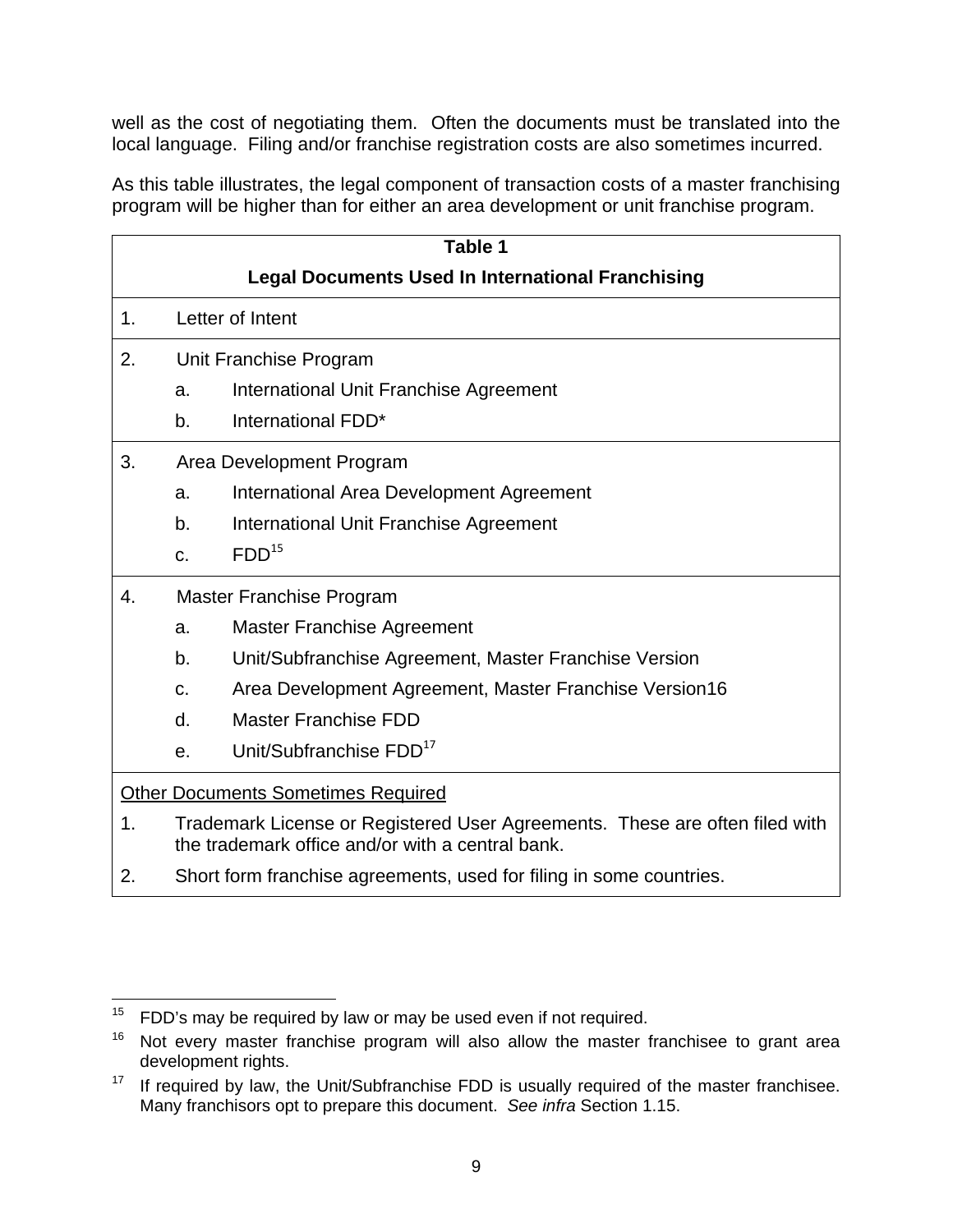1.10 How Does The Choice Of Franchising Strategy Affect The Cost And Viability Of An International Franchising Transaction?

Franchisors and prospective international franchisees are often attracted to the concept of master franchising. Through a master franchise, the franchisee party becomes the "franchisor" in its territory, entering into franchise agreements with unit/subfranchisees and collecting fees directly from them. Prospective international master franchisees find it appealing to "own" a franchise brand in their country, and to be the de facto franchisor there. Franchisors are drawn to the advantage of not needing to invest heavily in the development of a new market, and of being able to rely upon the local knowledge, business skills, and contacts of a master franchisee. Franchisors are also attracted to the benefit of a master franchisee undertaking full responsibility for recruiting franchisees, and for training, servicing and supporting them. Franchisors anticipate little or no liability for unit/subfranchisees' claims and a low investment in the territory relative to the anticipated benefits. Unfortunately, both the investment required and the potential liability for claims are sometimes greatly under estimated.

Unlike master franchising, area development franchising is frequently used by franchisors in their domestic markets. Most companies new to international franchising are familiar with it. Although the area development agreements used domestically will usually require modification, when used internationally the basic concept is familiar to most franchisors.

Although the pricing of international territorial or development rights may differ somewhat from the approach used domestically, the royalties and ongoing fees franchisors charge internationally and at home tend to be similar. All such fees are paid directly to the franchisor or to its designee (subject to withholding taxes). Because each outlet operates pursuant to a franchise agreement between the franchisor and developer/franchisee, contractual privity exists and the franchisor retains the right to exercise contractual control over the operator of each outlet.

Franchisors and master franchisees share the fees paid by unit/subfranchisees to the master franchisee. The portion of fees charged by master franchisees that is shared between the franchisor and the master franchisee is NOT subject to a rule of thumb analysis.<sup>18</sup> Because all three parties to a master franchise relationship must generate at least a market rate profit for the relationship to succeed, franchisors must model their expenses of supporting master franchises and their unit/subfranchisees and efficiently allocate duties for servicing unit/subfranchisees between the franchisor and the master franchisee. Franchisors must know what their costs will be before determining what fee to charge a master franchisee. If the projected income from fees, based upon the projected number of franchised outlets and the amount of fees the master franchisee can charge unit/sub-franchisees is projected to be inadequate to generate enough profit

  $18$  In addition to standard fees, such as royalties, initial fees and transfer fees, master franchisees may be required to pay fees to their franchisees on commissions, license fees, rent and other income generated from the master franchise relationship. These fees should be included in the calculation of returns available to the Franchise Parties.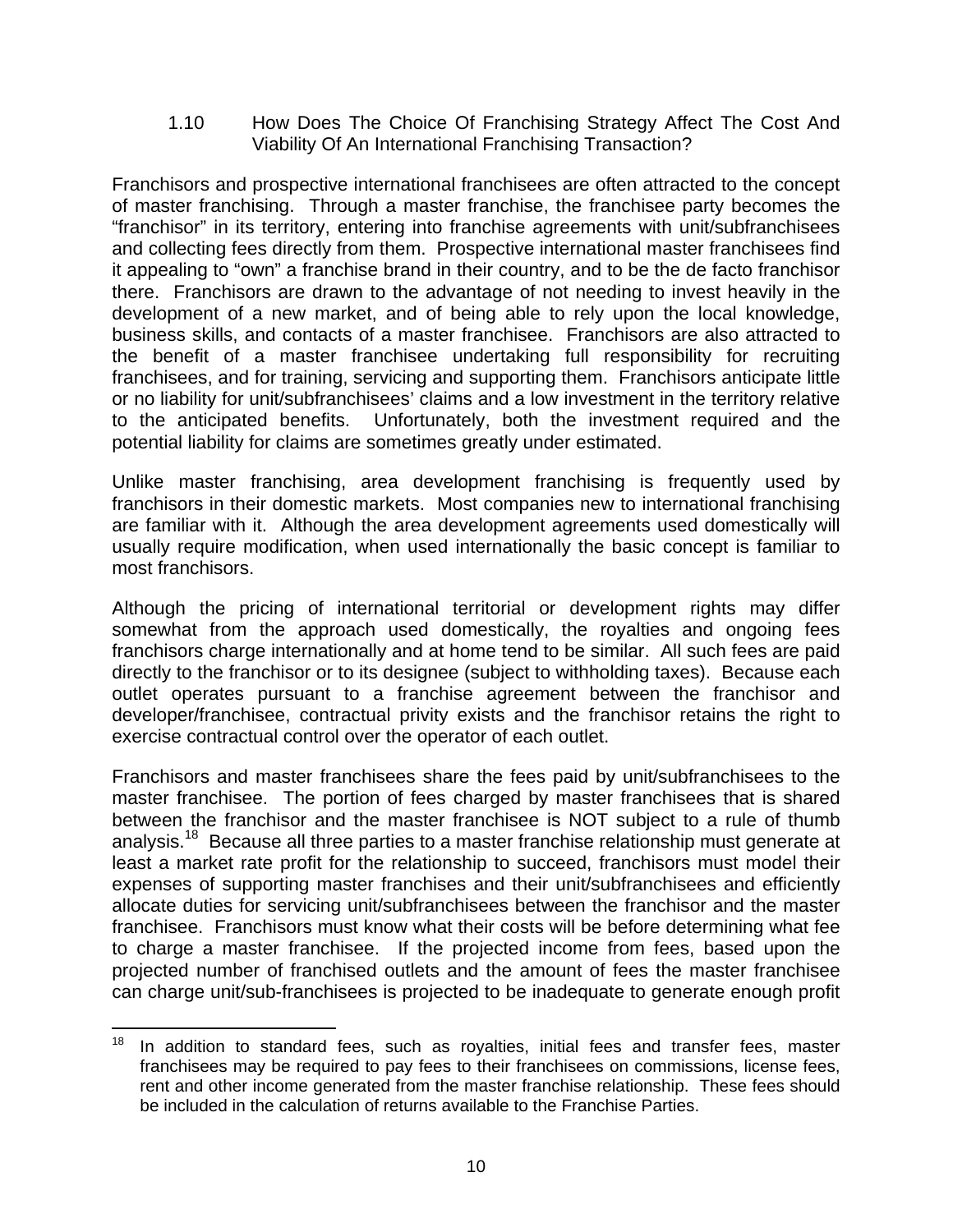for both the franchisor and the master franchisee, a different strategy may be needed.<sup>19</sup> Those costs are likely to vary from country to country and from transaction to transaction. In some markets, returns from master franchising may be inadequate to warrant a franchisor's use of a master franchising strategy.<sup>20</sup>

International area development agreements often differ from those used in a franchisor's domestic market. Because of the relative proximity of the franchisor to franchised outlets, some franchisors may provide direct support to area developers' franchised outlets in the same way they would support individual unit franchisees. With distances greater and legal and cultural issues resulting in modified operating requirements in foreign markets, franchisors often assign duties to international area developers that resemble the duties assigned to international master franchisees.

Indeed, the training and expectations of area developers during the launching of a franchising program in a new country may not differ dramatically from those of master franchisees. For instance, in the area development context, after establishing one or a few pilot outlets, franchisors will "train the trainers" employed by the area developer and charge the developer with duties such as site selection, development and coordination of local advertising programs, adaptation of manuals, establishing relationships with suppliers, and training new managers and employees.

After a master franchisee has opened the agreed number of pilot units, the franchisor usually trains the master franchisee in the skills needed to be a franchisor, using a formal classroom training at the franchisor's headquarters, as well as on-the-job assistance in the master franchisee's territory. This is an added expense for the franchisor, but it should result in the master franchisee successfully recruiting and establishing unit/subfranchisees.<sup>21</sup> Thus, the franchisor's duties in the initial stages of adapting the concept in a master franchise relationship are generally greater than in an area development relationship, and the fees received from the operation of franchised outlets in return are lower until a critical mass of unit/subfranchisees has been established in the master franchisee's territory.<sup>22</sup>

  $19$  Because franchisors and master franchisees may derive income from supplying products or services to unit/subfranchisees or their customers, profitability analysis should consider the income as well as franchise fee income.

<sup>&</sup>lt;sup>20</sup> Kay Ainsley, Kevin Derella, John Dring & Carl Zwisler, Budgeting and Planning for International Expansion, Presentation at the International Franchise Association 2010 Annual Convention (Feb. 5–8, 2010) (program materials are available at http://www.franchise.org/international-program-materials).

 $21$  Inability of master franchisees to recruit unit/subfranchisees has been identified as the major problem master franchisees confronted. *See, e.g.*, Arturs Kalnins, *Biting Off More Than They Can Chew: Unfulfilled Development Commitments in International Master Franchising Ventures*, CHR REPORTS, Oct. 1, 2005.

 $22$  From the first 5 units established in an area development franchise, franchisor's will typically receive 100% of their standard initial franchise fees (which may be divided between area development and initial franchise fees) and 100% of their standard royalty fees, e.g. 6%. If a master franchise concept is used, the franchisor will receive a fraction of the initial franchise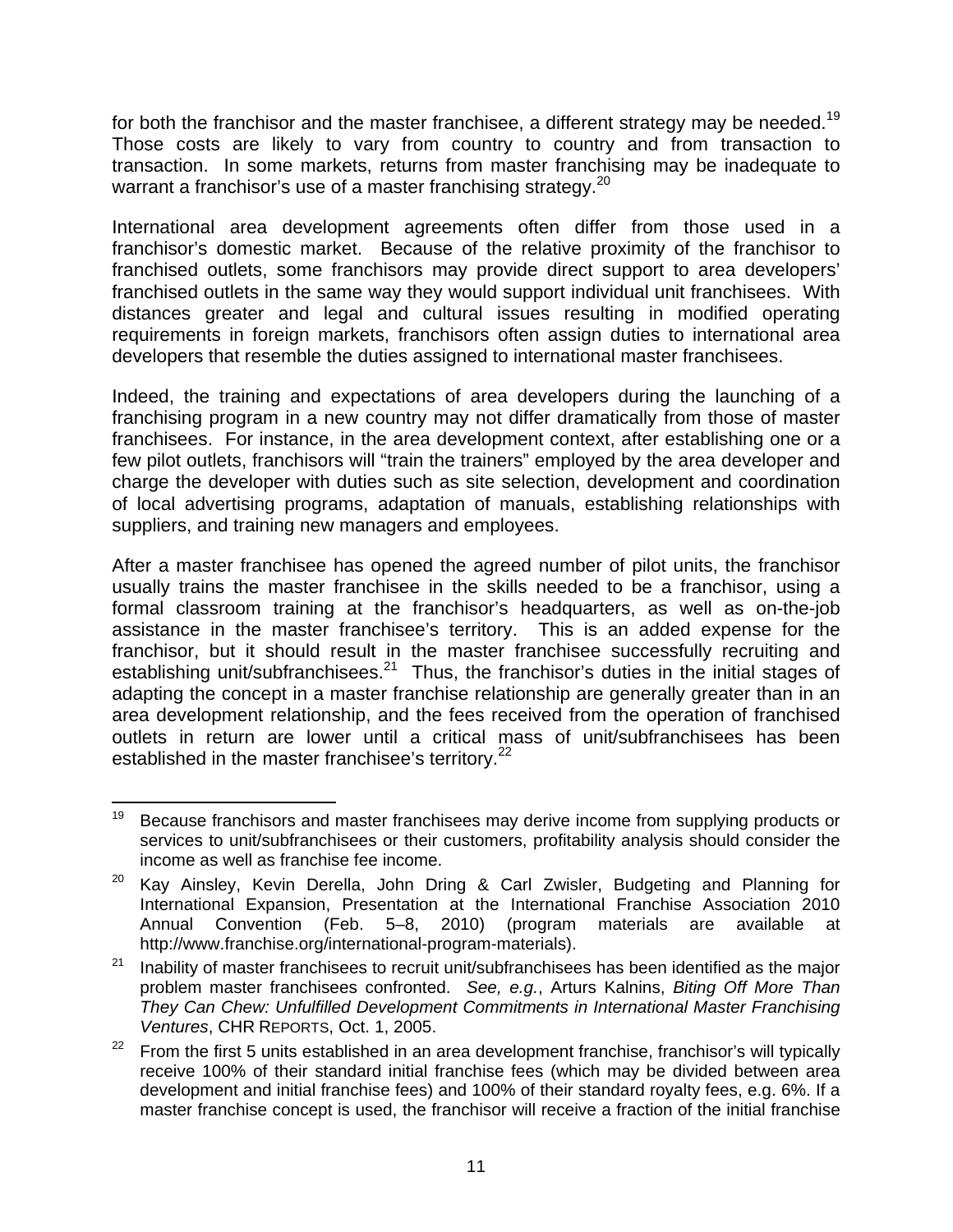Simply restated, a master franchise approach is likely to adversely affect a franchisor's cash flow during the early stages of a franchise relationship when compared to the use of an area development approach, unless the initial fee charged for a master franchise is sufficiently greater than the fee charged to area developers (assuming the same development requirements). From a franchisor's perspective, in the initial stage of its development, master franchising's costs are higher and returns are lower than in area development franchising. Master franchising makes the most sense if the resources that might be used by an area developer to open its own units are leveraged through a franchise program which facilitates a faster growth of many more units than the area developer could establish with the same resources.

If transaction and adaptation costs are high relative to the anticipated return from using a franchising strategy, alternatives should be considered. If profit potential of a transaction is inadequate for either Franchise Party, it is in the best interest of both to pass up the deal. Whereas transaction and adaptation costs of entering into a direct single unit franchise agreement may be the same as for entering into a direct multi-unit transaction, the returns from a successful multi-unit deal will be much greater and will usually be much more likely to warrant the expected transaction and adaptation expenses.<sup>23</sup>

1.11 What Is The Best Reason To Use A Master Franchising Strategy?

Only one reason really exists for selecting master franchising over other growth strategies: the opportunity for the fastest form of expansion of the brand in a new territory, (other than the acquisition and conversion of a competing brand to the franchisor's brand). If the franchising concept is properly used, master franchisees can grow a franchise brand in a market using the leverage of franchising much more quickly than they could by investing the same capital into developing and operating their own outlets, or by acquiring or converting a competitor. Just as companies use franchising to grow their brands in their home markets, the idea of master franchisees using the same strategy, as taught by the franchisor, to develop the franchisor's brand in a new market makes intuitive sense. Master franchising is merely an extension of the franchising concepts most companies successfully employ before turning to international franchising.

<u> 1989 - Johann Stein, marwolaethau a bhannaich an t-an an t-an an t-an an t-an an t-an an t-an an t-an an t-a</u>

fee for each unit, e.g. 30% and a fraction of the standard royalty, which could range between 1–3% of the unit/subfranchisee' s gross sales.

 $23$  Notwithstanding that truism, many franchisors have reacted to entreaties from prospects in island nations or countries with small populations because of the applicant's demonstrated interest in becoming a franchisee. In the authors' experience, the cost of servicing these small markets sometimes results in infrequent visits to the franchisees' locations and only a modicum of remote support.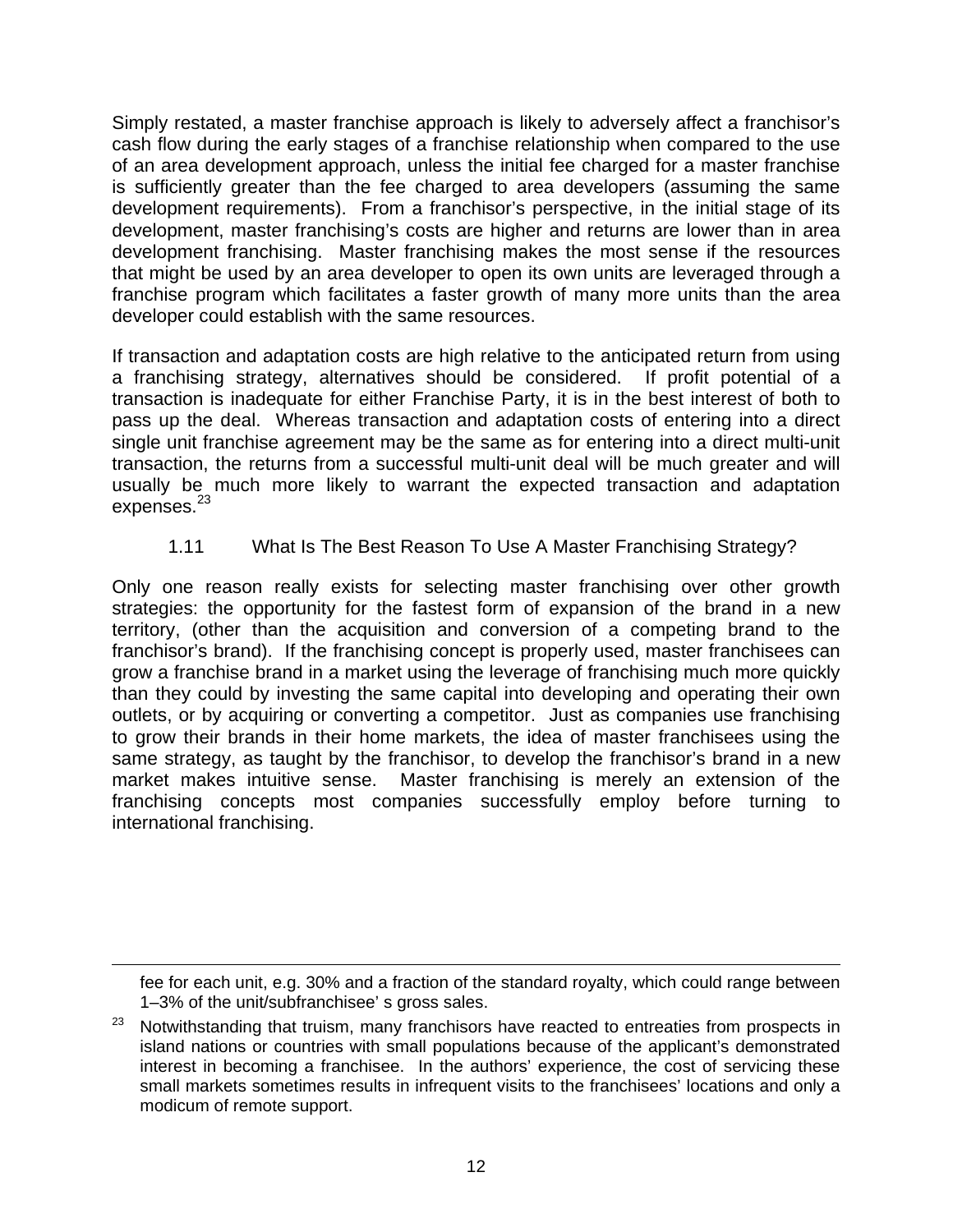1.12 What Changes To Agreements, Manuals And Training Programs Are Needed For Master Franchising?

Master franchising is premised upon a sharing of the responsibilities for recruiting, training and supporting unit/subfranchisees, and upon a sharing of the revenue stream from unit/subfranchisees. Whereas most franchisors embarking upon international franchising already have development agreements or are fairly conversant with how they work, most novice international franchisors are unfamiliar with the details of what is required to successfully use international master franchising as a growth strategy. Franchisors electing to use master franchising may need to prepare a master franchise agreement, and to modify their domestic unit franchise agreements to reflect which of the articulated services in the unit franchise agreement the franchisor and the master franchisee will, respectively, provide to the unit/subfranchisees. Domestic area development agreements also need to be amended if they are to be used with a master franchise agreement.

The sophistication of the franchisor and its international franchising counsel will determine how quickly and costly the international document drafting process will be accomplished. Misunderstanding the time and cost required to properly draft the documents that are needed for an international franchise transaction can be problematic for a transaction. Franchisors are universally in a hurry to have documents available once they have an international prospect, but they are also reluctant to incur the expenses of preparing documents until that point.

Ideally, the franchisor and international franchise counsel will have reviewed and discussed the issues raised in this article before even a tentative international transaction is ready to be memorialized in writing. Assuming that has happened, the franchisor will instruct international franchise counsel to prepare an area development franchise program or a master franchise program. If laws of the country in which the franchisee is located do not require a FDD, the franchisor must decide whether to use a generic international FDD. If the franchisor will use a master franchise program, it must also decide whether it will prepare both a master franchise FDD (MFDD) and a unit/subfranchise FDD (UFDD) for the master franchisee's adaptation and use to sell unit franchises. Novice international franchisors will need to invest significant time in making the decisions required to prepare a master franchise program and MFDD, because these documents have different requirements from domestic unit franchise agreements.

If the franchisor elects a master franchising strategy, a full panoply of issues must be addressed, relating to the economic benefits of the agreement between the parties, enforcement, supply, development schedules, end of relationship issues, franchise sales policies and procedures and (if applicable) franchise law compliance issues. What is often not adequately considered is the time required to integrate terminology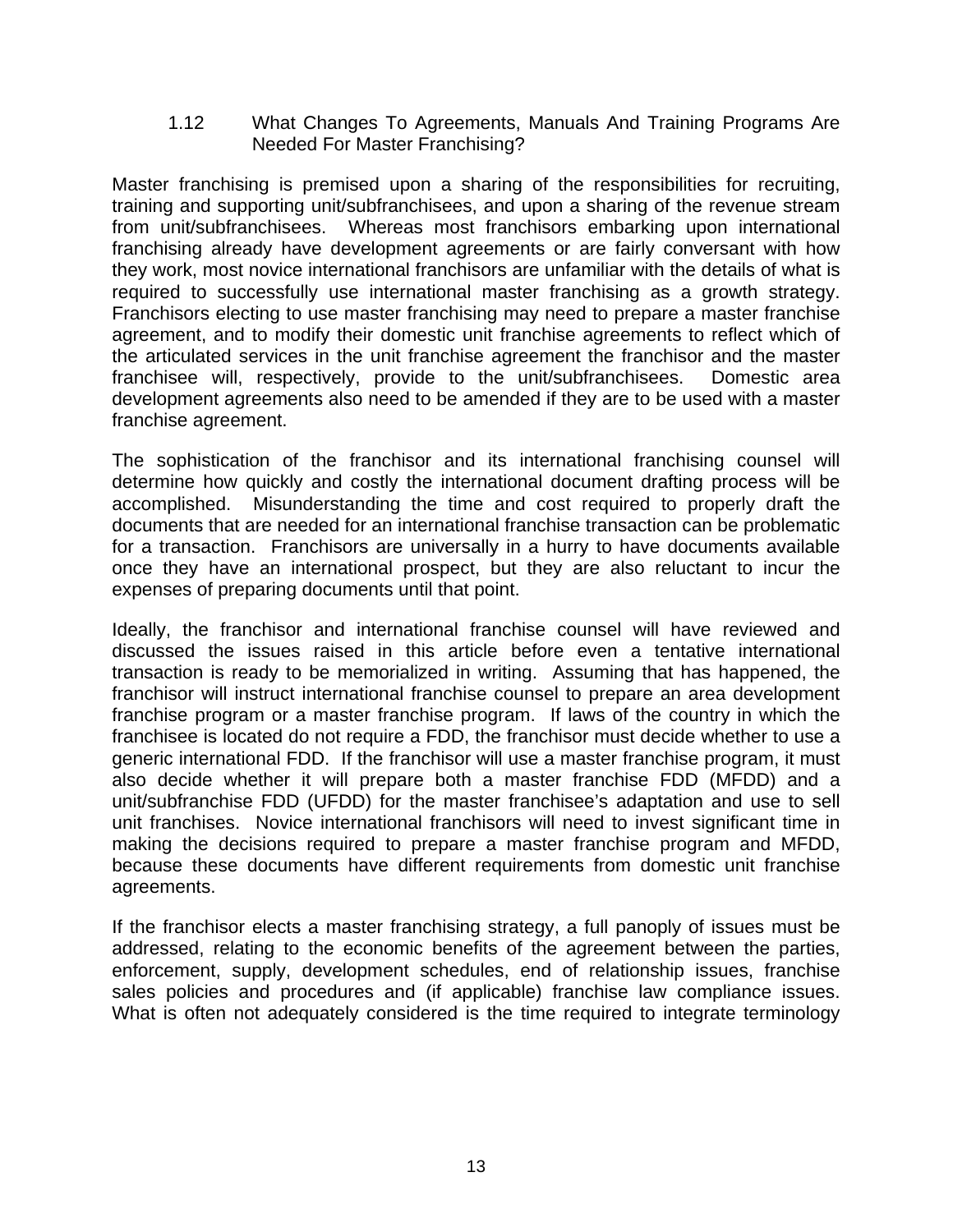used in the master, unit, and area agreements, especially if international counsel was not the drafter of the domestic franchise agreements.<sup>24</sup>

Because the master franchisee usually fulfills most, if not all, of the duties to franchisees that are specified in unit/subfranchise agreements that the franchisor would fulfill in a direct, domestic agreement, a thorough review and revision of the franchisor's domestic franchise documents will be required to prepare the international documents. Of course, the agreements used in the master franchise program must all be consistent in terminology and in their expression of obligations, especially for the master franchisee. Because franchisors generally give up virtually all direct control over individual franchisees' operations, the details required in master franchise agreements are extensive and nuanced.

If a franchisor has elected to use an area development agreement, it may require modification to address the issues described in Section 1.9.1 above. It will also need to be internationalized, e.g. modified to deal with law, venue, currency, withholding tax, payment approvals and other common issues. Domestic area development agreements my need modification to address development schedule issues, including when the schedule begins after the pilot outlet has been launched, default remedies, and renegotiation during the term and at the end of an initial term.

Franchisors should also prepare a form letter of intent (LOI, sometimes called a memorandum of understanding or MOU) for use in capturing key business terms of a proposed international franchise relationship. LOIs are typically nonbinding, in the sense that the parties are not required to conclude a formal agreement, however confidentiality, exclusivity, and a few other provisions may be binding upon the parties. Franchisors often require the payment of a deposit as a condition of their signing a LOI. The execution of an LOI and payment of a deposit, where permitted by applicable law, signals the serious intention of the parties and marks the stage at which serious due diligence, business plans and contract negotiations begin. Deposits may be refundable in whole or in part, and are usually agreed to be applied to the initial fee that will be paid for the franchise.

Although they are nonbinding, LOIs establish the expectations of the parties and usually establish parameters for negotiations of the franchise agreements. It would be unusual for the size of the territory, the number of units to be developed, the initial fee or formula for establishing it and the term of the franchise agreement specified in an LOI to change during further negotiations.

  $24$  The review of domestic documents performed by international franchise counsel when modifying them for international use frequently reveals language that should be changed, added to or removed from both the domestic and international agreements. The authors have found that estimating time and cost of adapting domestic agreements to international agreements can be problematic. More often than not, the time and related cost of preparing international agreements are less if international franchise counsel creates its own form of franchise agreements for use and adaptation internationally.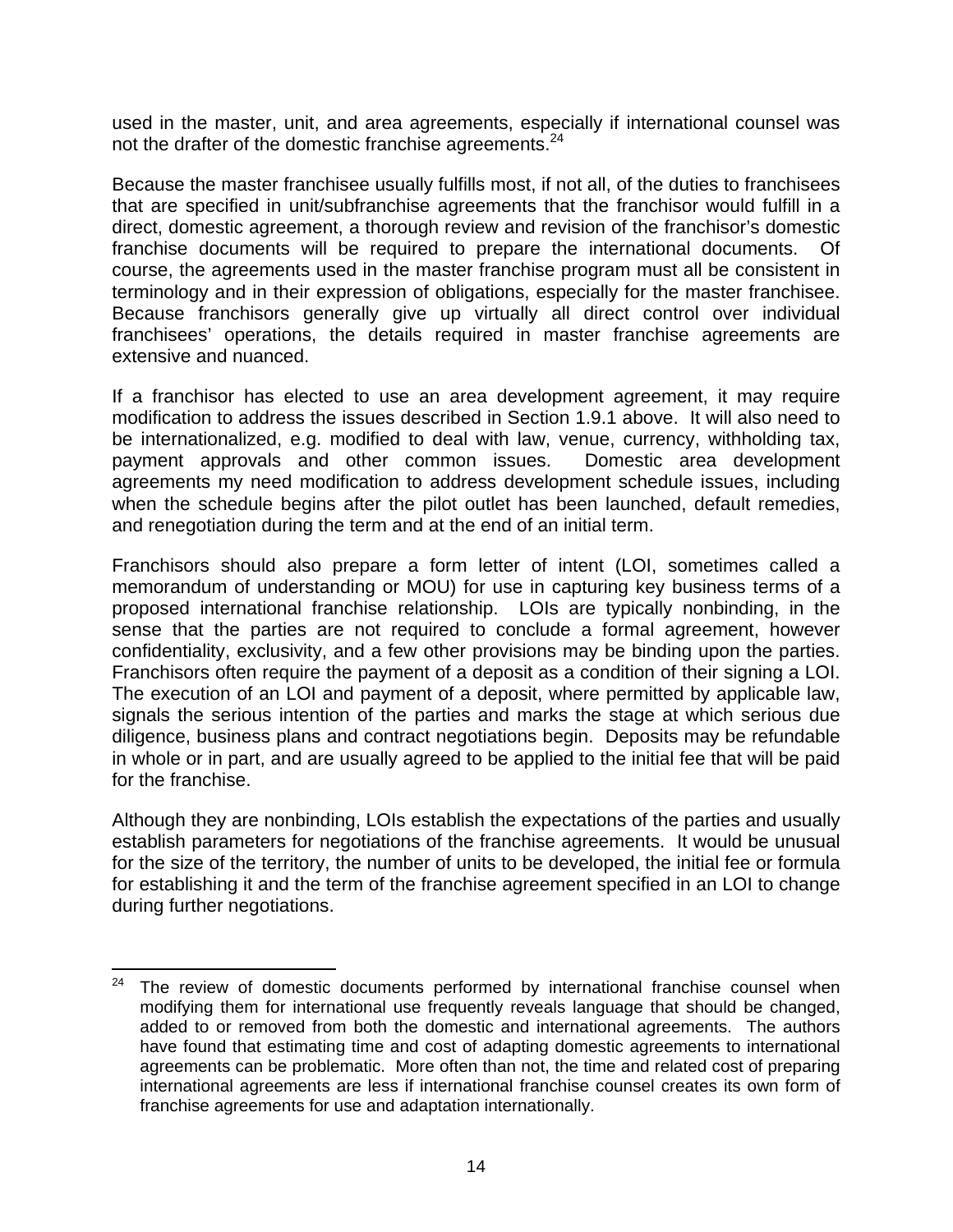Franchisors must also be concerned about national franchise laws that require the delivery of an FDD or registration and delivery of an FDD before accepting a deposit, or even signing an agreement related to the acquisition of a franchise. They should also consider the conditions required to remit money from the country across national borders. Exchange controls, central bank approvals, trademark license registrations, tax laws may affect the ability to collect payments.

1.13 How Should A Franchisor Budget And Plan For International Expansion?

The complete answer to that question requires much more space than can be allocated to it in this article.<sup>25</sup> The most important challenge is budgeting and planning, a process that ideally focuses franchisors on an analysis of every key aspect of how a franchise business will operate in another country.<sup>26</sup>

One critical first step is to create a chart of accounts that identifies each expense category that both the franchisor and the master franchisee are likely to incur.<sup>27</sup> In the planning process, once the tasks and expense items are identified, the franchisor must decide which of the tasks and expenses (or which proportion of the expenses) are to be borne by each of the Franchise Parties. Whereas, in direct franchising, all costs of recruiting, training, and supporting franchisees are the sole responsibility of the franchisor, franchisors and international master franchisees share obligations to support unit/subfranchisees in the proportion that is established in the relevant master franchise and unit/subfranchise agreements. Once a franchisor decides to assign responsibilities to a foreign master franchisee, it must take care to confirm that the appropriate allocation is reflected in both the master franchise and unit/subfranchise agreement, and that it has training programs, master franchise manuals, and personnel devoted to supporting its master franchisees. Franchisors should then determine whether they will be able to charge fees in the target country that are the same as or higher than fees the franchisor charges in its home market. This would normally be done by examining fees charged by competing franchisors and master franchisees in the country. Then based upon the allocation of costs it has prepared, determine what portion of the initial and ongoing fees will be received by the franchisor and the master franchisees. Both Franchise Parties must then determine whether they will receive enough income from a target number of franchisees to operate profitably.

A franchisor should then look at the development prospects for the target market, identifying the number of units that must be successfully established over the

 <sup>25</sup> *See generally* CARL ZWISLER, MASTER FRANCHISING: SELECTING, NEGOTIATING, AND OPERATING A MASTER FRANCHISE (CCH ed., 1999).

<sup>26</sup> *See* Ainsley, Derella, Dring & Zwisler, *supra* note 19; John Dring & Carl Zwisler, Creating Profitable Fee Structure for International Franchises, Presentation at the 2008 International Franchise Association International Symposium (Nov. 5–6, 2008).

 $27$  For an outline of these expenses, see Yoshino Nakajima & Carl Zwisler, Budgeting For Successful International Master Franchising, Presentation at the International Franchise Expo (Apr. 10, 2010).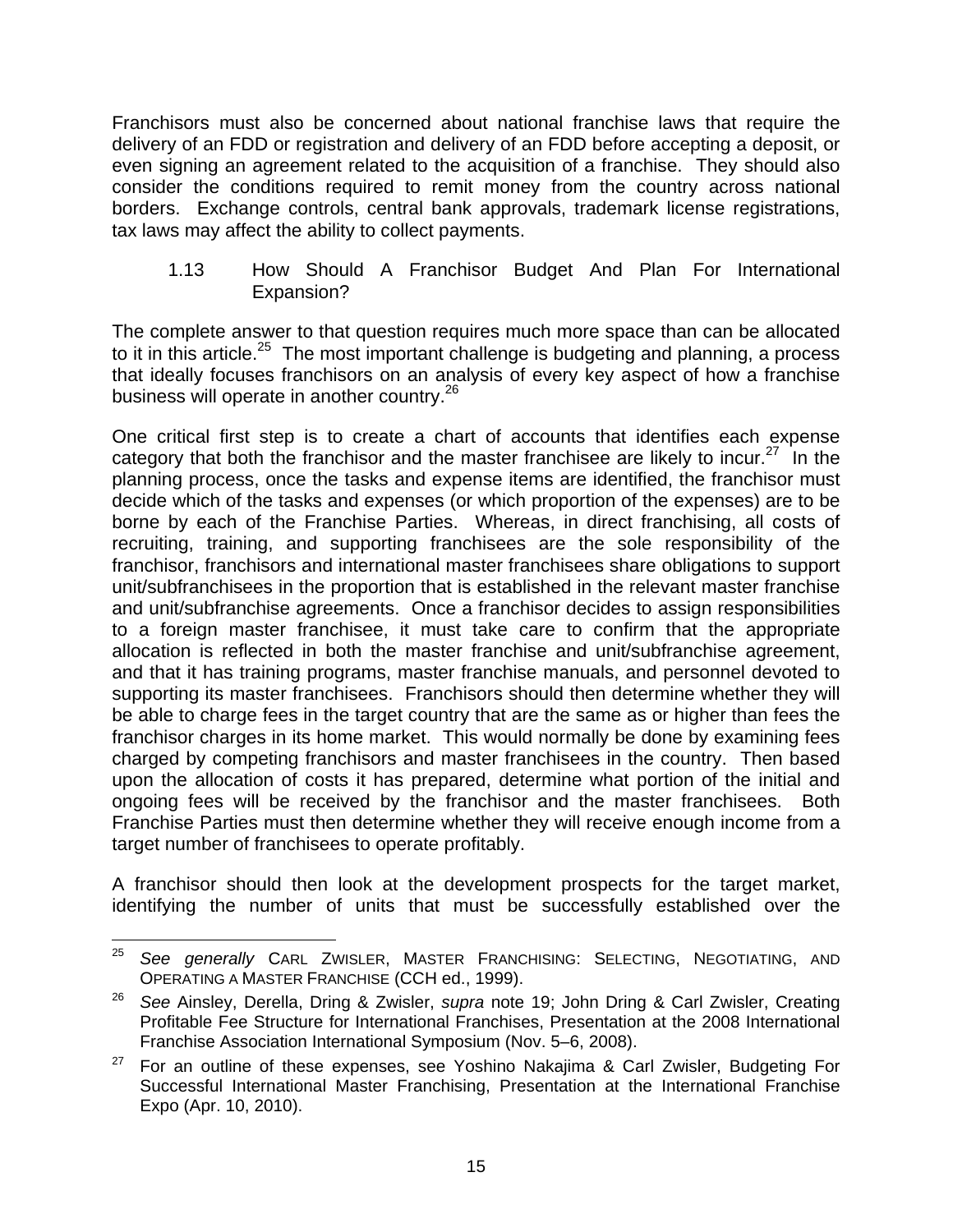implementation period—i.e., the time within which the franchisor, and possibly the master franchisee, will both break even on their initial investments. If the size or the demographics of the territory, or the financial or development capacity of the master franchisee, are not likely to lead to (after tax) profitability during the implementation period, either a master franchising strategy will not work, or the franchisor must determine whether competitive factors will allow fees charged for the franchise in other markets to be increased to allow for the requisite profits.<sup>28</sup>

1.14 How Should A Prospective International Master Franchisee Budget And Plan?

A prospective international franchisee will generally bear a much greater burden of due diligence than a prospective franchisee from a market in which the franchisor's business is already operating. Whereas franchisees in markets in which the brand already operates outlets can ascertain the acceptance of the brand and take advantage of adaptations of the brand that have already been made, prospective franchisees in a new market must rely upon their own due diligence and verify assumptions that have been made by the franchisor about doing business in the market.

Franchisors that deliver FDDs to their prospects make their due diligence process much easier, but an FDD is no guaranty of market demand, the existence of a cost effective supply chain or that timely and expensive regulatory obstacles will not be met as a new brand is introduced into the country. Prospective international franchisees should also recognize that estimates of the initial investment required to establish the first franchised business prepared by the franchisor are typically not based on experience in the candidate's country. Thus, they should attempt to independently verify each component of the estimate. Similarly, estimates of sales or profits will not be based upon actual experience in the country, so the risk of relying upon them is high.

Prospects should consider retaining consultants or accountants with industry experience to help them to develop their business plans and evaluate estimates provided by the franchisor. This should be done before an international franchise agreement is executed.

Although the results may vary considerably, if a prospect gathers as much information as is possible about the franchisor's and its franchisees' operating experience in other countries, it will be better able to evaluate operating issues, expenses and key performance indicators that are relevant to how the business will probably operate in its country.

1.15 How Should A Prospective Master Franchisee Evaluate A Foreign Franchise Candidate?

International candidates for master franchises and their lawyers face challenges when evaluating a foreign franchisor's capabilities and systems. Even countries with laws that

  $28$  All revenue sources should be evaluated, not just unit fees charged to franchisees.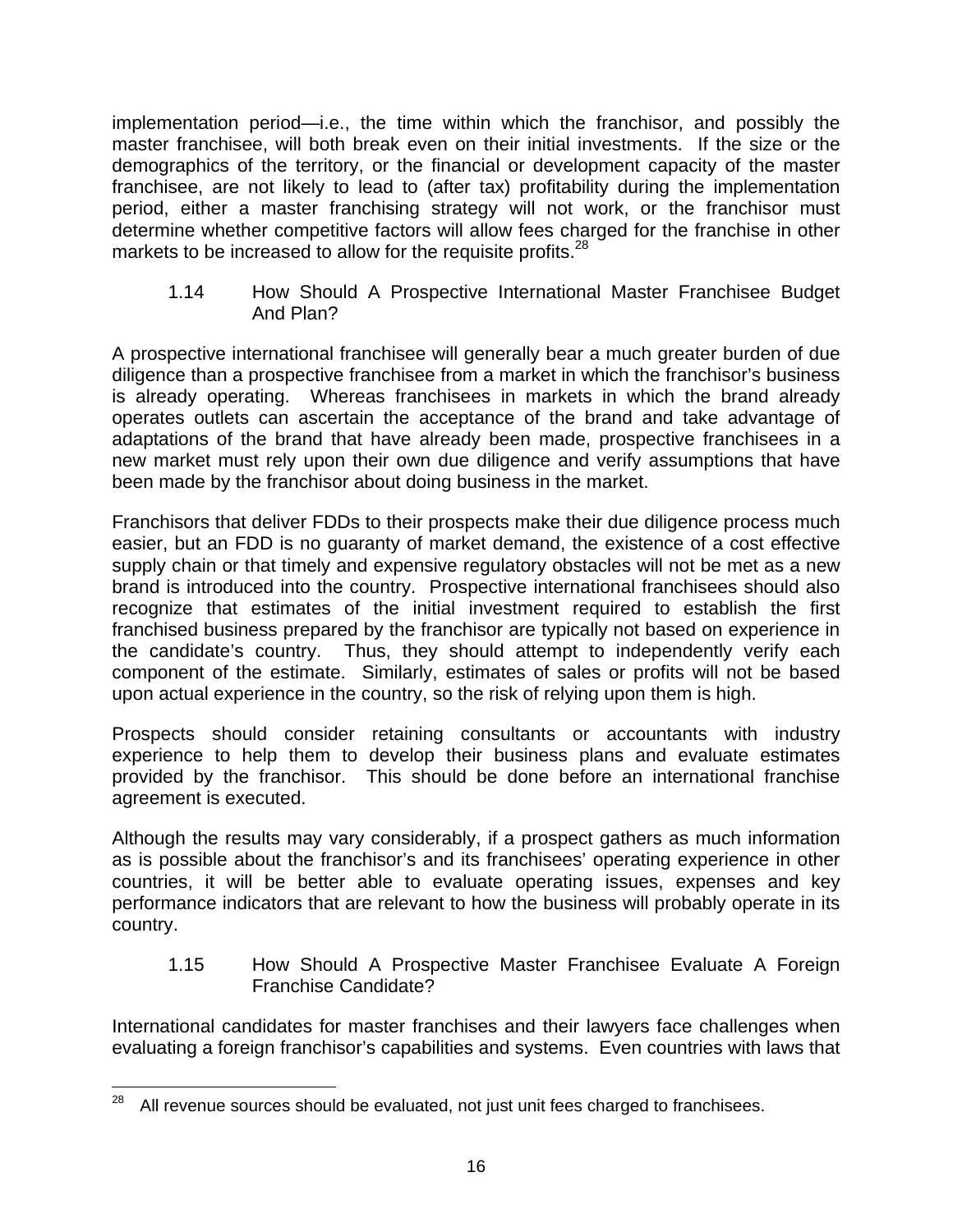require FDDs to be presented to prospective master franchisees do not require disclosures of much of the information needed to evaluate a master franchising program. So what can the lawyer advise his franchisee candidate to do? Table 2 contains practical steps that a prospective master franchisee's counsel can recommend:

#### **Table 2**

- 1. Obtain the contact information for present and former international master franchisees and area developers so that they can be contacted to gauge their satisfaction with the franchisor's franchising program.
- 2. Prepare questions for delivery to the franchisor and other master franchisees and area developers to obtain the critical information. U.S. FDD Item 11 questions provide a helpful outline of the information a prospect needs to understand about the support services and training a franchisor will offer to its master franchisees. In most of the world, no FDD is required, and most franchisors do not prepare their own FDDs, so unless a franchisor volunteers other ways of delivering information about its programs, asking questions is the only way a prospective master franchisee can obtain the information. If the franchisor does business in a country that requires the use of an FDD, the prospect should request one and review it with its franchise lawyer, keeping in mind that much information in a foreign country's FDD may not describe the international franchising program.
- 3. Determine who from the franchisor's organization will be available to assist the master franchisee to launch its franchise recruiting, site selection, and support functions; how long those people will be in the master franchisee's territory; and whether they will actually participate in the franchise recruiting process.
- 4. Determine when the master franchising component of the training will be provided. Most international franchisors now offer operational training to master franchisees before they open their pilot units in their territories. Then, once the agreement dictates or the Franchise Parties agree that franchisee recruiting is about to begin, franchisors offer master franchise training.
- 5. In countries with franchise disclosure laws, master franchisees will need to prepare, deliver, and sometimes register franchise documents as a condition of offering franchises. Confirm the franchisor's role in preparing, reviewing, approving, and filing franchise documents in the master franchise territory. If the franchisor's financial statements or information about an advertising fund that the franchisor operates for the benefit of the territory is required to meet disclosure or registration obligations under franchise laws in the territory, confirm through the master franchise agreement or otherwise that the franchisor is committed to meeting those obligations.
- 6. Understand the process for procuring consent to modifications to the franchise system and franchise operations manual that the master franchisee will need to make to adapt the franchise program to the master franchise territory. Who will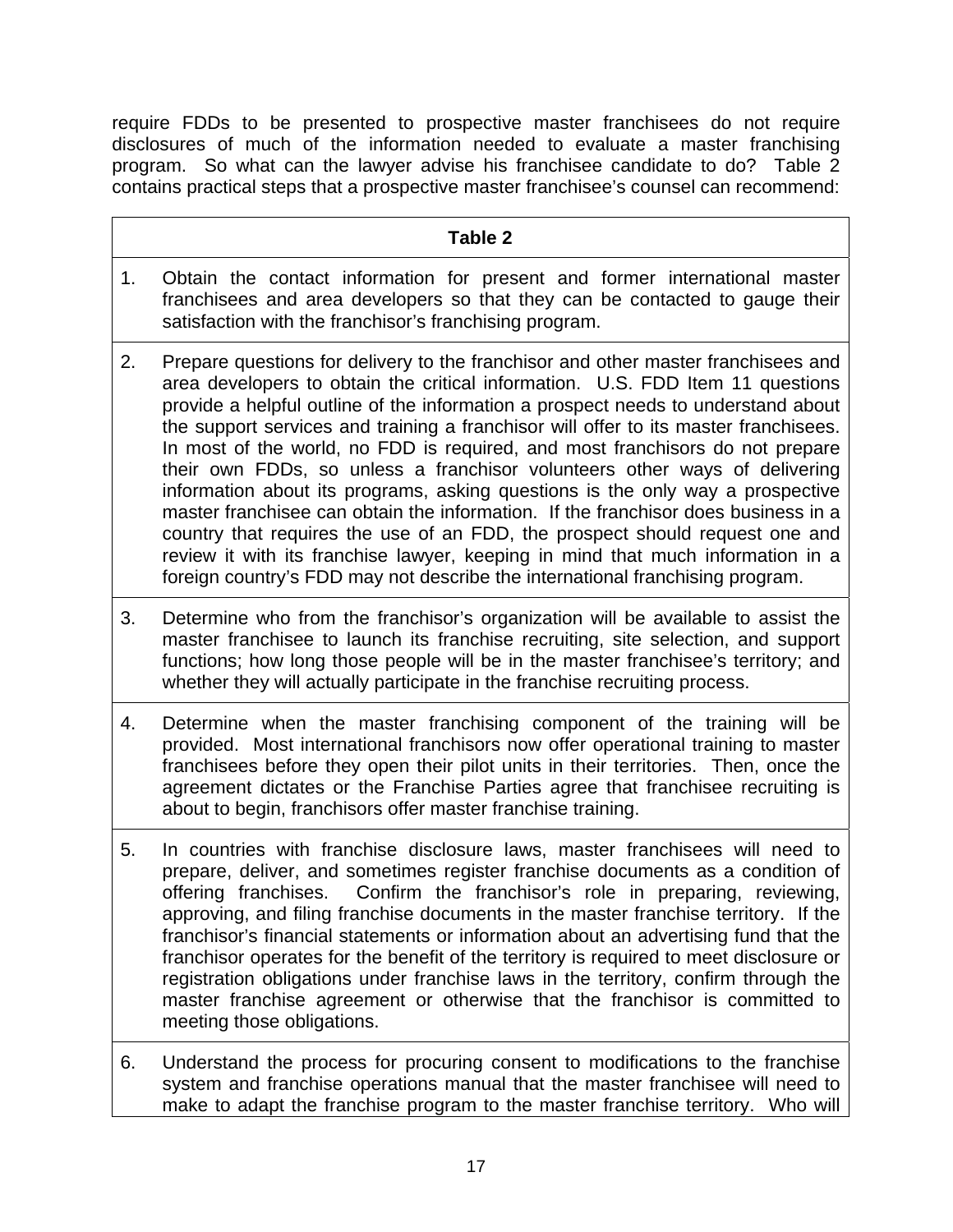## **Table 2**

prepare the changes? Who will translate them into the appropriate languages? Who will own copyrights on the manuals? Who will review and approve the changes? Within what amount of time must they be approved?

- 7. Determine the extent to which the franchisor will be involved in the operation of advertising programs and advertising funds in the master franchise territory. Will funds be paid to the franchisor and then returned to reimburse expenses in the territory (not recommended because payments will cross borders twice and be subject to associated expenses and taxes each time), or will the franchisor operate the fund for the benefit of franchisees in the territory? If the latter is the approach, what influence will the master franchisee have over the marketing efforts and expenditures?
- 8. Request to see the franchisor's business plan and market research related to doing business in the territory. Most franchisors will ask master franchise candidates to prepare their own business plans and use them to evaluate the candidate and the country, and they may be reluctant before a LOI and nondisclosure agreement is executed to share their own business plans. Do the plans seem realistic based upon the way business is conducted in the territory? If the plans are unclear about how the franchised business will be supplied with furniture, fixtures, equipment, inventory, and supplies, what process is proposed for meeting those needs? How can one determine whether the cost of obtaining these items will not upset cost assumptions in the business plan?
- 9. Especially when dealing with less experienced international franchisors, evaluate the grand opening promotion plans for the pilot unit. Foreign franchise brands are generally unknown in a new country and the efforts required to generate initial patronage may cost significantly more than the grand opening of the 400th store in the franchisor's domestic market.
- 10. Confirm the franchisor's commitment to international franchising. This can be done by determining the resources allocated to the projects, the existence of a dedicated international staff, and business plans that show budgets for expenses. If you are able to obtain international budgets, focus on whether the anticipated returns from international investments are unduly optimistic.
	- 1.16 How Should Franchisors Prepare To Answer The Questions Of Prospective Master Franchisees?

Because the questions presented in 1.14 are natural for savy prospective master franchisees to ask, franchisors should be prepared in advance to address them. One best practice is to prepare an international FDD that can be used in countries lacking specific franchise disclosure requirements. Candidates who read and use an international FDD will be better informed than otherwise, use of an international FDD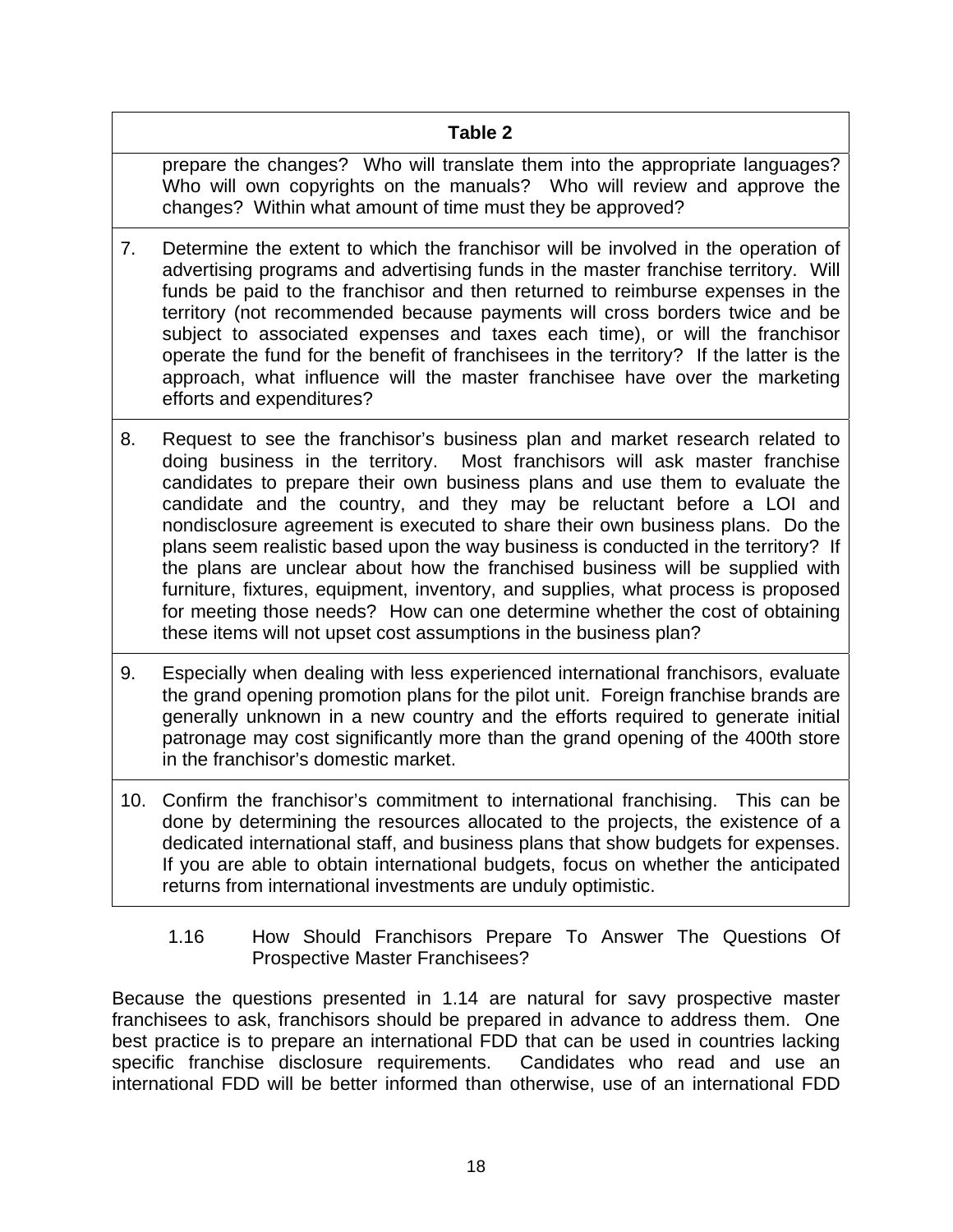would seem to result in a shortened evaluation and negotiation period and the elimination of misunderstandings after an agreement is executed.

1.17 Why Are Master Franchise And Modified Operating Manuals Needed?

Just as virtually all franchisors have developed operations manuals to explain to franchisees and their staffs the procedures for opening and operating a franchised business, franchisors that adopt master franchising as their expansion strategy should prepare master franchise manuals that explain how master franchisees are to fulfill their duties as master franchisees. Lawyers drafting master franchise agreements will generally require the master franchisee to operate the master franchise business as directed in the "master franchise manual." This approach is used to create flexibility and confidentiality in operating procedures.

Although franchisors have typically operated multiple outlets before they begin franchising, and can prepare their franchise operations manuals based upon how they have learned to successfully operate their businesses, most franchisors grant their first master franchise agreement having no experience with international master franchising. Thus, they will need to either hire or retain someone with the appropriate experience to create the master franchise manual. This is a cost of master franchising that is often overlooked.

The unit franchise operations manuals used by franchisors in their home markets typically require modifications to address different ways of doing business in a different country. They also require modification to clarify the role of the franchisor and of the master franchisee in supporting unit/subfranchisees. These manuals usually must be translated into the vernacular of the territory, which can be a considerable additional expense.

Although master franchise agreements often require master franchisees to adapt manuals to their markets and to bear responsibility for translating them, franchisors need to approve the adaptations and to satisfy themselves that translations are true to the franchisor's intentions. This is another cost.

Manuals used by international area developers will also need modification.

1.18 What Additional Training Programs Are Needed When Expanding Using International Franchising?

Training is a core element of virtually every franchising program. Franchisees expect to be trained in how to operate the franchised business, or in how to adapt their preexisting operating procedures (if they are affiliation or conversion franchisees) to the franchise brand's policies and procedures. Because of their importance, franchisors' training obligations are often required to be detailed in FDDs.<sup>29</sup>

 <sup>29</sup> *See, e.g.*, FTC Franchise Rule 16 C.F.R. 436.5(k)(7) (2014).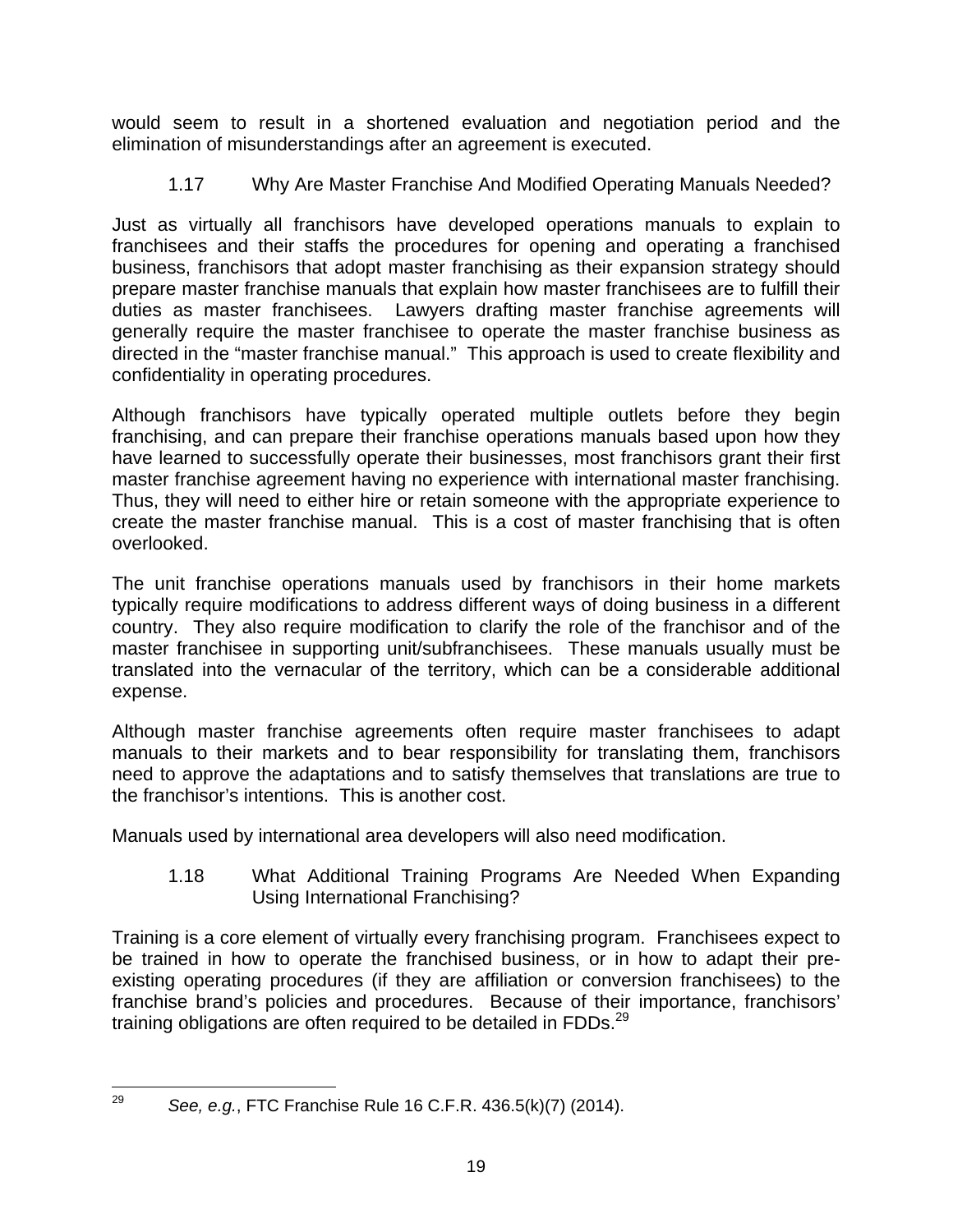Most franchisors have developed a training manual that provides detailed instruction in how to operate a franchised business that training is usually embodied in a formal curriculum and involves a variety of training materials. It is usually conducted in a classroom, at the franchisor's headquarters, and in the field, often at the franchisee's location.

When an international master franchise is granted, the initial training program and materials usually need to be modified to reflect how business is done in the foreign territory. Materials may ultimately require translation. Much, if not all of training related to operating a franchised outlet will be assumed by the master franchisee. The franchisor will want to establish means to make sure that the essence of its program is retained by the master franchisee or the area developer.

An entirely new training program must usually be established to teach a master franchisee how to act as a franchisor in its territory. This type of training and support is important to the success of master franchisees, especially those that lack previous franchising experience. Creating the programs will require some time and investment. Most franchisors can explain how they approach franchising in their home countries, but they may not have documented each of the processes they follow in their day to day activities, at least in a way that is easily usable by a new master franchisee in a new country.

For budgeting purposes, franchisors should consider expenses related to creating training materials and manuals, the duration and location of the classroom component of the training, how many of the master franchisee's team should attend the training, the nature of follow up training in the master franchisee's territory, and ongoing training to help master franchisees improve their businesses. Some experienced international professionals recommend sending the franchisors employed or retained international sales head to the master franchise territory to help with initial franchise recruiting and/or franchise expos.

1.19 How Much Control Do Franchisors Need Over International Master Franchise Relationships?

Many franchise lawyers have drafted master franchise agreements that are relatively detailed in describing development schedules, territories, fee splits, advertising approval, initial and ongoing training obligations of the franchisor, termination standards, but not much else. Some franchise lawyers terminate their drafting of international master franchise agreements with an authorization of the master franchisee to prepare its own unit/subfranchise agreements for use in the territory, which are "subject to the franchisor's approval."

The rationale for this approach includes:

1. The master franchisee and its lawyers understand franchising in the territory and applicable laws and they are in a much better position to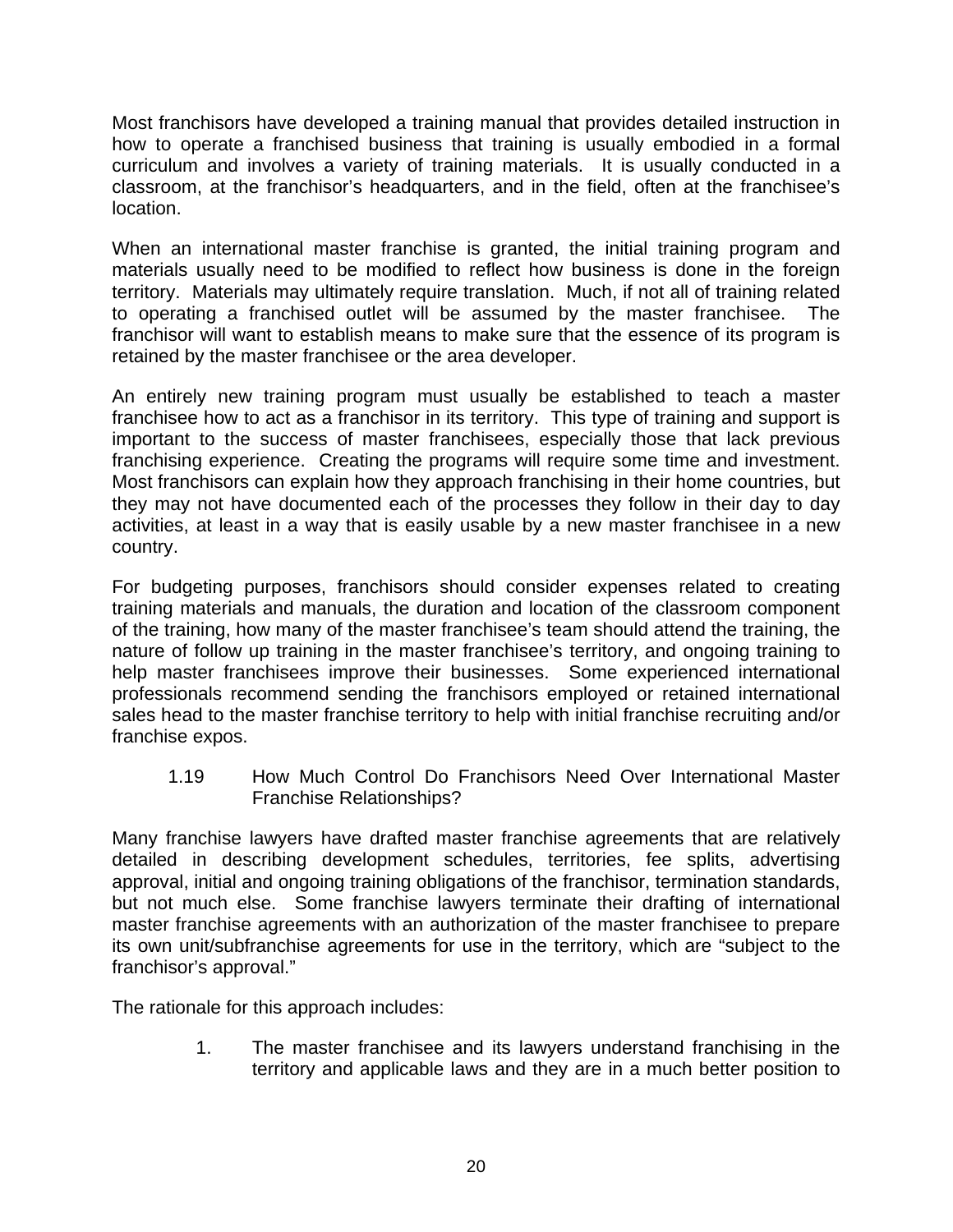prepare the agreements than are lawyers for the franchisor in a different country.

- 2. The master franchisee will need to be able to sell franchisees on the benefits of the agreement, as well as live with the agreements and enforce them.
- 3. So long as the master franchisee complies with the master franchise agreement, what difference does it make what unit franchise agreements require? After all, if a problem exists with a franchise agreement, the master's job is to deal with it.
- 4. Preparing a unit/subfranchise agreement is just another expense that a Franchise Party must pay. Rather than pay the franchisor's lawyers to draft it, and then negotiate it with the master franchisee candidate, let the master franchisee incur the expense.
- 5. The need for a good unit/subfranchise agreement ultimately falls upon the master franchisee, so let the master franchisee deal with it.

Others, including the authors, favor requiring master franchisees to use unit/subfranchise agreements that have been prepared by the franchisor's international franchise counsel. Their rationale is:

- 1. Even if the master franchisee's counsel prepares the agreements, their experience and understanding of the nuances of international master franchising is not knowable in advance of entering into negotiations with a master franchisee candidate.
- 2. Drafting a unit/subfranchise agreement which is consistent with a master franchise agreement requires considerable time and expense. Although a franchisor can reserve the right to review the master franchisee's draft of the unit/subfranchise agreement, the time and cost required to reach an acceptable agreement, following a review, are significant. Moreover, if the same form of unit/subfranchise agreement is to be used in other territories, the franchisor will potentially incur a similar expense for every transaction.
- 3. More than half of the obligations placed upon a master franchisee arise from the unit/subfranchise agreement. In the especially critical end-ofterm and end-of-relationship issues that can arise in a master franchise agreement, the unit/subfranchise agreement must fit like a hand in a glove into the contours of the relationship described in the master franchise agreement.
- 4. Issues relating to; how unit/subfranchise agreements are enforced if the master franchisee shirks its duty; how to protect the franchisor's intellectual property if it is misused by the franchisee; the relationship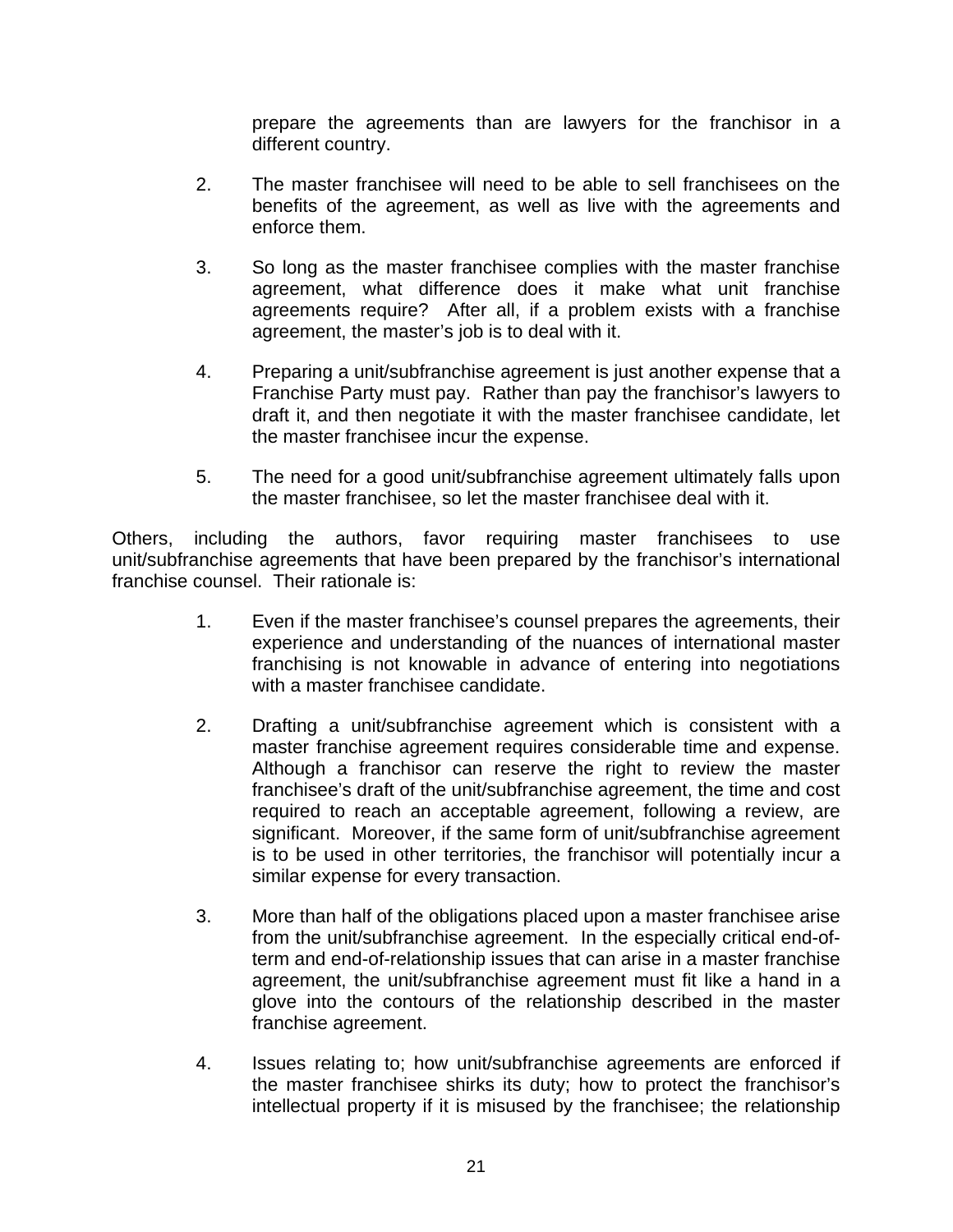of the franchisor to the franchisee and their relative rights and duties during and after the term of the master franchise agreement, including during defaults by the master franchisee, are best dealt with in unit/subfranchisee agreements. A franchisor cannot afford to not have those issues properly addressed in its unit/subfranchise agreements, and retaining experienced international franchise counsel to draft those agreements is the only way to make sure that those objectives are accomplished.

Many international franchise lawyers advise their clients to not authorize any changes to unit/subfranchise agreements once the Franchise Parties have agreed upon them. Moreover, they advise conditioning the effectiveness of a unit/subfranchise upon the franchisor's written approval of any changes that may have been negotiated in a unit/subfranchise agreement.

1.20 Why Are Development Schedules A Problem?

Neither party to a multi-unit franchise agreement would execute it if it did not reasonably expect that the development goals specified in the agreement would be timely met. Franchisors select territories and prospective franchisees based upon their relative capability to generate profits at a level represented in the plans and agreements that they execute.

Multi-unit franchisees invest in international franchise agreements, anticipating that the fees they invest in acquiring the franchise and in adapting it to their market will be soon recouped through the successful operation of the number of outlets they agree to develop in their agreements. Their investors and financiers expect the minimum agreed growth.

So, when the growth rate falls behind expectations, neither of the Franchise Parties is usually happy, and either is likely to demand to renegotiate or end the agreement. When a development schedule default exists, the franchisee generally faces the risk of termination of rights in which it has made a substantial investment. Although wellstructured area development and master franchise agreements contain several development schedule default remedies (See Table 3), none of them will usually allow either the franchisor or the franchisee to meet their revenue projections, over the Term of the international franchise agreement.

The remedies established for development schedule defaults can be valuable under certain circumstances for either party. Franchisors usually reserve the right to:

#### **Table 3**

#### **Development Schedule Default Remedies**

1. Terminate the area development agreement, but not franchise agreements granted pursuant to it, unless the developer is in violation of them. This may orphan franchise units that were constructed in anticipation of scale economies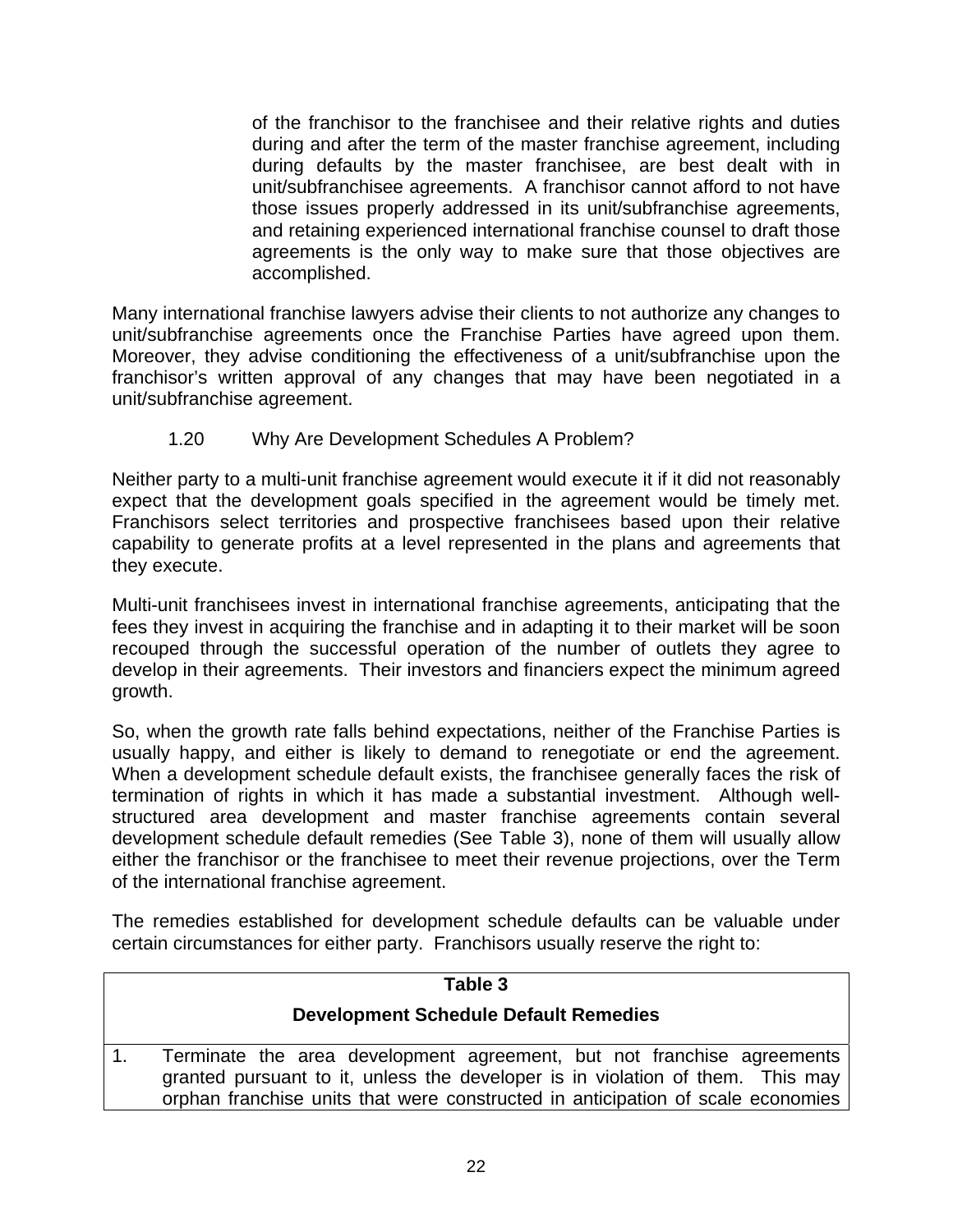## **Table 3**

expected to arise from a large number of units generating purchasing power for supplies, inventory and advertising. The infrastructure established by an area developer to support the scheduled number of units may not be supportable by the units already open, which may lead to closing of the operating units.

- 2. Eliminate territorial exclusivity. This may seem benign, but in international development agreements, area developers, especially in the retail and food service sectors, usually establish centralized services and offices which are designed to support all units. Area developers may be responsible for training store managers, site selection, implementing advertising programs in the territory, and fulfilling other functions that franchisors typically perform for unit franchisees in their domestic markets. New individual franchisees may be unwilling or unable to fulfill these functions for themselves, and the franchisor may find that doing so itself would not be cost effective. New area developers may be reluctant to establish similar facilities and functions in a territory where another developer continues to operate multiple units.
- 3. Eliminate a portion of the developer's exclusive territory. This may work if the remaining territory is large enough to support the developer and further expansion. However, if the developer has opened units at locations throughout the territory before the development agreement is terminated, the subdivision of the territory may leave one or more of the original developer's units in a new developer's territory.
- 4. Require payment of an "imputed royalty." This is designed to approximate the royalty fees the franchisor would have collected if the developer had been in compliance with its development schedule. Although this remedy may work in the short term and help the franchisor to achieve its short term income expectations, developers will rarely put up with such payments for long. The net result will be a resort to one of the other remedies.
- 5. Require payment of an extension fee. This is paid as a condition of obtaining an extension of time to meet the development schedule. This can work when an area developer really does intend to catch up, but after the agreed number of extensions has expired, the parties will revert to another remedy.
- 6. Require payment of liquidated damages. The development agreement would require the developer to pay an approximation of lost future profits when the development agreement is terminated because of a development schedule default. Developers generally will try to avoid this type of commitment.
- 7. Include an option for the franchisor or its designee, which could be a successor developer to purchase the area developer's business, including some or all of the developer's individual franchised units, upon termination of the development agreement.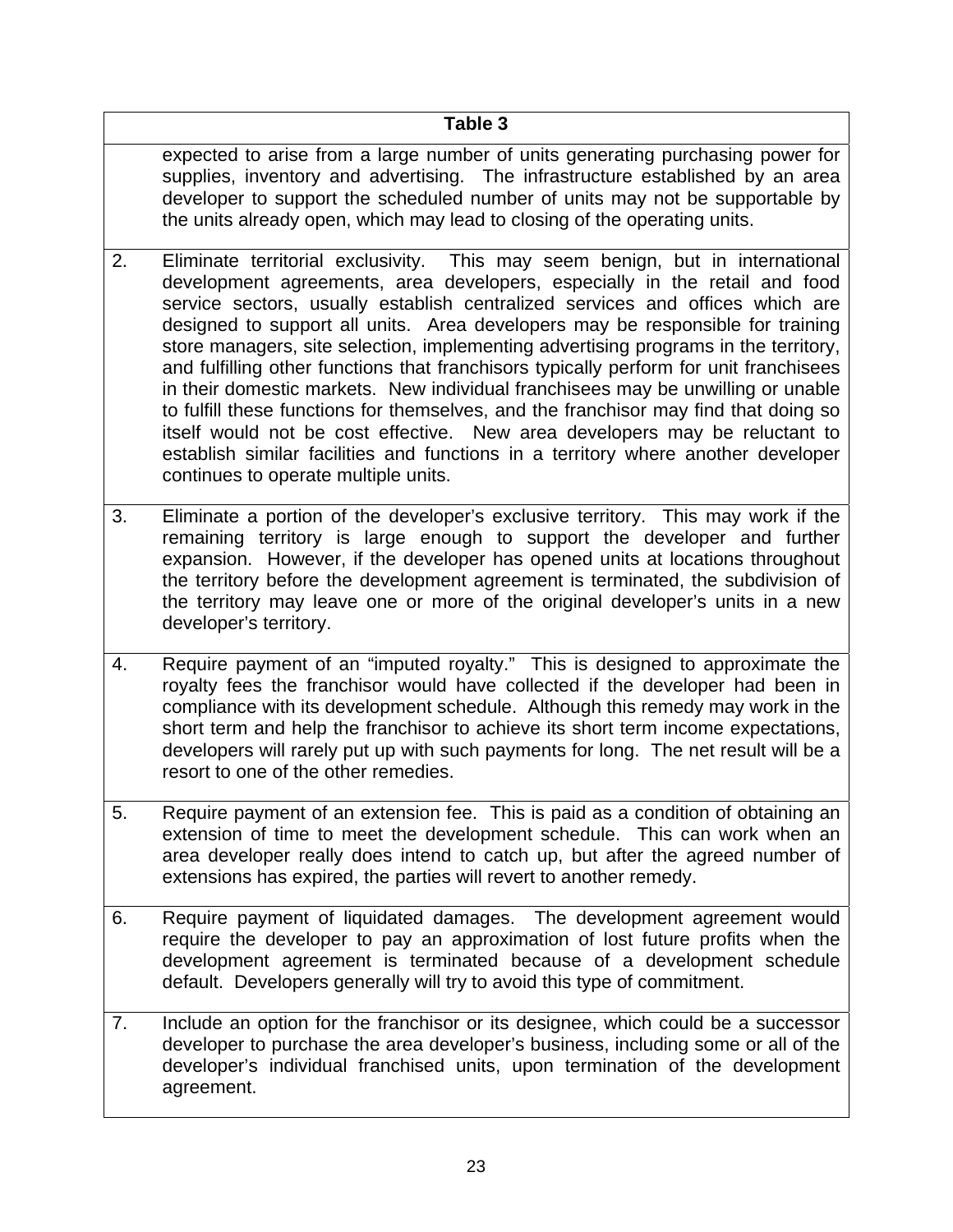#### 8. Terminate the development agreement and all unit franchise agreements.

Evaluating the growth potential of a territory and the capacity of a franchisee to maximize that growth potential is much more of an art than a science. While the planning process should include serious consideration of the development potential of any franchise territory under consideration, franchise agreements which adopt "development potential" as the standard for a franchisee to retain its franchise rights usually end in default. Franchise Parties both often become enamored of the growth potential in a new territory, and become excited about the opportunity. The franchisor's development staff reports the size of the potential deal, and his or her superiors become excited. Prospective master franchisees and area developers tell their partners about how great the franchise is and how it could be an amazing success. The franchise lawyer plugs numbers into a development schedule without understanding the rationale that underlies them, but feels confident in having drafted remedies for any potential default, and, ideally, a methodology for resetting the development schedules during and at the end of the term.

Then, a default occurs.

Rather than using aspirational development goals that are unlikely to be met, the Franchise Parties should consider establishing development goals that express the minimum development the two agree is needed to warrant their investment in the transaction. If those goals are not met, either side would, therefore, agree termination of the agreement is appropriate unless the default is reasonably capable of being cured very soon. Because a development schedule would a minimum requirement, it would not preclude much faster growth if the franchisee can accomplish it. Further, because initial fees are often correlated with the initial development commitment of the franchisee, a lower minimum initial fee may preserve some of its capital for more direct investment in development in the territory.

Although careful drafting and planning will not avoid all development agreement defaults, it may avoid many. Overly aggressive development schedules frequently lead to defaults. So do schedules which do not allow sufficient time for a new developer to adapt a pilot unit to a new market, and to make it profitable. Franchise Parties generally agree that the sooner they can get more units operating, the sooner their mutual income generation goals will be met. However, if the first unit is not operating successfully before additional expansion is underway, the focus may be removed from what is needed to make the core business profitable. Establishing a flexible date to begin the development schedule is one way to deal with this issue. It can be keyed to the date when the pilot unit meets certain benchmarks, or it can be the earlier of the time the benchmarks are met, or a fixed time. This flexibility may be seen as defeating the purpose of a development schedule. However, if the first units are not profitable, the business plan is probably doomed anyway.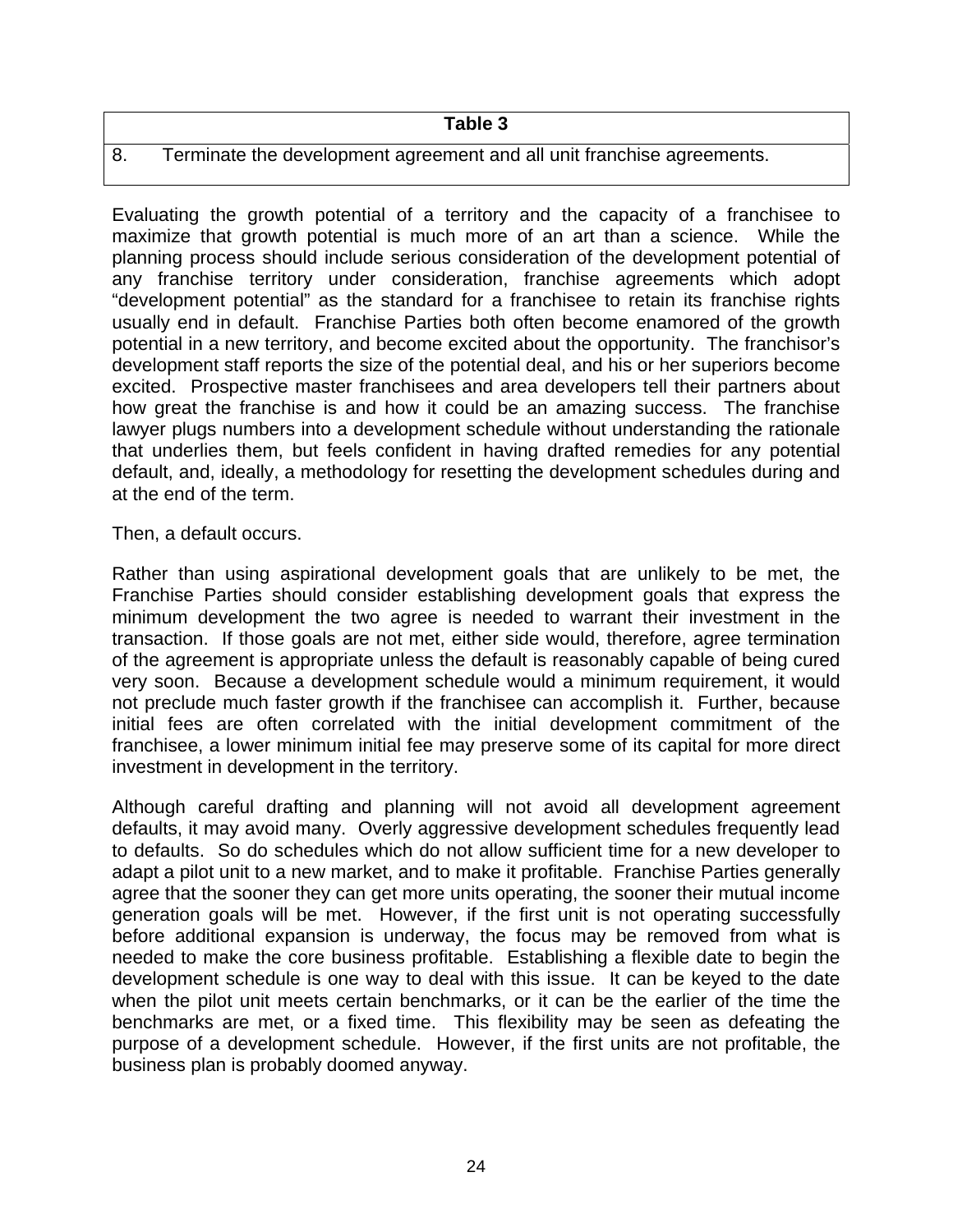A second approach may aid in using the reduced territory described in remedy 3 in table 3. If, in addition to designating a territory and schedule, the schedule designates areas within the territory where initial units must be developed, reducing the territory size may be easier.

Another approach to reducing chances of development schedule defaults is to grant an area developer or master franchisee a smaller territory and a lower number of units to be developed than the franchisee had requested. The franchisor can grant the developer or master franchisee an option for a fee that is payable when the option is exercised, to acquire adjacent territory which was part of the initial request within an agreed time, provided that the development schedule in the initial territory has been timely satisfied. That may reduce the initial investment of the area developer, and reduce the risk that a large territory will be underdeveloped.

1.21 Why Do Franchisors Grant Territories Rights That Won't Be Developed?

In their domestic markets, experienced franchisors usually define territories that are strategically suited to the ability of their franchisees to develop profitable businesses within them. For some reason, an international franchising offer evokes very different responses from franchisors. Novice international franchisors often entertain proposals to grant large countries, or regions comprised of several countries, to a single franchisee without reviewing a business plan, and without identifying the resources the franchisee candidate has available to develop a territory to its potential.

Prospective international franchisees typically request a master franchise or area development territory that is at least contiguous with the borders of their country, if not with the borders of surrounding countries. They seek both the prestige of being the brand's representative in their countries, and the opportunity to be the exclusive beneficiary of the investment they make in the costs of adapting the brand to the territory. Franchisors that have not adequately evaluated the market may not appreciate its development potential. Sometimes the territory size is a default decision by a franchisor that has no present intention to expand into a particular market for years, and sees only an upside for granting large territory that might be developed.

Some executives of international franchisors that are approaching a sale or a public offering may feel the existence of an agreement with an aggressive development schedule regardless of the probability that the development schedules will be met is worth much more than worrying about possible future growth opportunities. Or franchise executives may be willing to ignore otherwise rational standards for the sake of being able to claim to peers that the franchisor is "a multinational company with a footprint in many countries."

If a franchisor has needlessly granted territories which were unlikely to be timely developed, the franchisor may find that its future growth opportunities are stifled. Franchisors may be approached by well-qualified candidates who could significantly grow the brand in underdeveloped or undeveloped territories already granted. But they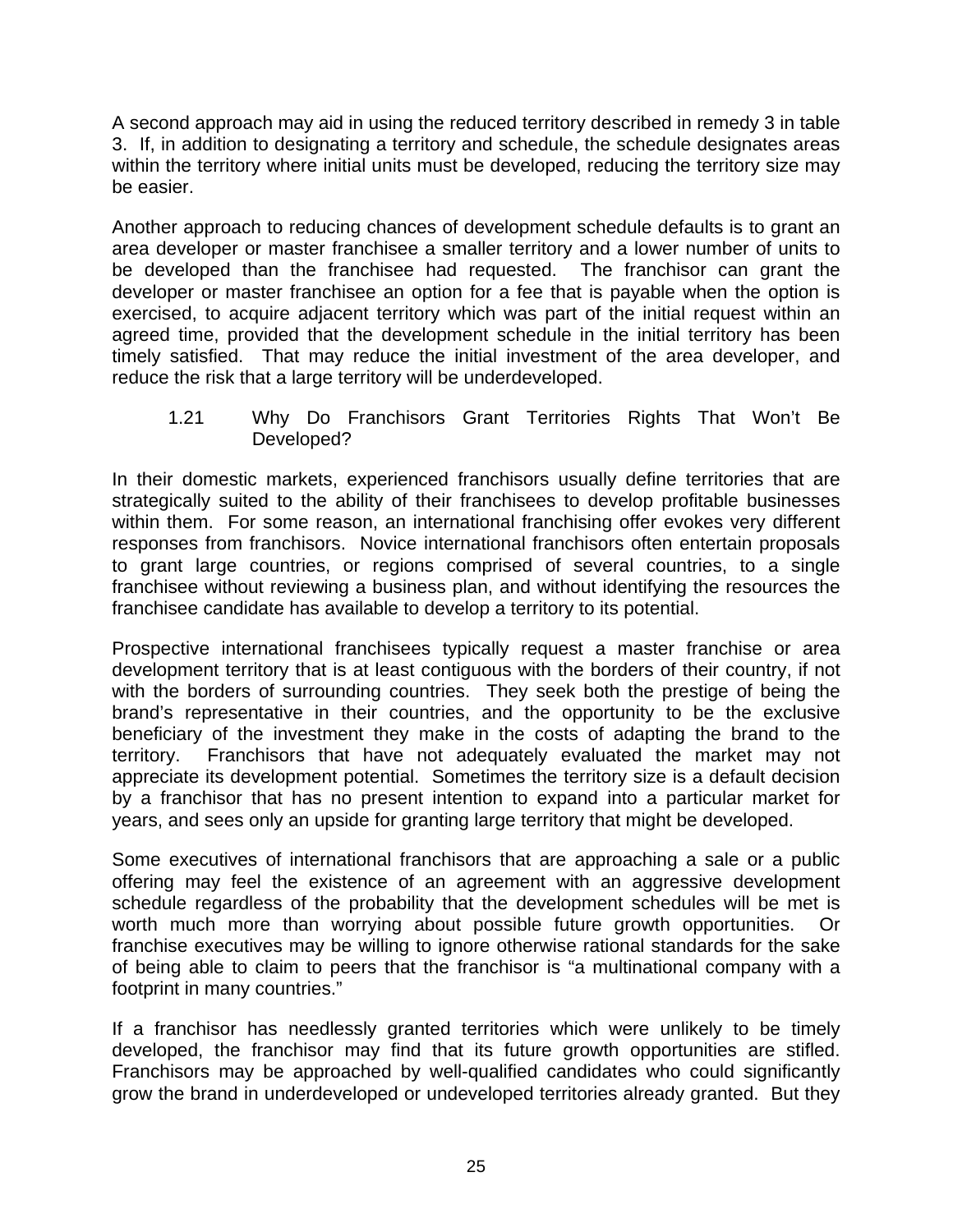may fear that pursuing the leads will embroil them in litigation, even if the existing franchisees have clearly failed to meet development goals. Concern for this eventuality leads more mature franchisors to focus on achieving operational and development economies within granted territories.

#### 1.22 What Added Transaction Costs Are In Multi-Country Territories?

Franchisors' concerns about transactional costs are frequently overlooked in the early stages of the negotiation of multi-country territories. Before consulting with international franchise counsel, franchisors may offer multi-country territories to a party, set a closing date for thirty or fewer days from the date of an LOI, and then realize that obtaining the advice needed to draft different documents for seven countries within that time is virtually impossible for their international franchise lawyers. They overlook the need to research laws and draft agreements to comply with all the laws in each country, regardless of its size (and in some countries, to deal with different regulations in different political jurisdictions within the countries.)

Franchisors may also overlook the different business cultures among different contiguous countries. Prospective area developers and unit/subfranchisees from a master franchisee's neighboring countries may be reluctant to deal with a foreign master franchisee. The master franchisee may not have an experience doing business in other countries within its multi-country territory. The net result can be that the parties have negotiated an agreement to set the basis for a future dispute, rather than to actually expand the franchise brand.

#### 1.23 How Can International Franchise Agreements Be Structured To Anticipate Fee And Operational Changes In The Franchise Program?

When drafting, franchise lawyers generally use several approaches to allow for the natural changes that must occur within a franchising program. Franchise agreements grant franchisors broad discretion to make changes in their franchise programs. Franchisors reserve the right to implement changes through the operations manual. Domestic franchise agreements usually require a renewing franchisee or the transferee of a franchisee's franchise to "execute the then current form of franchise agreement."

Unlike domestic franchise agreements, most international franchise agreements are negotiated, often heavily. The process may take weeks or months. Thus, when franchise counsel to an international franchisee reads language creating a duty of his or her client to "execute the then current form" of agreement, the reaction is unfavorable. Why would the parties negotiate terms of the franchise agreements, especially unit franchise agreements, and then agree that the franchisor could completely change them before the second outlet opens?

The response to franchisees' counsel typically ranges from capitulation to the franchisee's counsel, in which case all terms are locked in for ten or twenty years, to agreeing to lock in a few key terms while permitting modification of the rest. International franchisors need the flexibility to introduce changes into their franchise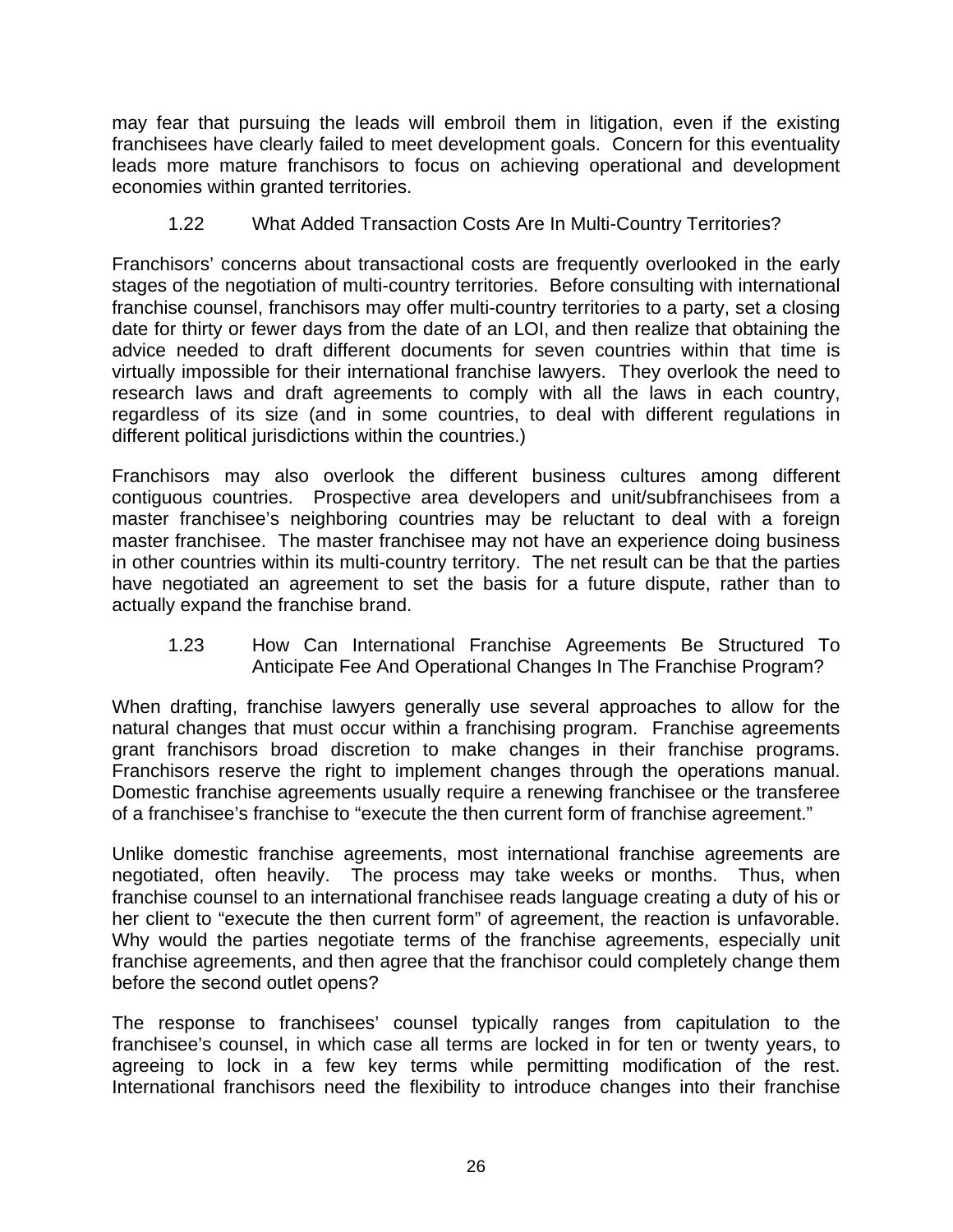systems, including franchise agreements, just as much as franchisors do that only operate in a single country.

Is a reasonable compromise available? The most common form of compromise involves defining changes that cannot be made without mutual consent of the Franchise Parties, but allowing the franchisor to make the other changes, provided the franchisee receives timely notice and the changes are generally applicable to all (similarly situated) franchisees. In concept, the parties might agree that no changes will be required that add material costs and obligations to franchisees, or which materially reduce their rights or the duties of the franchisor. In practice application of that concept could subject almost any change to a dispute.

One approach allows the franchisor to require international franchisees to adopt and accept the changes if they are made no more frequently than annually, they apply to franchisees in the franchisor's home territory and are described in that year's FDD (if the franchisor is from a jurisdiction that requires one). This approach allows fees as well as other material terms of franchise agreements to be changed. The franchisor can adopt changes, but it must be able to sell those changes in its own country as a condition of imposing them on foreign franchisees. This usually provides protection for international franchisees against arbitrary changes developed by franchisors.

1.24 Can Franchisors Use Audited Financial Statements From Their Home Countries To Satisfy Franchise Laws In The Franchisee's Country?

Because most of the countries that require the preparation of an FDD require franchisors to include audited financial statements in their FDDs, and because of the time and cost required to prepare an audited financial statement, franchisors must understand whether an audit requirement exists early in their discussions with a prospective franchisee. Will an audit from the franchisor's home country suffice in the candidate's country? Will parent or affiliate or consolidated statements be acceptable? If the franchisor has not previously had an audit, must it have one immediately before offering franchises? If so, how many fiscal years of statements must be audited?

With forty-five years' experience with franchise regulation, the United States has developed comprehensive guidance for franchisors about financial statement requirements. However, many countries with franchise laws have not clarified in either their franchise laws, or in regulations issued pursuant to them, the type of financial statements that are acceptable.<sup>30</sup>

For a variety of reasons, companies may decide to establish an international franchising affiliate to offer franchises in other countries. Those companies may be shell

  $30$  For example, a foreign franchisor offering franchises in the United States may be required to have three years of financial statements audited using U.S. Generally Acceptable Auditing Standards (not IFRS) to offer franchises. U.S. laws will usually allow a new franchisor which has not previously undergone an audit to phase into the requirements, but few, if any, other country's franchise laws have adopted this approach.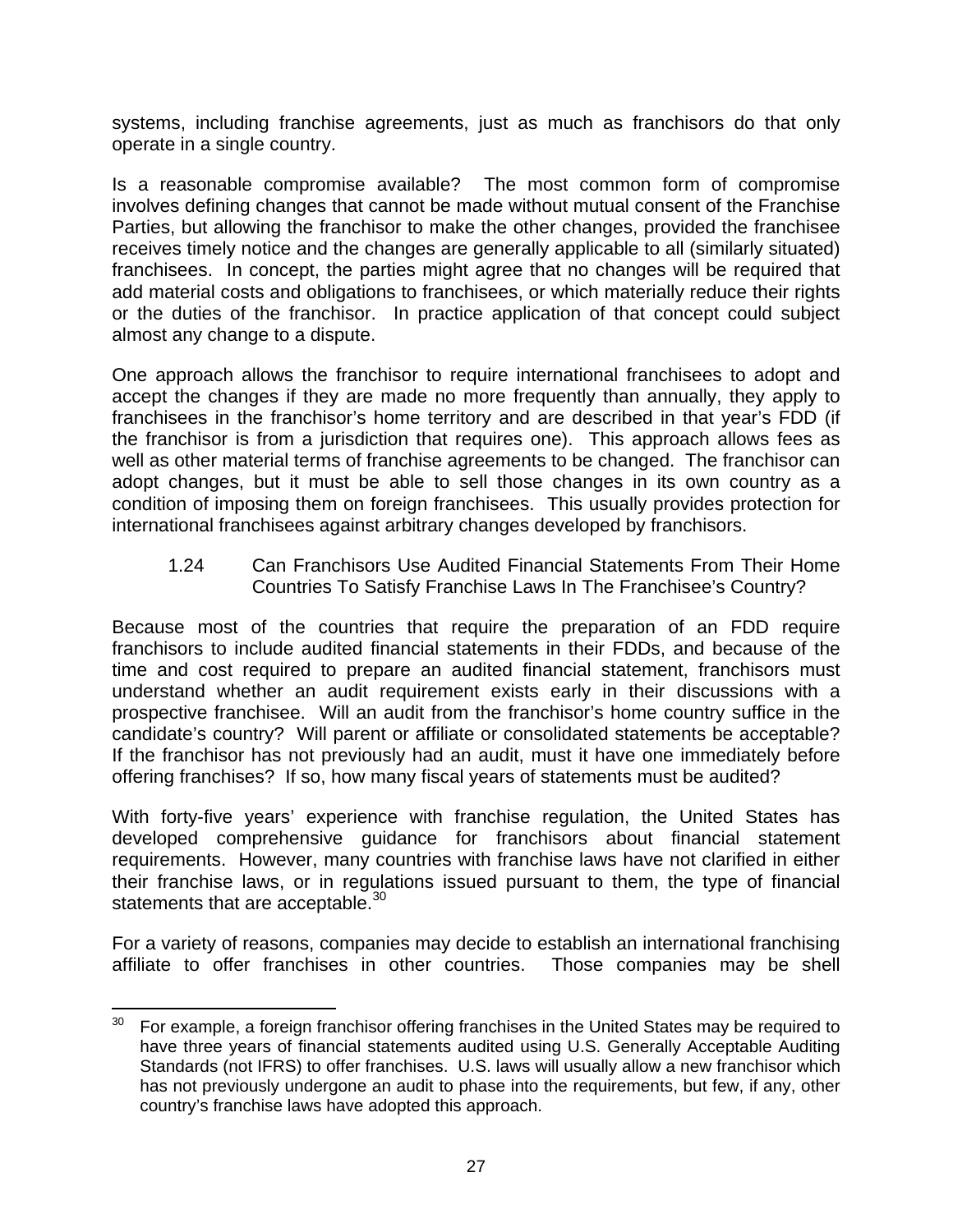companies which contract with an affiliate that could be the domestic franchisor entity to use its assets and employees to service foreign franchisees.

For planning and budgeting purposes, international franchisors need a full understanding of how a country's audit requirements will affect the cost and timing of a transaction, including the ongoing process of selling franchises in a country, either directly or through master franchisees.

#### **2. Franchisee Training, Support, And Adaptation Challenges In International Franchising**

Surveys conducted about problems with international master franchising have identified franchisors' lack of understanding of their franchisee's market and inadequate training as two of the most significant problems in international master franchising.<sup>31</sup> A lack of understanding of a franchisee's market will always be a challenge, but one that is much easier to overcome in the age of the Internet and increasing international commerce.

When both a franchisor and new franchisee base their business plans and expectations about how a foreign franchise will work in a new market upon misunderstandings of differences between the franchisor's home market and the new franchisee's market, avoidable problems can arise. Differences in consumer preferences, the way consumer needs in the new market are already met, government regulation, labor and employment practices, taxation, duties, work ethic, real estate, logistics and transportation issues can all hamper a quick adaptation of a franchise to a market.

Only through research conducted by both Franchise Parties can they minimize the risk of making costly inaccurate assumptions about the extent of adaptions that will be required in the franchisee's country.

To illustrate issues that can only be identified through research, consider the recent experience of a U.S. franchisor. The franchisor operates a business that offers full day pre-school services to children in the United States in free-standing classrooms. Children arrive early in the morning and stay all day, engaging in classroom activities and recreation throughout the day. When negotiating with a prospect in China, the franchisor learned that all formal education in China for children older than six years is provided by the state. So, the franchisor modified its program in China to offer "educational enhancement" classes in one-hour segments, and adapted it to use bilingual English-Chinese language teachers who could teach the children English as they embarked upon leadership training and other skills.

When the same company began discussions with a prospect in Indonesia, it decided that, given the licensing laws there, it would offer a half day program operated as a school. As they developed the adaptations and were preparing to apply for a license to operate a pre-school, a scandal involving an unrelated kindergarten arose, leading to

 <sup>31</sup> *See, e.g.*, John P. Hayes, Fundamentals of Franchising, Presentation at the 2013 International Franchise Conference (Nov. 6–7 2013).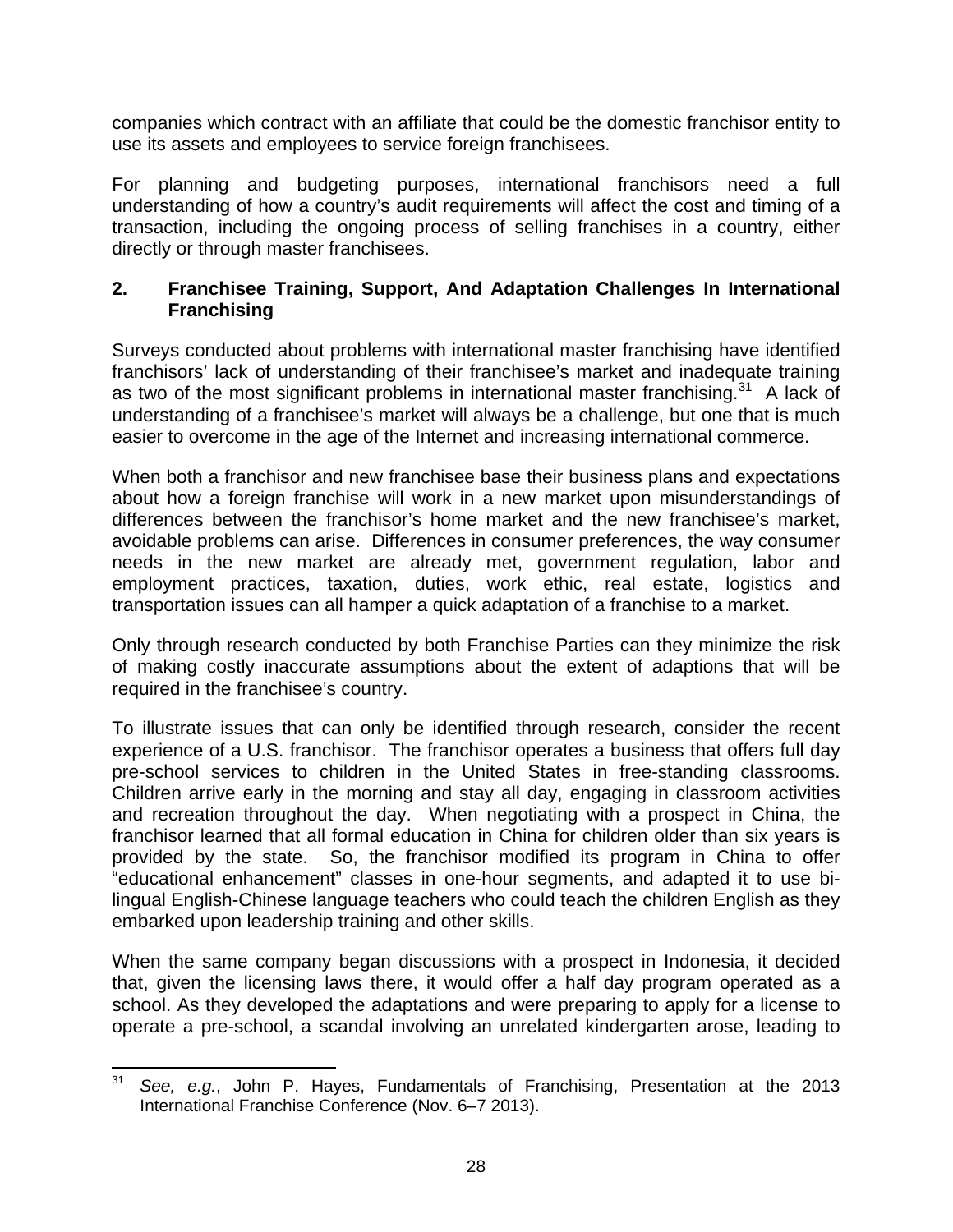the discovery that nearly 5,000 kindergartens and pre-schools were operating in the country without licenses. As a consequence, all unlicensed schools were compelled to immediately seek licensing, and their applications were given priority over new applications. This has delayed the franchisor's entry plans for at least one year.

Not all industries are regulated in the ways these schools are, but significant adaptations in operating models required by country-specific laws may lead many franchisors to avoid some markets until they have expanded into other countries where adaptation is much easier. However, the example illustrates how laws unrelated to franchising can have an impact on a franchise business model. Although a discussion, the many ways to research a market are outside the scope of this Article, local trade associations and the local franchising association in the prospective franchisee's country can be a great resource for information about operational and regulatory  $issues.<sup>32</sup>$ 

2.1 How Can Franchisors Determine Which Markets Will Be Most Expensive For Adaptation?

Some countries are subject to trade sanctions and boycotts and are, therefore, off limits to companies and residents from the countries that impose them. Some countries are undergoing serious political and economic turmoil, making the risk of doing business there high. Many other countries, however, are not nearly so obviously problematic for foreign franchisors.

For example, countries with predominately Muslim populations that prohibit or highly regulate the importation or consumption of pork products and alcohol may create significant barriers for franchising chains that depend, even in part, upon the sale of such products for the success of their outlets.

The McDonald's and Domino's examples in India illustrate how even companies that feature menu items with beef and pork can adapt successfully to a market where they are not generally consumed, if issues are identified in advance of entering the market and the franchise offering is adapted to address the issues.

A few other examples of adaptations that are required in different markets will further illustrate challenges for international franchisors and franchisees. Obtaining access to the products and services that have made a franchised business successful in its home market may be a challenge in other countries. In some countries products may not be lawfully imported. In others, imports are lawful, but duties are high to protect domestic manufacturers or farmers. Laws may prohibit the use or importation of genetically modified (GMO) agricultural products. Different labels may be required on imported products, which may include printing in local languages, a listing of ingredients, and/or a description of the caloric content in portions offered for consumption.

 32 *See infra* Attachment A; *see generally Collateral Issues in Franchising Beyond Registration and Disclosure*, 17 THE FRANCHISE LAWYER no. 2, 2014.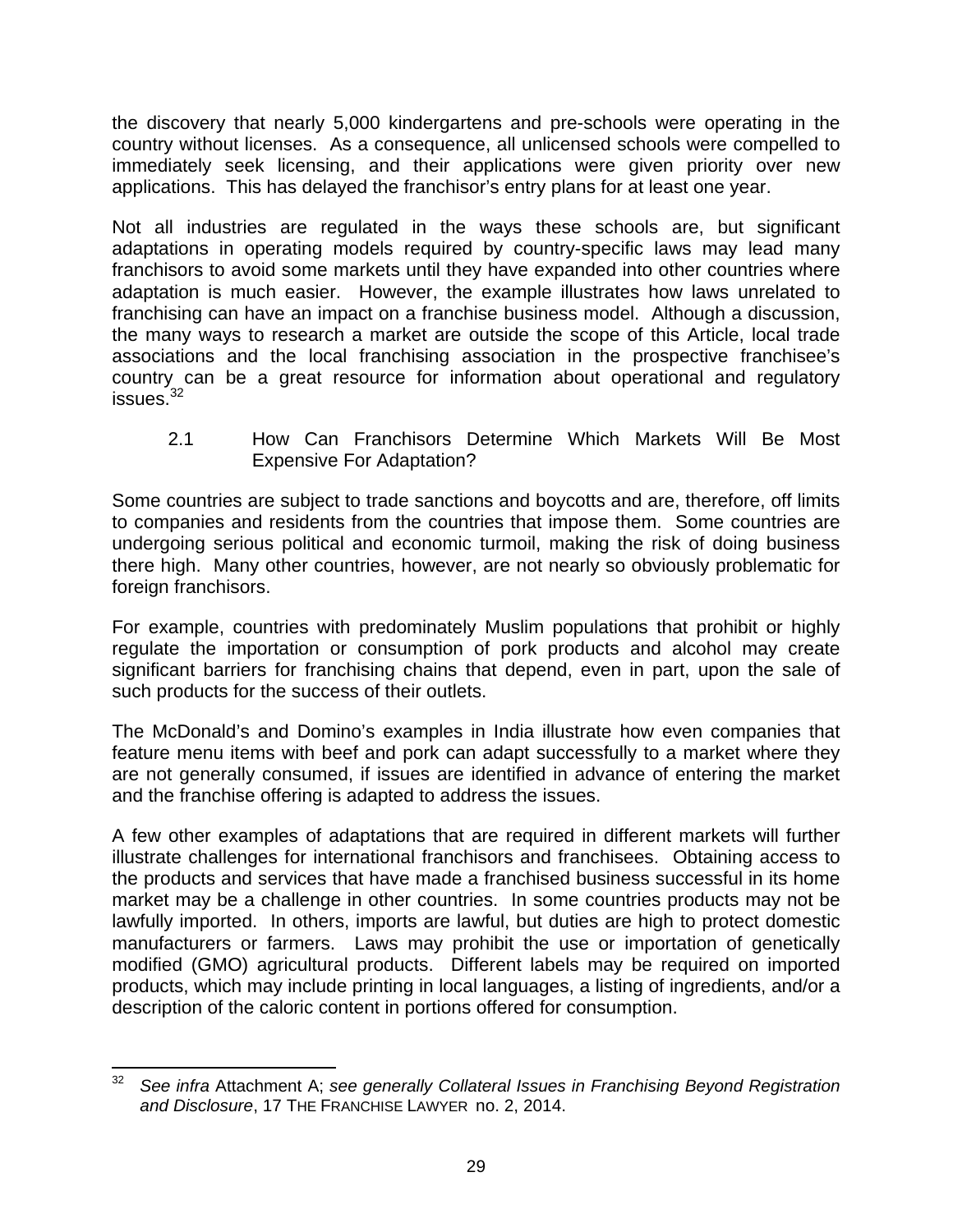Currencies may not be convertible into U.S. dollars, Euros, or whatever currency the franchisor prefers. In some cases, local currencies may not be sent outside the country. Trademarks, domain names, and copyrights are generally entitled to protection under most countries' laws, but in most countries, the first person to register obtains the right to use the mark, URL, or copyrighted work. Thus, foreign franchisors may find that they and their franchisees are precluded from using their own brands unless they pay the registrants for the rights, or spend time and money in attempts to obtain rights through litigation.

Other legal and cultural influences affect the way franchisors and franchisees may carry on their businesses. Issues like the duration of the typical workday, the number of national or religious holidays when businesses are closed, leasing practices, the availability of financing for franchised businesses, inefficiencies, biases and corruption in the regulatory and judicial process all affect the profitability and time required to attain profitability in a country.

Although most of the obstacles described above may be overcome, the time and cost to do so before actually launching a franchising program in a country may be so great that a transaction is not worth undertaking, or a prospective franchisee moves on to other opportunities.

Fortunately, many resources are available to help franchisors and franchisees to identify the changes required to do business in new countries, and often at a lower cost than ever before. For U.S.-based franchisors, an excellent resource of information about doing business is the Country Guides published by the U.S. Commercial Service (USCS). U.S.-based franchisors may use USCS services to learn about how to do business in a new country and how to identify prospective franchisees. USCS will also perform due diligence investigations on prospective franchisees for a modest fee.<sup>33</sup>

Trade ministries in many other countries are also actively involved in supporting international franchising, both as an outbound and inbound benefit for their citizens.<sup>3</sup> Many other countries are also promoting this form of cross-border expansion and have programs to provide assistance to international franchisors and franchisees.

 <sup>33</sup> Although the quality of service varies from country to country, U.S. Commercial Service (USCS) team leaders over the last two decades have worked diligently to train their country representatives in the nuances of franchising. One of the authors regularly presents training sessions to explain the basics and nuances of international franchising to help the Commercial Services officers excel in providing services to U.S.-based Franchisors. The USCS team is demonstrably committed to supporting U.S. Franchisors in their international efforts and its members regularly attend IFA conventions, and bring delegations to attend the International Franchise Expo.

 $34$  One of the authors has made presentations to groups sponsored by government agencies from Brazil, Canada, Georgia, Iceland, Indonesia, Malaysia, Mexico, OPIC, Pakistan, Singapore, Spain, Tunisia, UAE, and United Kingdom.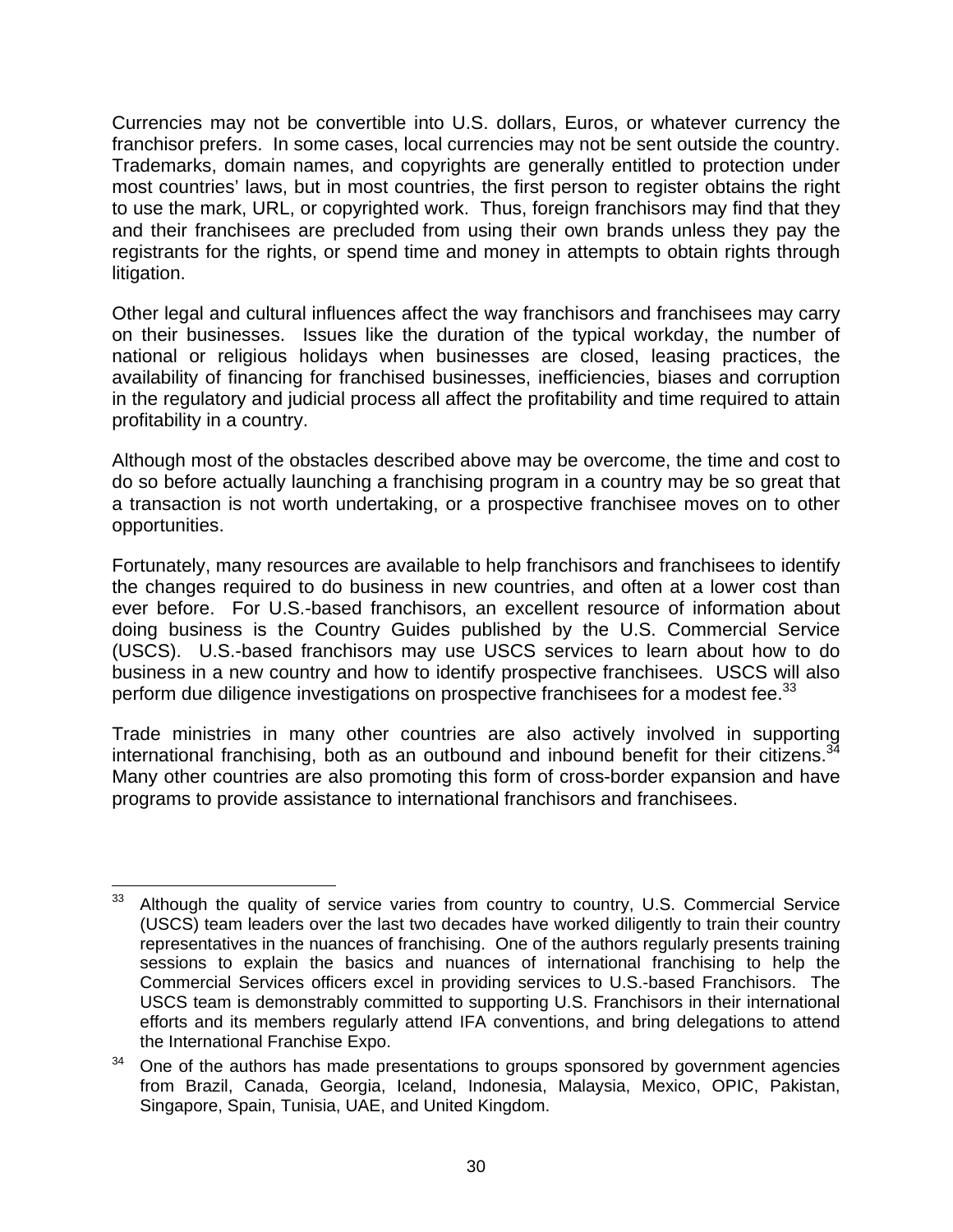## **3. How Local Laws Affect Profitability?**

As discussed in Parts 1 and 2 of this article, entering a new market should only be done after thorough research of that market. The research should aim to understand both the business and legal landscape. International franchise counsel should play a key role in that due diligence so that legal counsel can alert his or her clients to the legal issues they and their franchisees will confront. To perform the requisite legal due diligence, international franchise lawyers need the time and resources to research the issues outlined in this article, as well as, the opportunity to identify, with assistance from local counsel, the country's regulations that apply specifically to the type of business the franchisee will operate. A franchisor's domestic franchise counsel will rarely be able to independently perform the needed research and analysis. So, we must find and rely upon experienced local franchise counsel, industry counsel, and sometimes tax counsel, to help us with the issues our franchisor and franchisee clients will confront. When it comes to the legal due diligence performed in connection with international expansion, the focus of many franchisors is still often limited to the franchise laws of the new market. Franchise law review is a necessary component of legal due diligence, but failure to understand other legal issues and related market realities may cost the franchisor dearly. $35$  Without a broader legal review, it is hard to judge whether the franchise system is viable in the new market or to understand what modifications may be necessary to the franchise system to make it successful. In this section of the article, we will review various related legal issues that should be taken into consideration when analyzing new market entry. The issues listed are by no means complete, but they are chosen because they can have a significant impact on the success of a franchise system in a new market and can be hard to do anything about if not considered before market entry.

# 3.1 What Is The Best Way To Begin Legal Due Diligence?

While the focus of this section are areas of law that franchisors may not consider much in their home market, areas of law that a franchisor needs to consider go well beyond what is covered in this article. What areas of law will matter will depend on the specific market the franchisor wishes to enter as well as on the particular industry it is in. For example, a franchisor in the restaurant business will be concerned about many laws that are of little importance to a franchisor of a tax preparation and accounting franchise system. To determine the appropriate scope of legal due diligence one good starting point is to look at the franchisor's home market. What laws impact the franchise system in the home market? What adjustments has the franchisor made to its system in the home market due to the legal environment there? Of course, such an analysis will not provide a complete road map to the legal analysis needed in the new market. Legal issues can be handled very differently in different markets, and even the question of what constitutes a legal issue worth regulating can differ greatly. The discussion below focuses on a few areas of law that would almost always have to be taken into

  $35$  A detailed discussion of the various national franchise laws is beyond the scope of this article. These are only address franchise law for the purpose of understanding whether they will apply to a particular transaction.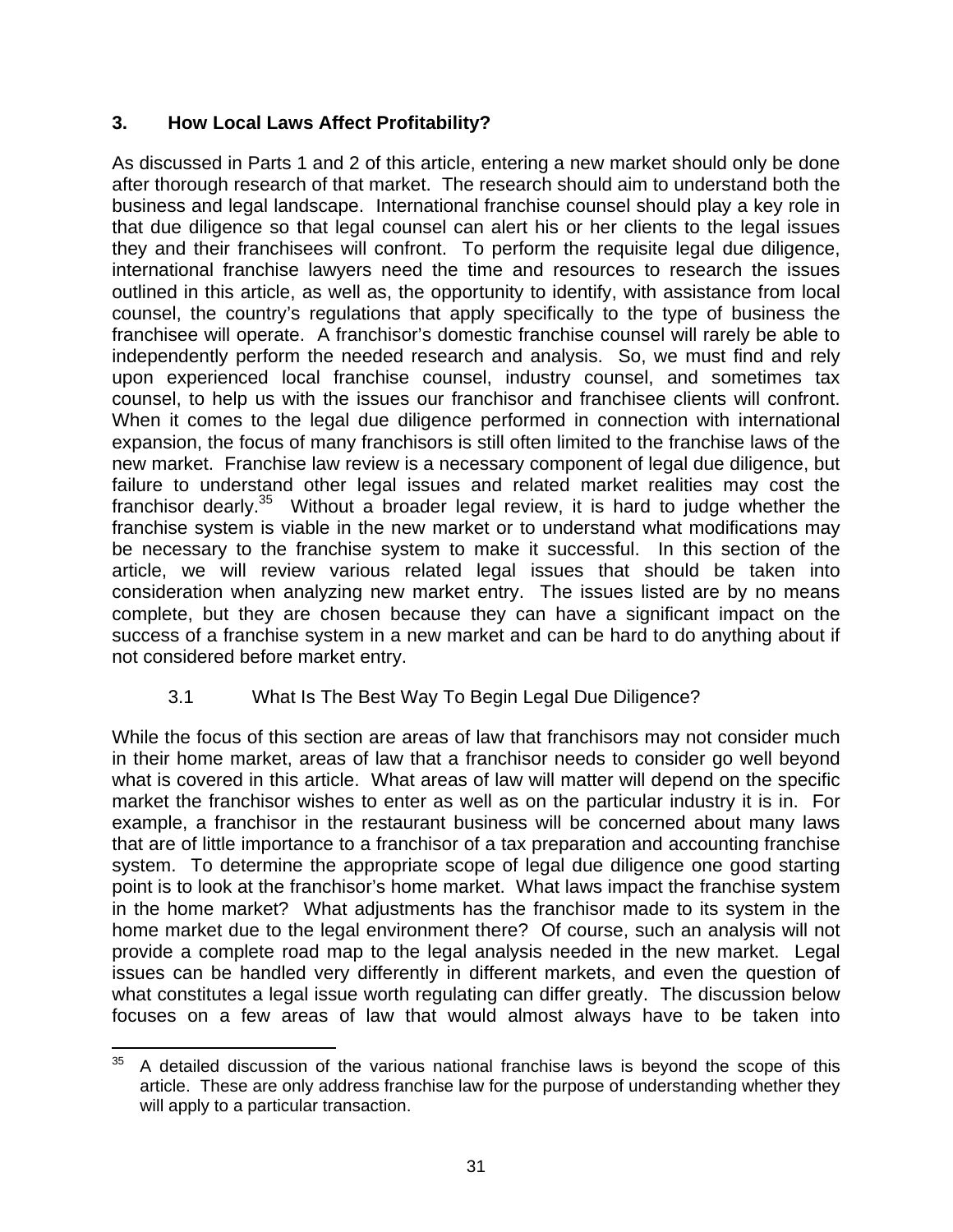consideration by a franchisor's international expansion, and especially such areas of law that may have a significant impact on the financial viability of a franchise system in a new market.

3.2 How May National Laws Treat Licenses And Distributorships As Franchises?

International franchise counsel also can often assist franchisors with navigating countless legal issues. Franchise counsel should explain the consequences of granting a franchise in the country under franchise laws, including the duty to obtain franchisee consent to implement franchisees' contractual duties to upgrade franchised premises, the franchisor's duty to pay for upgrades to the premises of the franchised business, the duty to provide accurate information about the proposed market to the franchisee, the duty to disclose laws applicable to the operation of the franchised business, commercial agency laws that could grant rights to exclusive territories following the expiration of a franchise, and laws which prohibit franchisors from imposing restrictions on franchisees' right to sell products over the Internet. International franchise counsel should select experienced local franchise counsel in each country targeted by the franchisor for assistance in evaluating these issues and other potential franchise law and related legal obligations and impediments to doing business in the country.<sup>36</sup>

There are endless reasons why a franchisor may or may not wish to expand through franchising in a new market: the local franchise laws may be cumbersome; the regulation of other distribution models may be more favorable than franchising a joint venture with an existing competitor may be offered. Whether a company chooses expansion through a franchise model or through a different expansion strategy, understanding the scope of local franchise laws is important.

When analyzing international distribution models, it should be remembered that the franchise definitions used in national franchise law differ from one another. While the exact definition of a franchise in the U.S. may vary from state to state, the definition under the FTC Franchise Rule can be used as guidance for what constitutes a franchise in the U.S.:

> Franchise means any continuing commercial relationship or arrangement, whatever it may be called, in which the terms of the offer or contract specify, or the franchise seller promises or represents, orally or in writing that: (1) The franchisee will obtain the right to operate a business that is identified or associated with the franchisor's trademark, or to offer, sell, or distribute goods, services or commodities that are identified or associated with the franchisor's trademark; (2) The franchisor will exert or has authority to exert a significant degree of control over the franchisee's method of

  $36$  Franchise counsel may obtain cursory insights into these legal issues through the resources at Attachment A.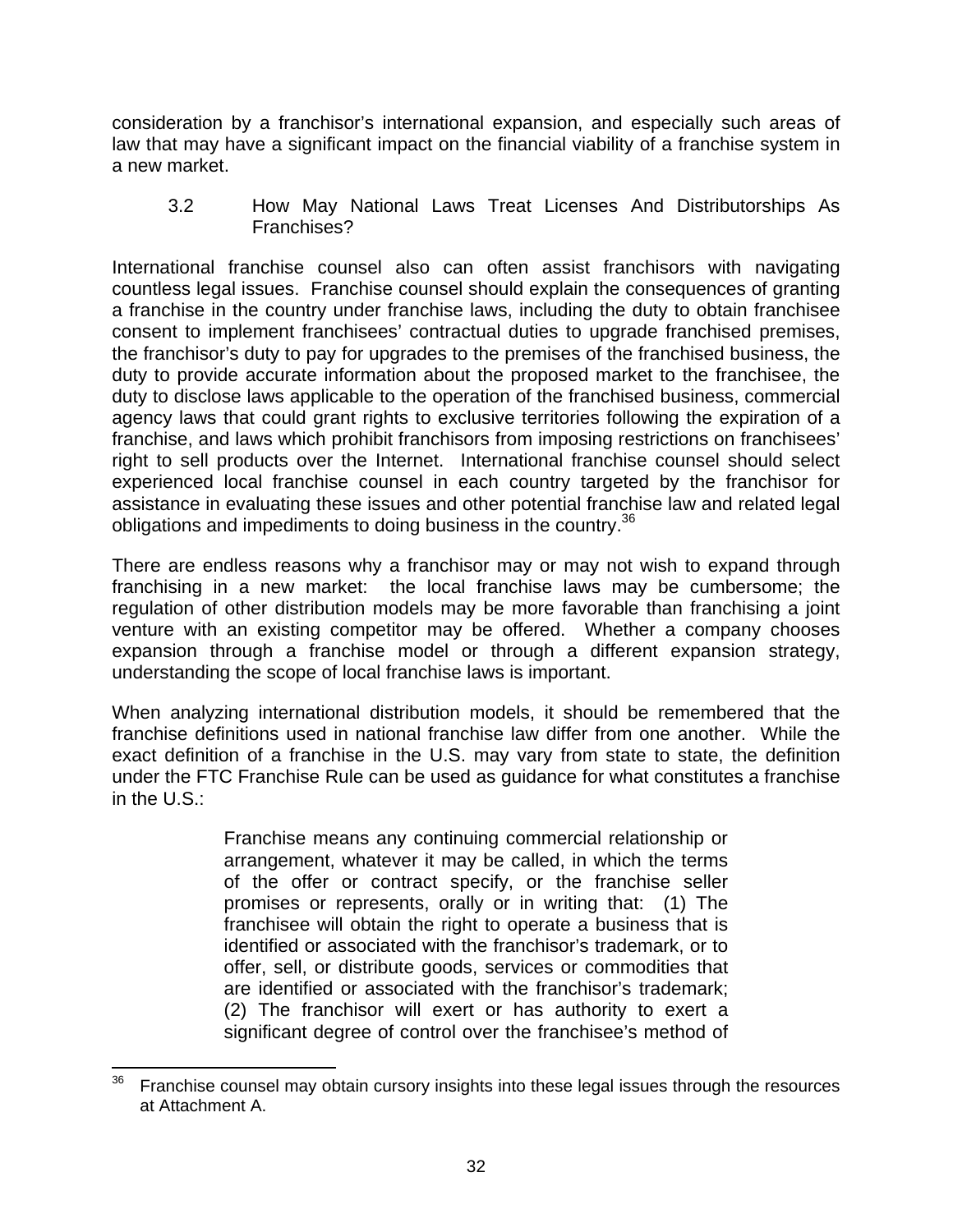operation, or provide significant assistance in the franchisee's method of operation; and (3) As a condition of obtaining or commencing operation of the franchise, the franchise makes a required payment or commits to make a required payment to the franchisor or its affiliate.<sup>37</sup>

While there may be significant differences among the U.S. state franchise laws,<sup>38</sup> which may be of importance in individual cases, as a rule they tend to be of minor importance in day-to-day operations for most U.S. franchise systems. Internationally that may not be so, as such differences in franchise definition may affect the entire strategy for a foreign market. For example, in Mexico, there is no required fee element to the franchise definition:

> A franchise will exist whenever, in conjunction with the license to use a trademark, granted in writing, technical knowledge is transmitted or technical assistance is furnished in order to enable the licensee to produce or sell goods or render services in a uniform manner and with the operating, commercial and administrative methods established by the holder of the trademark, aimed to maintain the quality, prestige and image of the products or services distinguished by said trademark.<sup>39</sup>

Thus, structuring to avoid a "franchise fee," for example by only charging a bona fide whole sale price for goods supplied to the foreign "franchisee," would not help a franchisor avoid Mexican franchise law.

Similarly, companies that knowingly operate as franchisors sometimes find that they will be regulated in some countries under commercial agency laws.

#### 3.2.1 Commercial Agency Laws

Even if a franchisor is able to avoid foreign franchise laws, it may still be subject to regulation of its distribution or franchise agreement that, with respect to the termination

  $37$  FTC Franchise Rule 16 C.F.R § 436.1 (2014).

 $38$  For example, the New York franchise disclosure law does not require the franchisee to both pay a fee and have its business associated with the franchisor's trademark. Instead, it is enough that the agreement between franchisor and franchisee satisfies only one of the New York state equivalents of the second and third prongs of the federal test. N.Y. GEN BUS. LAW § 681(3) (McKinney 2015). Another example is Minnesota, which instead of requiring the franchisor to have the right to control the franchisee's method of operation requires that the franchisor and franchisee have "a community of interest in the marketing of goods or services." MINN. STAT. § 80C.01 Subd. 4 (2015).

<sup>39</sup> Translation of Ley de Proteccion a la Propiedad Industrial [LPPI] [Law on Industrial Property], Diario Official [DO] June 27, 1991, Art. 142. Notably, there are also no statutory exemptions or exclusions for large franchisees or franchisors, or other exceptions common in the U.S.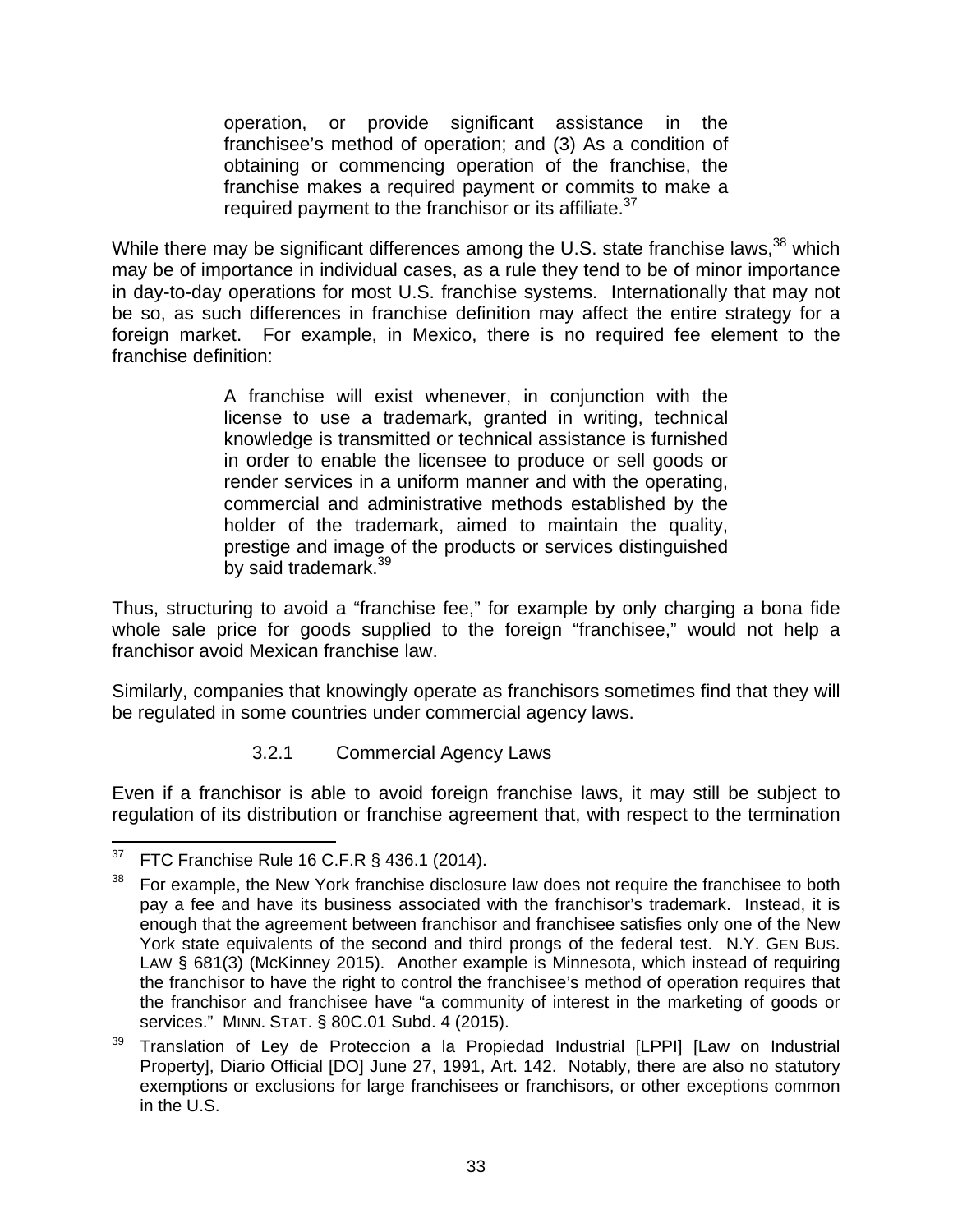of the agreement is akin to U.S. franchise relationship laws. Dealer protection laws or commercial agency laws often focus on protecting against unfair termination and nonrenewal of commercial agency agreements.40 Their scope needs to be reviewed country-by-country, but generally they are intended to protect independent sales agents, but they are sometimes interpreted to govern distributorships and franchises. Commercial agency laws are usually considered mandatory law on the basis of public policy which means they may not be waived by contract. In addition to prohibiting termination of agreements except for good cause commercial agency laws often provide for indemnification of the dealer upon termination. These laws frequently contain an indemnification requirement requiring the supplier/franchisor to pay former franchisees several years' profits. Thus, failure to understand such laws can be very costly to franchisors.

Commercial agency laws are regulated through a European Union Directive,<sup>41</sup> and are common in South and Central American countries, and the Middle East. With respect to several Latin American countries, the Dominican Republic-Central American Free Trade Agreement (CAFTA-DR) has resulted in waivers of commercial agency laws that would have applied between businesses from the signatory countries but for the free trade agreement.<sup>42</sup> Even if relying on CAFTA-DR, companies still need to make sure they are familiar with local laws and follow the necessary formalities. For example, in El Salvador the provisions of the Commerce Code that affect the rights of commercial agents and distributors would still be applicable even in an agreement with a party from another CAFTA-DR signatory country, unless the agreement between the parties expressly waives applicability of the applicable Commerce Code sections.<sup>43</sup>

Many franchise arrangements may not be considered "commercial agencies" under commercial agency laws and the existence of such laws may be of little consequence to the Franchise Parties. However, where such laws exist the franchisor should take care to investigate their scope. The scope of the laws can differ significantly between different countries, and often the interpretation of the laws may go beyond a strict interpretation of the statutory language.

Avoiding commercial agency laws usually requires an analysis of the intended agreement by local counsel. In some instances, application of the laws can be avoided by choosing an international arbitration clause. Where the law cannot be avoided altogether, it may be possible to alleviate its impact by establishing objective criteria for termination. For example, setting minimum sales quotas or other objectively measurable goals can help to prove that there is good cause for termination. Likewise,

  $40$  For a more thorough review of commercial agency laws, see Cherry J. Hearn, Michael E. Santa Maria & Herbert S. Wolfson, International Agency Laws: Ignorance Is Not Bliss, Presentation at the International Franchise Association 2014 Annual Legal Symposium (May 4–6, 2014).

<sup>41</sup> Directive 86/653 ECE, the Commercial Agents Directive.

<sup>&</sup>lt;sup>42</sup> The U.S., the Dominican Republic, Costa Rica, El Salvador, Guatemala, Honduras and Nicaragua are the CAFTA-DR parties. Nonsignatories are still subject to these laws.

<sup>43</sup> *See* Annex 11.13 of DR-CAFTA.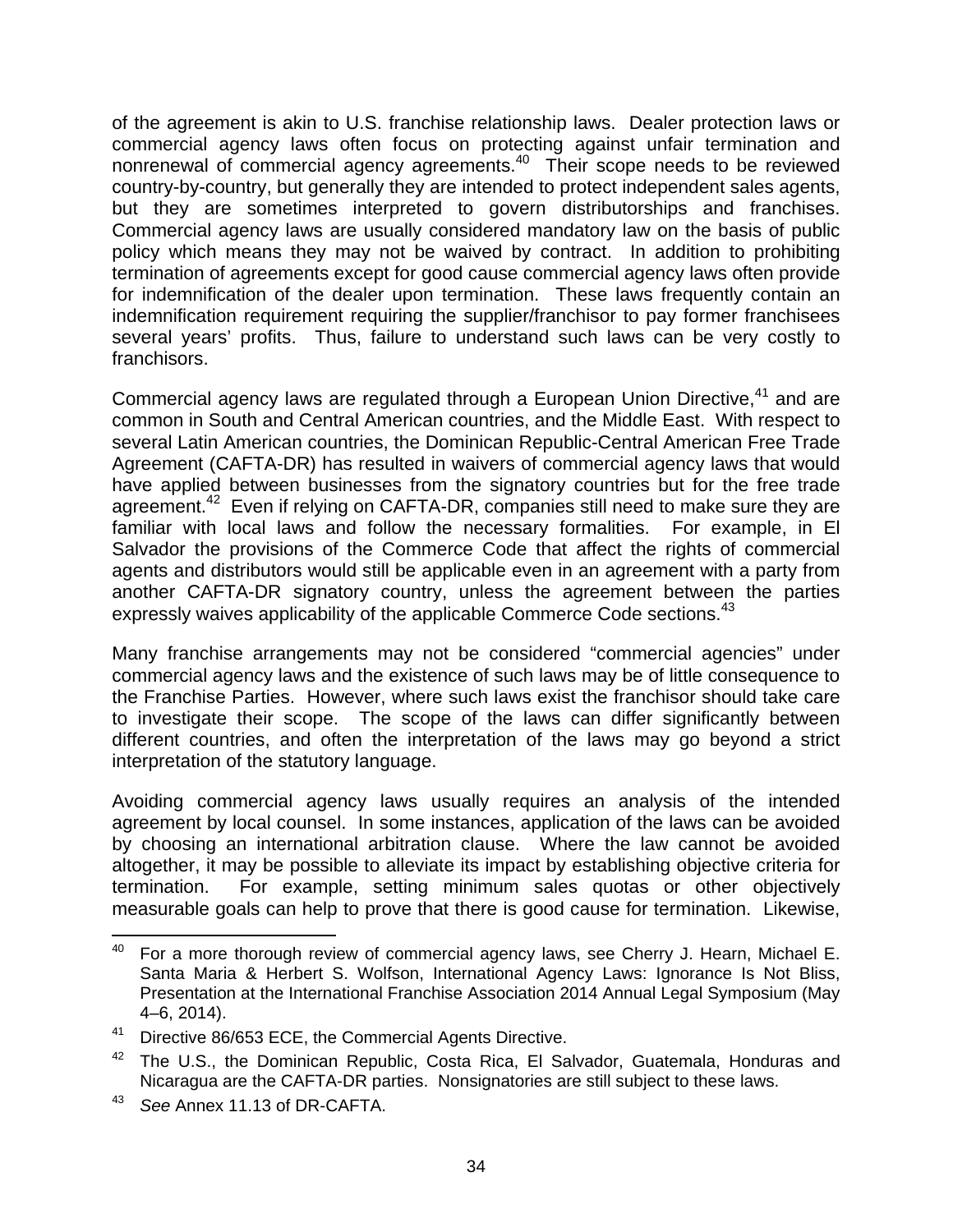entering into short term agreements without automatic renewal terms may be another option if the commercial agency law termination provisions do not extend to a right to renew. These types of solutions, however, can be tenuous and should be reviewed and decided on together with local counsel.

3.3 How Can Franchisors Protect Their Intellectual Property In International Transactions?

Protection of franchisors' intellectual property is essential to any international transaction. When entering a foreign market, franchisors must understand what protection local law offer and how they may have to adjust their practices to protect these crucial assets. IP concerns are central to why international franchisors should equip themselves with qualified counsel. Franchisors should only expand into countries where their intellectual property is or can be readily protected. Franchise counsel with international trademark expertise will help with franchisors to determine whether their trademark and other IP are protectable; perform searches to determine prior uses or registrations of their franchisor–client's trademarks; advise the franchisors to search the Internet to determine whether others may be using URL's that include the franchisor's trademarks; and counsel franchisors about how to protect copyrights, trade secrets, and patents that may be relevant to the franchisor's business model. International franchise/IP counsel will work with local counsel to register trademarks, domain names, copyrights, and other protectable IP interests.

The cost of acquiring or challenging another registrant's or user's right to use the franchisor's trademarks can be quite expensive, and may be a reason not to pursue a particular market.

The franchisor should be certain to research the availability of, and then register its trademarks and its domain names in a new market, unless someone else has already registered them. This right should not be delegated to a master franchise or any other third party. In some markets, a registered trademark may be a prerequisite for franchising,<sup>44</sup> but with or without such statutory requirements, it is just a good practice to register one's most important asset. In other countries, the trademark registration requirements may be indirect, for example, in China where a trademark registration is a prerequisite for international remittance of royalties.

Another important aspect of trademark registration that franchisors need to understand is whether the new market follows the U.S. approach to trademark rights: the first-to-use approach, or if adheres to the first-to-file approach. While many countries apply the first-to-use approach, there are also many large markets that do not. Notably, China is a first-to-file jurisdiction, as are many Middle Eastern countries and some in Europe (i.e.

 <sup>44</sup> *E.g.*, both Malaysia and Indonesia require a franchisor to register its trademarks, and in Mexico a trademark application must be on file. Malaysia: Sec. 24 of the Malaysian Franchise Act 1998; Indonesia: Minister of Trade Regulation NO. 53/M-DAG/PER/8/2012, art. 2(1); and Mexico: Ley de Protección a la Propiedad Industrial, art. 142, Diario Oficial de la Federación, June 27 1991.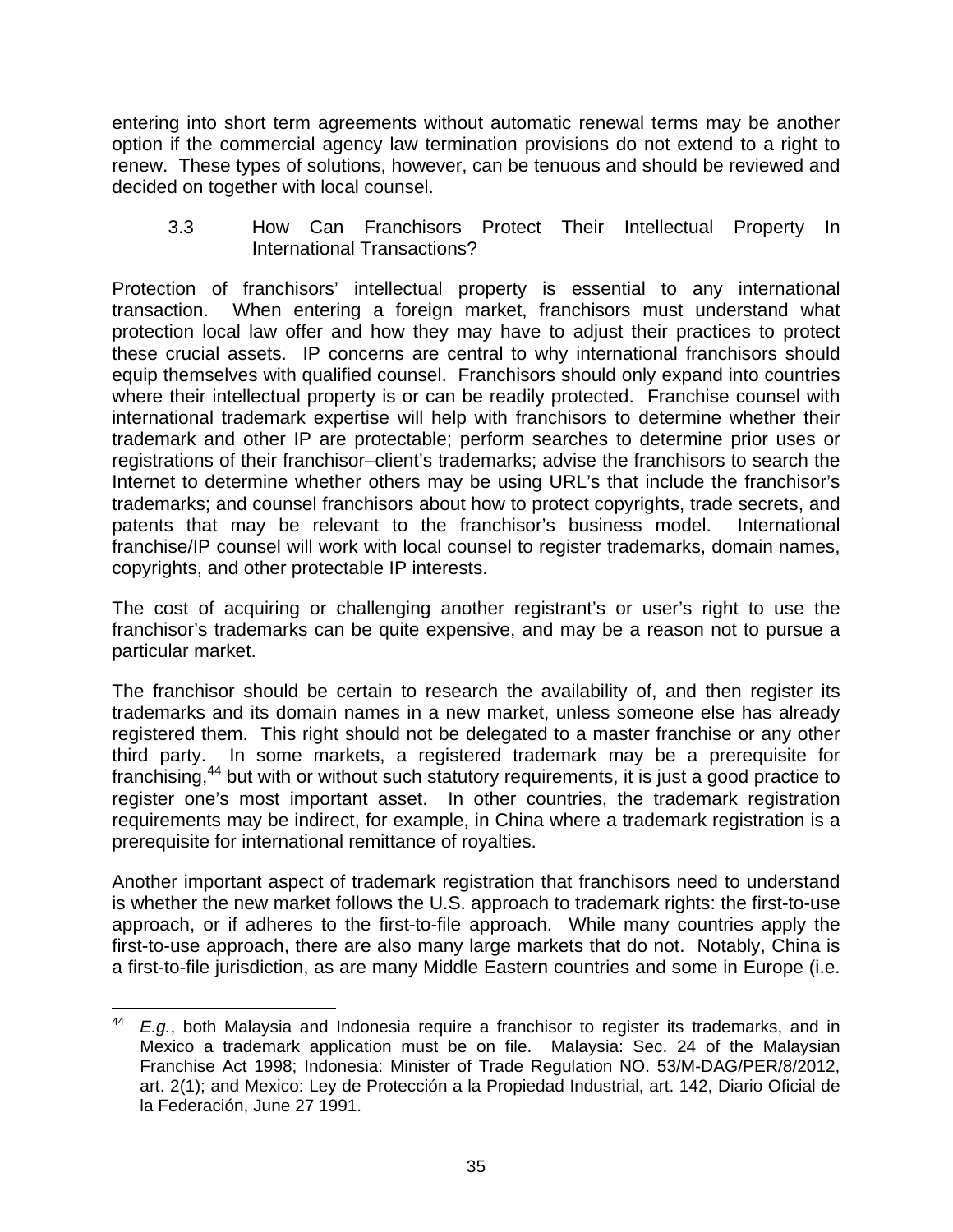Spain, Germany and France). If the new market is a first-to-file country, the franchisor must be especially careful and ensure that it promptly registers its trademark to avoid speculative registrations by third parties.

> 3.3.1 Copyright Protection – Translations, Modifications and New **Materials**

Most countries have adopted the Berne Convention for the Protection of Literary and Artistic Works ("Berne Convention").<sup>45</sup> Under the Berne Convention, each signatory must grant foreigners the same copyright protection as it grants its own nationals. This provides some level of comfort with respect to the manuals, training materials, advertising materials and other original documents that a franchisor provides to the master franchisee, but does not obviate the need to understand what is required locally to obtain copyright protection.

International copyright issues often go beyond just the franchisor's original language materials. For example, it is common that a master franchisee in a foreign market will be required by the master franchise agreement to translate both the operations manual and marketing materials to their local language. The Berne Convention requires signatories to permit the original copyright owner to retain the right to authorize translations, but once translated the translated work may be considered an original work in which the translator has some rights.

Further, almost every franchise system will require some customization of materials to fit the culture and tastes of the new market. As the franchise system develops in the local market, an area developer or the master franchisee will likely develop additional marketing and advertising collateral. The question of copyrights in modified or independently developed materials may also create an issue for franchisors.

The issues raised by translations, modifications, and development of new materials raise both non-legal and legal issues for a franchisor. Non-legal issues include the accuracy of the translation. How does the franchisor know that the translation is correct and conveys the spirit and meaning of the original text? Having a trusted partner who can review materials is key. This could be an employee of the franchisor who speaks the local language, or a trusted translator, or for legal documents, local counsel.

The primary legal aspect of translations, modifications and development of new materials is the ownership of such materials, and independent of local laws on the subject should be addressed in the agreement between the Franchise Parties. Even if the franchisor is presumably claiming copyright and ownership of its material in the original language, a franchise agreement should address who owns the materials that the area developer or master franchisee may be preparing. This should include direct

 45 828 U.N.T.S. 221. The Berne Convention can also be found at https://treaties.un.org/pages/UNTSOnline.aspx?id=1. As of the date of this paper, 168 countries are signatories to the convention.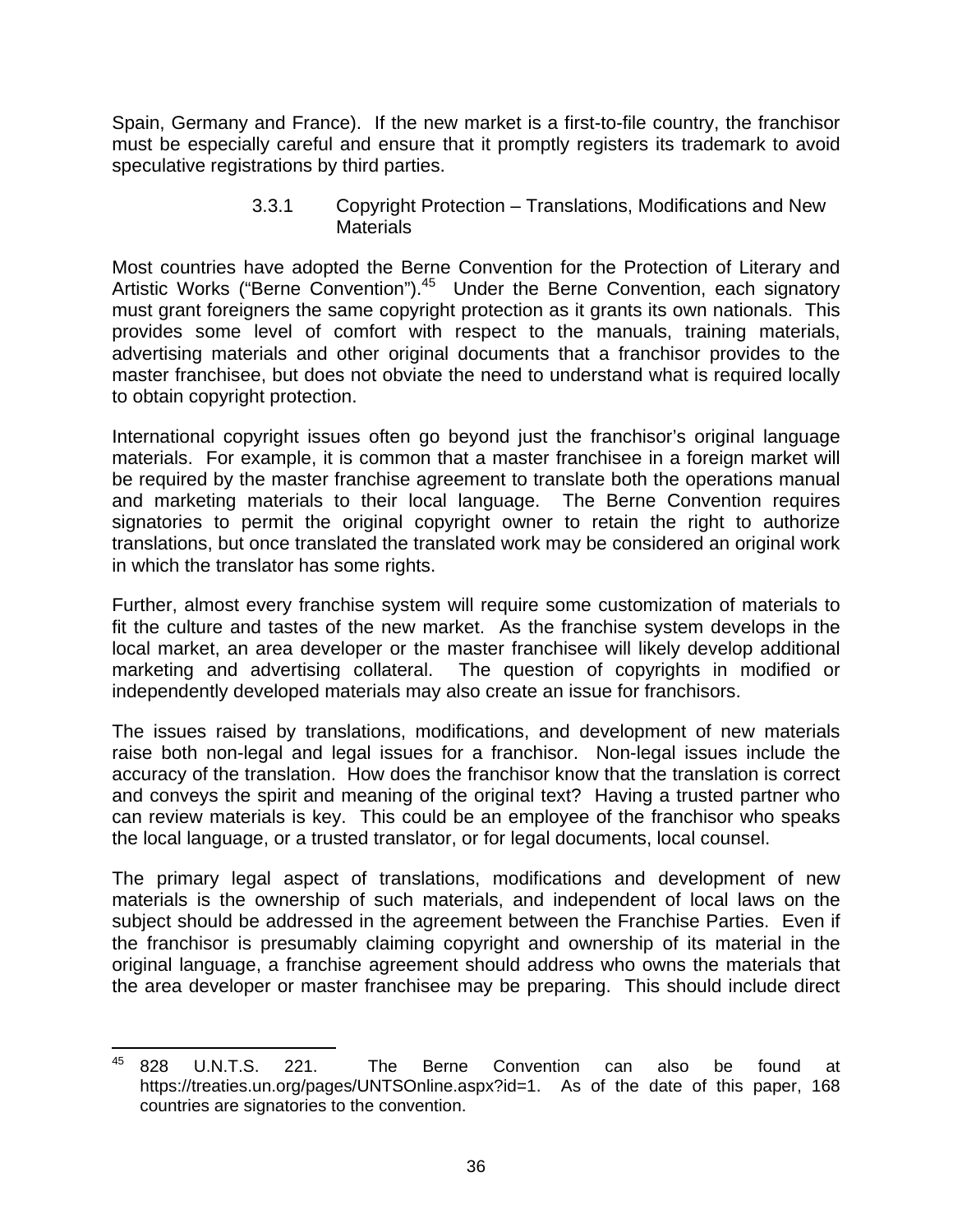translations of the materials the franchisor may have provided, as well as modifications to them and independently developed materials.

It is important that the agreement between the Franchise Parties is explicit in what is covered: the franchisor should usually be the owner of both the manual and any additions, improvements and local adjustments, as well as any translations; and the master franchisee should waive all rights, including moral rights in the works (if possible). If a franchisee hires a person to prepare translations, the translator should normally be requested to sign an agreement that the translation is prepared as a "work for hire," and that all rights to the translation are owned by the franchisor. If local law would vest such rights in the master franchisee or the translator, the franchise agreement may have to specify that the rights will be assigned to the franchisor. In some countries, moral rights cannot be waived<sup>46</sup> and then it is important to grant the franchisor the unlimited right to alter, use and to sublicense the revised manual and materials.

# 3.4 How Do Real Estate Laws Affect International Franchising?

The availability and cost of real estate is a very important component of any franchise system with brick and mortar locations. Finding suitable sites can be an issue in some developed markets, but can be especially problematic in developing countries where there may be little real estate that meets the franchisor's expectations. Both real estate availability and cost need to play an important role in the assessment of a new market by a franchisor. For one, if there is limited inventory, it will affect the likely speed of establishment in the market as it will be difficult to find good locations. Assuming a simple supply and demand model applies, the more limited the inventory, the higher the price will be, thus affecting the franchisee's bottom line. If franchisees must settle for secondary locations, it is possible that the profitability of the franchisee will suffer, hurting the franchisee directly, and usually indirectly hurting the franchisor's royalty stream. Poor locations may also have a negative impact on brand perception in the market, leading to bigger issues than isolated underperforming stores.

Where real estate is available and reasonably priced, it may be difficult for prospective franchises to obtain. Financing may not be as easily available as it is in the franchisor's home country. Even in developed countries, it cannot be assumed that the master franchisee and its franchisees will have access to capital in the same way as in other markets. Often, franchisees must contribute a significantly higher percentage of the project costs out of existing funds before a bank will be willing to make a loan. In some European markets franchisees may need to hold a 30% to 50% equity interest to qualify for a loan.47 However, many other countries have government agencies and banks with

 <sup>46</sup> *See, e.g.*, the French Code de la propriété intellecutelle, J.O. 1 (July 1992). The scope of moral rights differ between countries, but can include rights such as the creator's right to receive credit for the work, the right to control how the work is used, and also the right to receive royalties.

<sup>47</sup> Stephane Teasdale & Marco Hero, *How to Prepare a Franchise System for Expansion to Europe*, 2009 A.B.A. ANN. F. ON FRANCHISING.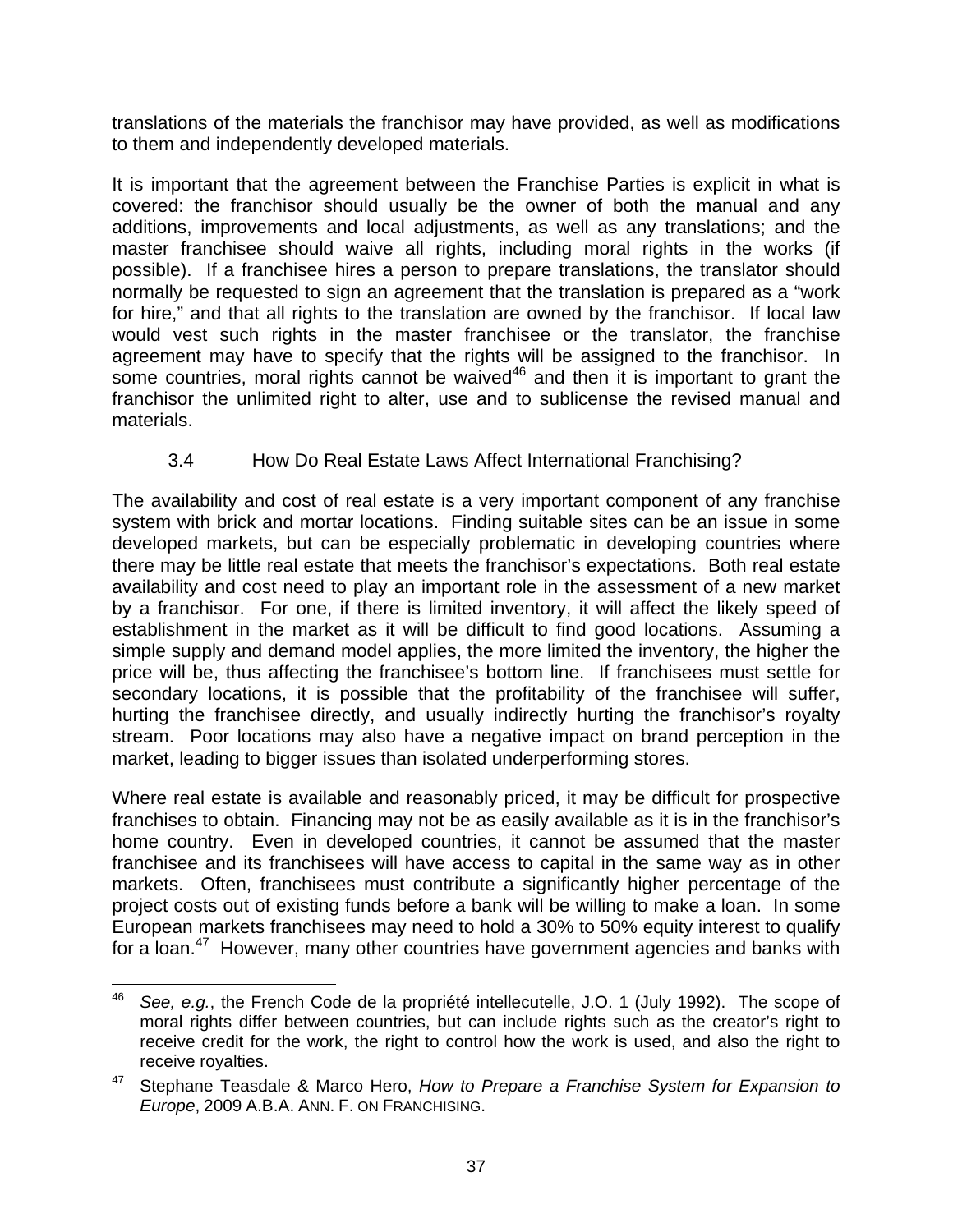programs targeted for use by franchisees, assisting small business owners in getting loans, but it cannot be assumed that the availability of financing, or the cost of financing, will be the same as in the franchisor's home country.

Lack of access to the financial markets will affect the franchisee in many ways. For example, it may affect the development schedule and as a consequence the speed by which a royalty stream out of the market can be established. Likewise, if financing is more costly in the target market, the Franchise Parties will have to take that into consideration when considering when projecting their returns in the market.

Concerns about real estate do not end when its available and reasonably priced. From a legal perspective, a fundamental issue is how much control the franchisor wants to retain, or have its master franchisee retain over franchisee locations. The Franchise Parties must ensure that local real estate laws will enable the parties to enforce their agreement as intended. For example, are options to take over a lease upon termination of a franchise agreement enforceable? How do franchisees' statutory rights to renew leases impact post-term covenants not to compete? And if the franchisor wishes to take over leases itself, does local law permit foreign entities as tenants? In some countries, such as Indonesia, a foreign entity may not even be legally able to lease real estate or operate a retail business.

Local laws and practices will also affect the term of franchise leases. However, even if a franchisor may lawfully lease or own a sublease property in another country, counsel should advise it about:

- 1. the tax consequences of owning a real estate property interest;
- 2. the laws that regulate landlord-tenant relationships; and
- 3. whether it otherwise makes sense to attempt to operate locations in the country following a default.
- 3.5 How Do Labor And Employment Laws Affect International Franchising?

Compared to the generally employer-friendly employment and labor laws in the U.S., laws in other countries are often much more focused on protecting employees. It is important for a franchisor to ensure that the relationship between it and a master franchisee or area developer is not later construed as an employment relationship. Joint employer issues are a hot topic in the U.S. right now, but other countries face similar issues. For example, in Spain, a franchisee's employees could be considered employees of the franchisor under two different theories: an "illegal transfer of employees" theory under the Spanish Workers Statute,<sup>48</sup> and franchisor and franchisee

 <sup>48</sup> Article 43 of the Workers' Statute, Royal Legislative Decree 1/1995 of March 24, 1995, Estatuto de los Trabajadores.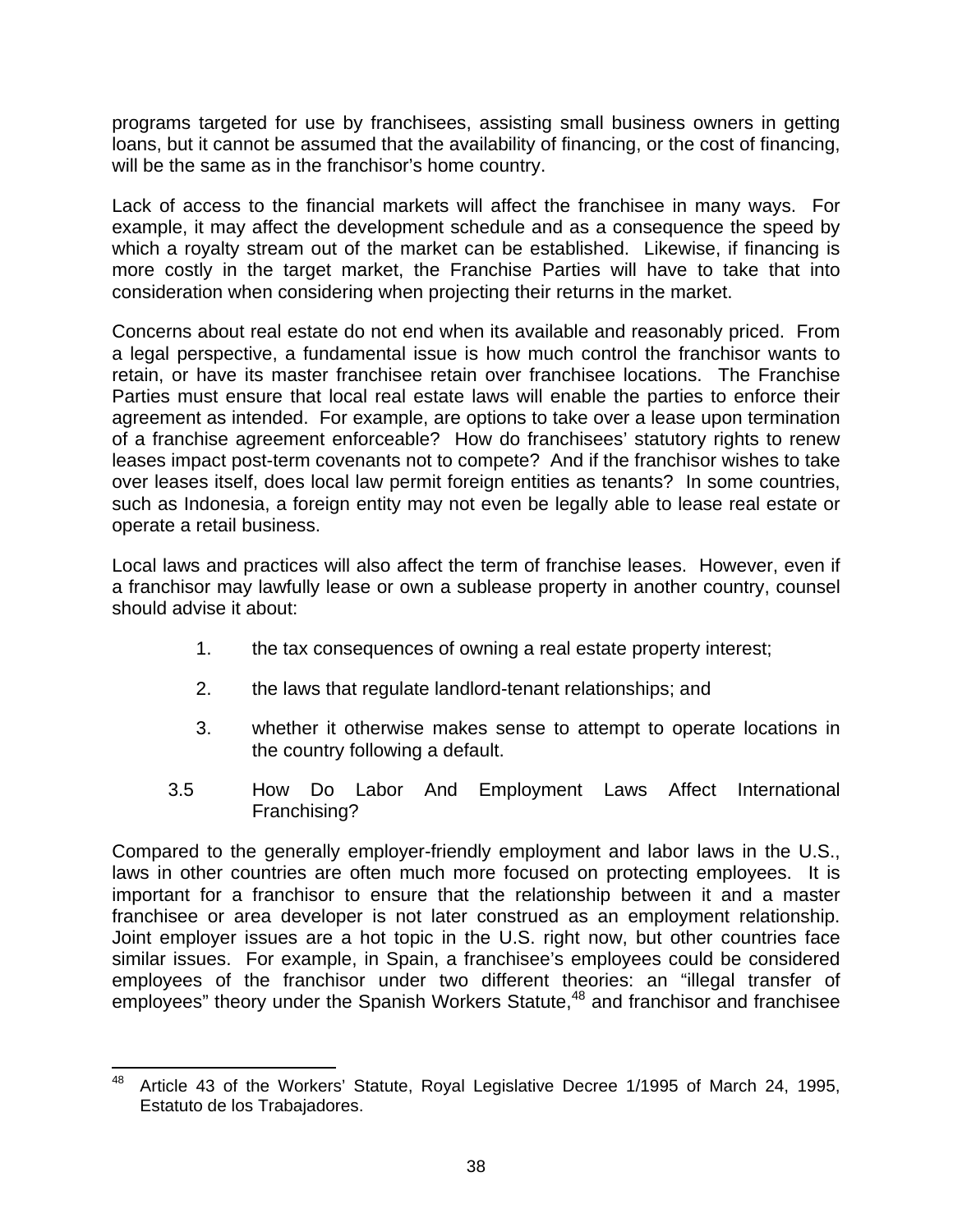could also be considered a "company group with labor effects" under the Spanish Commerce Code<sup>49</sup>.

It is also important for a franchisor to understand how the local labor laws may affect the relationship between the franchisee and its employees and consider whether the franchise system may need to be adjusted to better fit the employer-employee relationship in the foreign market. For example, at-will employment is a concept more or less unique to the U.S. In other countries, terminating an employee is often similar to the process of terminating a franchisee in a U.S. state with a relationship statute, or to terminating a commercial agent under foreign commercial agency laws: tricky at best, impossible in the worst case. A franchise model that has high employee turn-over included in its model may need to rethink some of its model to better fit a market with lower turn-over (and thus often a more well-trained and well-compensated work force that may expect something else out of a position that is considered an entry level position in the U.S.). Understanding the roles that unions play in the labor market is another important factor. In some countries, the degree of unionization is significantly higher than in other countries and may impact the structure of the franchise system.

3.6 Are Security Agreements and Guarantees Enforceable Under Local Law?

It is common in both domestic and cross-border franchise agreements to require the owners of a franchisee or master franchisee to guarantee performance of the agreement. If a guarantee is secured by significant assets, it can be an effective tool to ensure performance. Especially in international franchising, a franchisee's owners are often wealthy, and a guarantee can be particularly useful, to the extent it is enforceable. To ensure enforceability, franchisors should consult with local counsel about local guarantee laws. Such laws can affect both the substance and form of a guarantee.

In some countries, it may be difficult to enforce a personal guarantee and franchisors may then prefer other alternatives for securing performance of their franchise agreements. One alternative is a letter of credit  $("LOC")<sup>50</sup>$  A standby LOC is also frequently used where the franchisor is concerned about the financial strength of the international franchisee parties or the ability to enforce a judgment in the country where the franchisee's owner and its assets are located. Usually, a LOC is issued by a bank in the franchisee's market and confirmed by a bank in the franchisor's home country. The franchisor can draw on the letter of credit upon the terms set forth in the letter itself.

 Article 42.1 of the Commerce Code, Royal Decree, August 22, 1885. Codigo de Comercio.

 $50$  A letter of credit involves fees and must be very clearly drafted to ensure that the franchisor can draw on it as needed. International franchisees will usually insist upon an independent third party confirming the existence of a breach before a franchisor may draw on a LOC.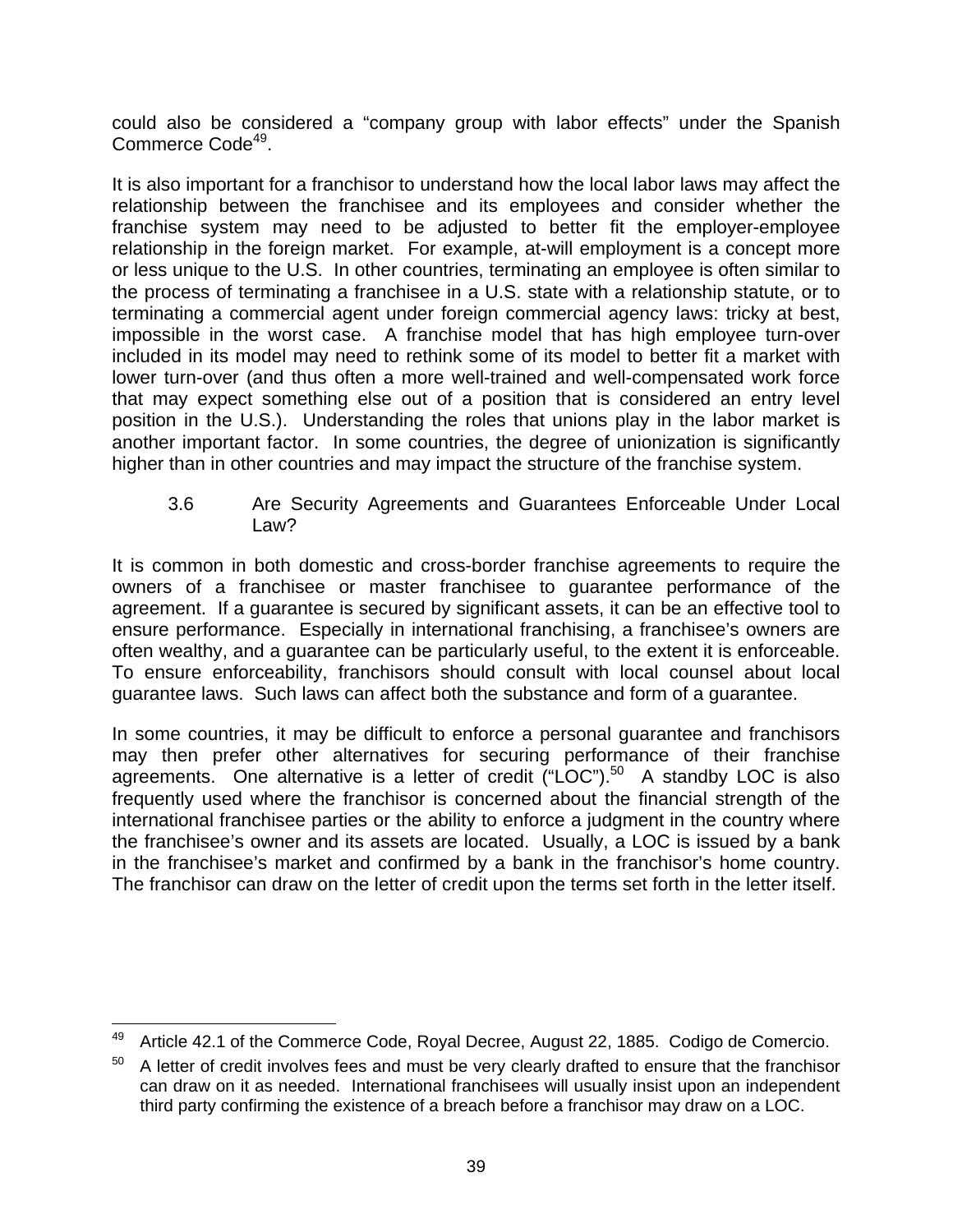3.7 How Do Antitrust Laws And Trade Secret Protection Schemes Affect International Franchising?

Most developed countries have some form of competition or antitrust laws. The scope of these laws differs and understanding their scope may require significant changes to an international franchising program. For example, these antitrust laws may limit the Franchise Parties' ability to freely contract regarding exclusive supplier arrangements, resale price restrictions, geographic restrictions on internet use, and covenants against competition.

One such example is the European Community Treaty on the Functioning of the European Community, Article 101, which applies throughout the EU and prohibits contract terms and behavior that would restrict competition within the EU. Franchise agreements typically will fall within the scope of Article 101, though when drafted properly they may be exempted under the Vertical Restraints Block Exemption (the "Block Exemption").<sup>51</sup> For the Block Exemption to apply, neither the franchisor, nor the franchisee can have a market share above 30%. Because of the consequences of falling outside the scope of the Block Exemption franchisors should take care to ensure that their master franchise and franchise agreements used in the EU countries fit within the restrictions of the Block Exemption, if they satisfy the market share threshold.

Notwithstanding the Block Exemption, the European Court of Justice held in Expedia Inc. v. Authorité de la Concurrence and others, case C-266/11, 2012, that if an agreement has an "anti-competitive object – it will be presumed to have an anticompetitive effect on the market.

Some of Block Exemption restrictions may be surprising to U.S. franchisors, as they affect provisions that are commonly included in U.S. franchise agreements. For example, the Block Exemption limits a franchisor's rights to set exclusive territories, and also limits the franchisor's right to prohibit franchisees from selling online.<sup>52</sup> It also includes other types of restrictions, such limiting the franchisors to set minimum prices and setting prices in special promotions that franchisees have to participate in.

In other countries, even though the types of restrictions that are listed above may not be expressly prohibited by local antitrust laws, franchise agreements may be interpreted as

 51 Comm'n Reg. No. 330/2010, O.J. L102, 23.4.2010.

 $52$  With respect to exclusive territories and online sales the Block Exemption distinguishes between active and passive sales. A franchisor may limit active sales outside of a defined territory or online, but not passive sales. "Active" sales are those in which the franchisee is taking a purposeful, active step to obtain a customer. "Passive" sales are those resulting from unsolicited inquiries from consumers. For a further discussion of the Block Exemption, see for example John H. Pratt, *The New Vertical Agreements Block Exemption Regulation*, 13 THE FRANCHISE LAWYER, no. 2, 2010, and Jeffrey A. Brimer, Alison C. McElroy & John H. Pratt, *Going International: What Additional Restraints Will You Face?*, 2011 A.B.A. ANN. F. ON FRANCHISING.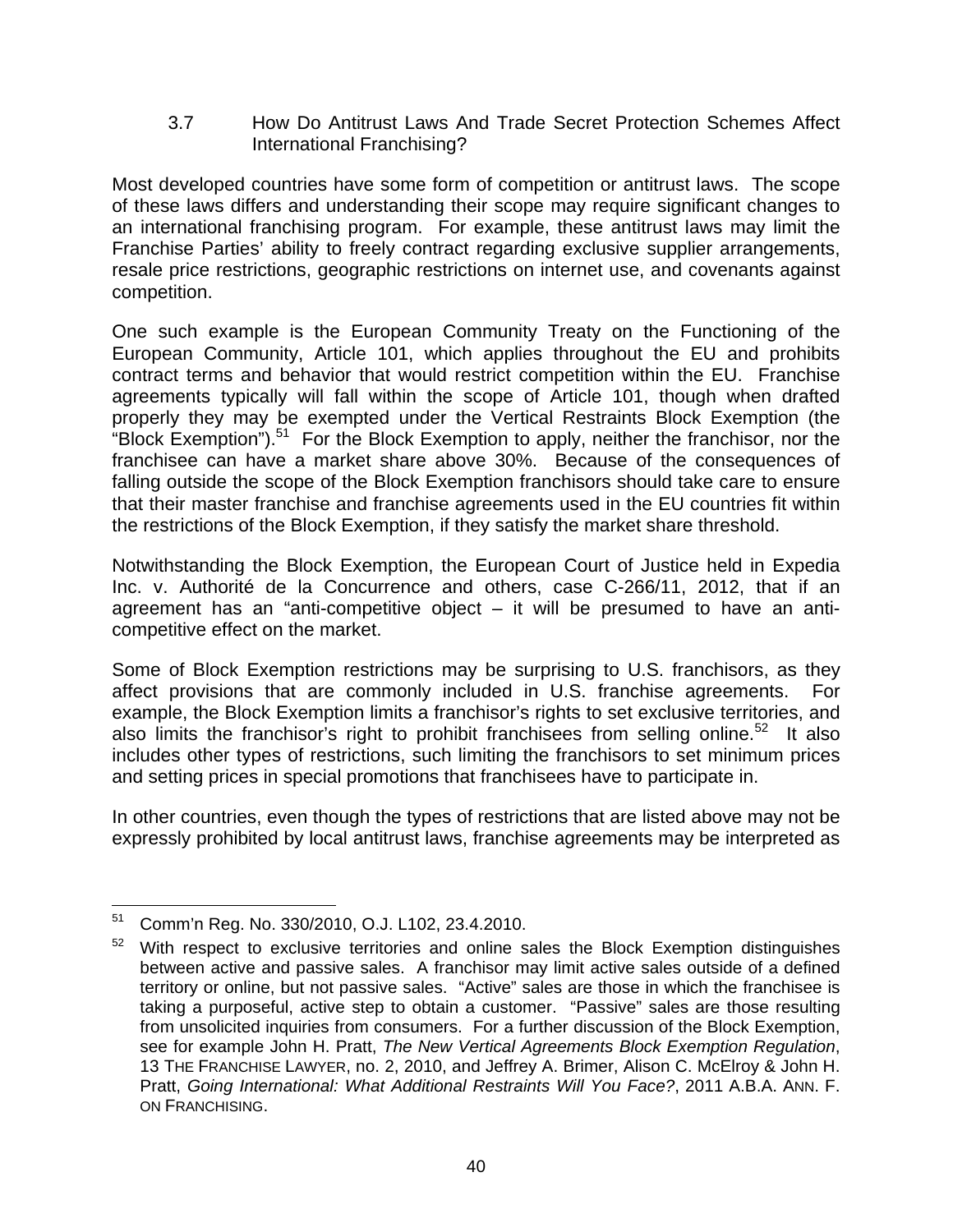adhesion contracts, and as such, franchisors have to be aware of the potential limitations on their ability to enforce their agreements as written. $53$ 

In their negotiations, franchisors and prospective master franchisees always focus upon the fees the master franchisee will charge to its subfranchisees and the portion of the revenue from those fees that will be shared by the Franchise Parties. National antitrust laws may play an important role in determining whether a franchisor may set the initial franchise fees, royalty fees and other fees master franchisees may charge. Setting the fees a master franchisee must charge may be viewed no differently than setting the prices that a franchisee must charge for its products and services. Both may constitute unlawful vertical price fixing under some laws. Depending upon the country, setting these fees may be lawful, subject to a rule of reason analysis or per se unlawful.

If a franchisor is concerned about either the fairness of the fees a master franchisee will charge if it has complete discretion to set them, or if it is concerned that creative master franchisees may find workarounds to minimize the fee income that must be shared with the franchisor, at least one strategy is available. If the franchisor prefers the master franchisee to charge a 6% royalty fee, and if the franchisor is entitled to receive one half of the royalty fee collected by the master franchisee, the master franchise agreement may be written to require the master franchisee to pay the franchisor the higher of 3% of the unit/subfranchisee's gross sales, or 50% of the royalty fee charged by the master franchisee. That will assure the franchisor of its share of the fees its budgets are based upon, and allow it to benefit from any higher fees a master franchisee may charge.

Even if franchising is not regulated in a country, covenants against competition in international franchise agreements will usually be regulated. Understanding the scope of such laws and their effects on the Franchise Parties' agreement may affect the exit strategy for a franchisee. The general criteria for enforceability of restrictive covenants are much the same throughout the world: they must be reasonable with respect to the types of activities that are restricted, their geographic scope, and their duration. What is reasonable; however, may be viewed very differently in different countries, depending on their general view of restrictive covenants. There may also be additional conditions on restrictive covenants, both in-term and post-term. For example, in China and Germany, a post-term covenant to compete may entitle a master franchisee to compensation.<sup>54</sup> Similarly, in Mexico, the right to work is a constitutional right, and postterm covenants may be hard to enforce.<sup>55</sup> While the applicability of some local laws may be avoided through choosing the franchisor's home country law as governing law, antitrust laws, including those addressing restrictive covenants usually fall into a

<sup>53</sup> *E.g.*, the Unfair Contract Terms Act of 1977 of the United Kingdom; the Unfair Contract Terms Act of 1997 of Thailand. Other countries also occasionally question whether franchise agreements are adhesion contracts. See, e.g., Swedish Supreme Court case Lars L v Acard Sverige AB, NJA 1992 s 290 in which the court analyzed whether an arbitration clause in a franchise agreement could be disregarded on the ground that it would be considered an adhesion contract.

<sup>54</sup> Section 90a German Commercial Code.

Article 5, Mexican Constitution.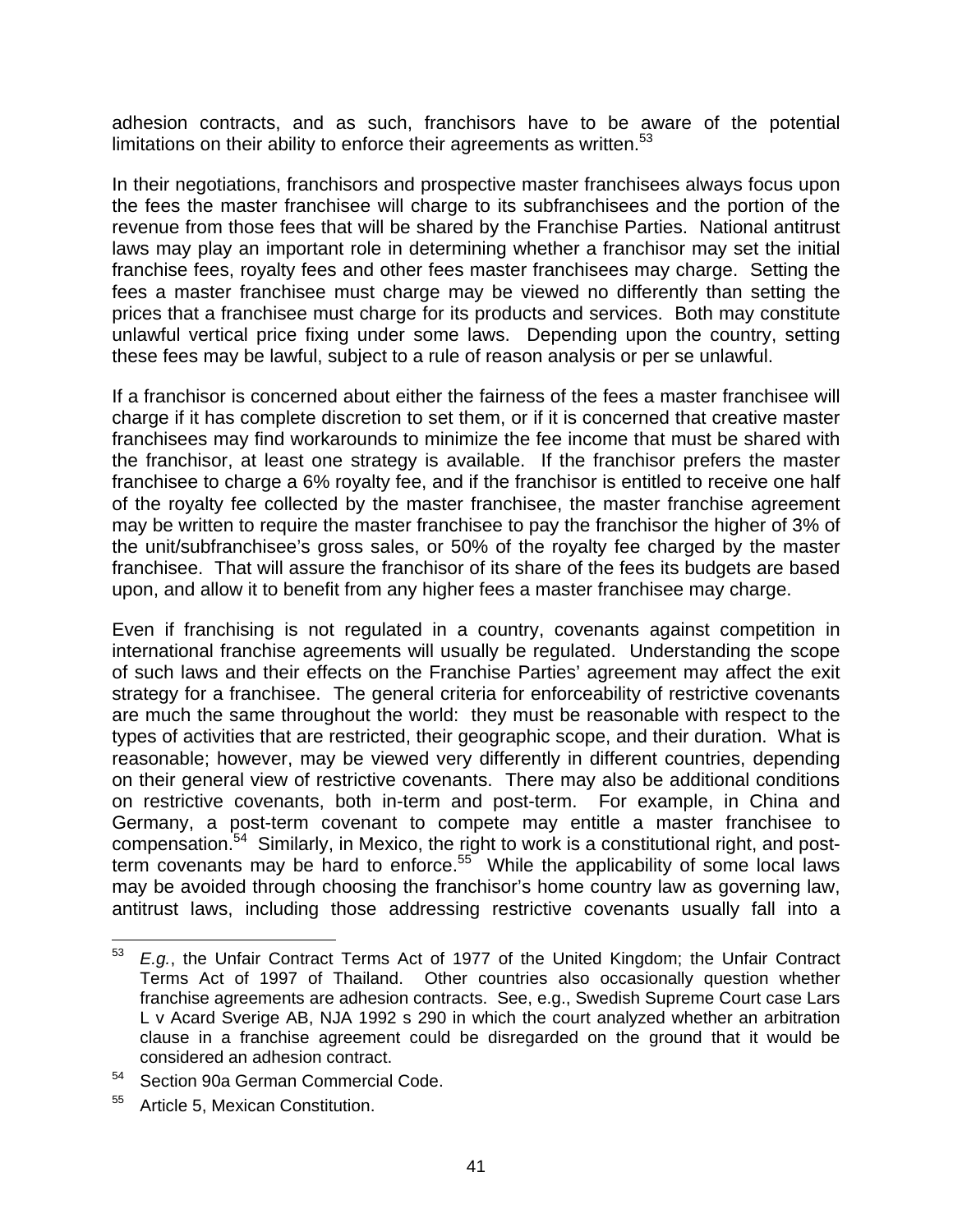country's mandatory laws. These types of provisions cannot be waived by adopting another country's law as the governing law of one's contract and the country's law will usually be upheld on public policy or public order grounds.<sup>56</sup>

3.8 What Obstacles To Collecting Agreed Upon Fees May Arise In International Franchising?

Tax regimes in different countries vary, but in most countries, income derived within the country's borders is taxed, whether or not the entity earning the income is domiciled there. As it is undeniably harder for a tax authority to collect from taxpayers located abroad than those located within its own country, most countries impose withholding taxes on revenue generated in the country by foreign entities. For franchisors, royalty payments and similar fees will usually be subject to withholding. Withholding rates may range from 0%, usually based upon a double taxation treaty, to 35%.<sup>57</sup>

To increase its net return, a franchisor may want to consider whether a gross up provision in their international master franchise agreements would be helpful. A gross up provision requires the master franchisee or developer to pay over to the franchisor the full amount of the royalty or fee that the withholding tax applies to as if such tax was not being levied. For this to happen, in practice, the master franchisee or developer pays more than the actual royalty or other fee that the withholding tax applies to. For example, if the royalty was \$100 and the withholding rate was 10%, the master franchisee would have to pay approximately \$111 for the franchisor to receive \$100 after the withholding tax has been deducted. The calculation shows clearly why international franchisees tend to be opposed to gross up provisions – the effective royalty rate just went up by 11% over the negotiated rate in the example. For the same reason, franchisors should not disregard the effect of gross up provisions and should consider alternative solutions, if possible. Where such provisions result in the master franchisee or area developer paying significantly more in fees it reduces the attractiveness of the franchise. With the additional tax burden, will the franchisee's return on investment still be sufficient? A compromise may result in the franchisee paying taxes on fees that exceed an agreed rate.

Before agreeing to fees in a LOI, Franchise Parties should have explored the effects of various taxes and possible tax avoidance and tax minimization strategies. Part of that analysis should include an evaluation of the extent to which foreign withholding tax payments may be credited against tax due in the franchisor's home country.

To minimize the effects of withholding taxes, the Franchise Parties may want to look closely at the various fees and payments flowing between the parties and examine the tax regulations with a mindset towards minimizing the fees under the agreement that

 56 Philip F. Zeidman, *With the Best of Intentions: Observations on the International Regulation of Franchising*, 19 STAN. J.L. BUS. & FIN. 237, 265 (2014).

<sup>57</sup> *See United States Income Tax Treaties*, IRS.GOV, http://www.irs.gov/Businesses/International-Businesses/United-States-Income-Tax-Treaties- --A-to-Z (last visited Apr. 10, 2015).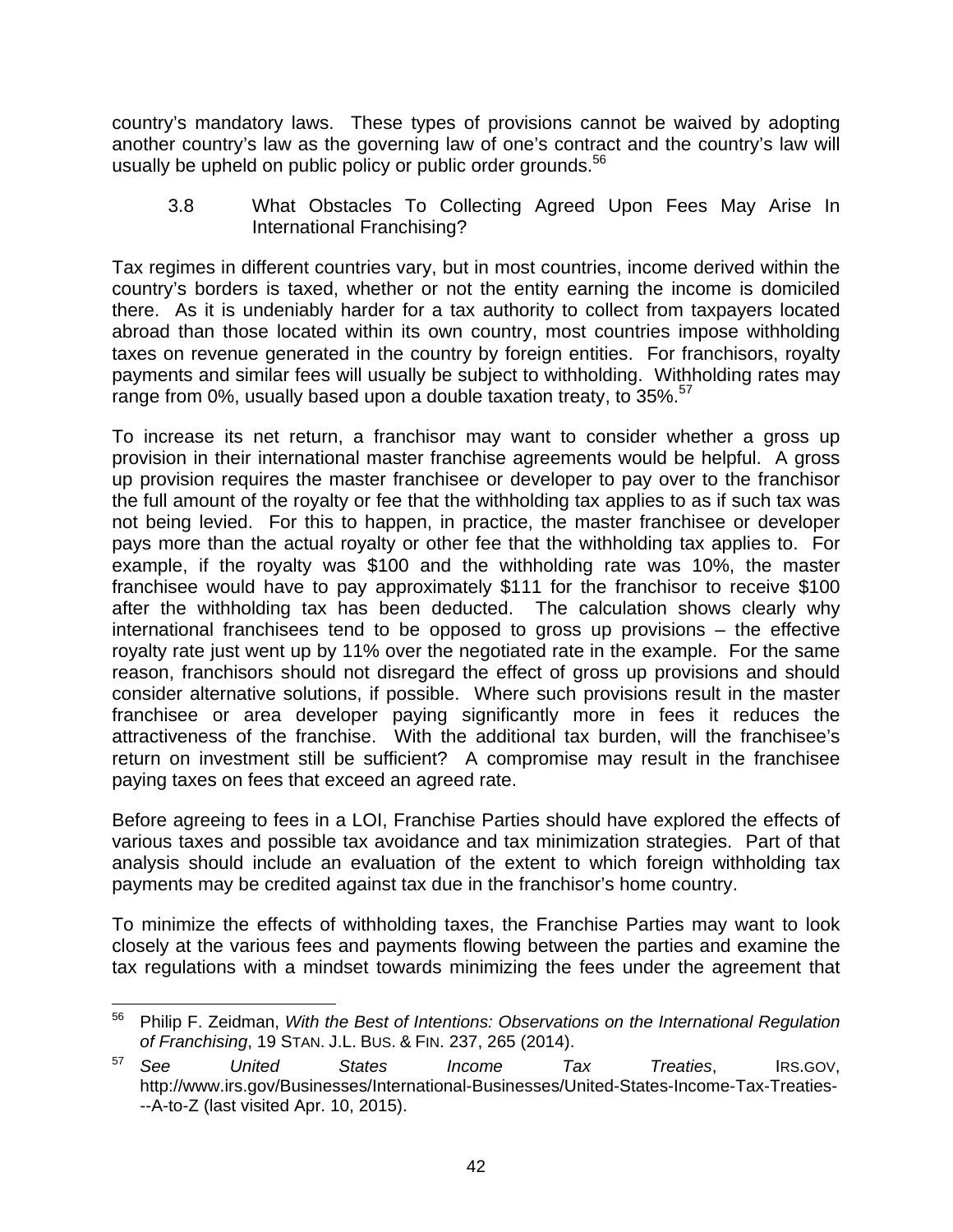are subject to withholding taxes and maximizing those that avoid such treatment under the tax laws. By way of example, withholding taxes in Colombia are 33% on royalties, 10% on technical assistance services, technical services and consulting services, and 26.4% on software licenses.<sup>58</sup> Clearly, if the parties can classify the payment stream from the franchisee to the franchisor as payment for technical services, withholding taxes will decrease significantly. This is only an example of the effect classification of payments could have on the economics of an international franchise agreement. Franchise Parties should always consult with their tax advisors to make sure the best strategy is adopted. Gross up provisions are not be permitted in all countries.<sup>59</sup>

Another tax-related concern is whether the franchisor's activities in the new market create a permanent establishment, thereby exposing the franchisor to income tax liability in that market. In most international franchise arrangements, a franchisor's presence in the new market is too limited to create a permanent establishment. However, to the extent that a franchisor has employees in market, has an office there, establishes a bank account there or holds an interest in real estate or in the franchisee, it needs to make sure it understands the tax consequences of its choices.

#### 3.8.1 Exchange Controls

Exchange controls are rules and regulations that restrict or prohibit payments from one country to another. While most developed countries today do not limit or restrict crossborder payments of royalties and similar payments (except by imposing withholding taxes), these types of rules are still common in many developing countries. Local franchise counsel should be asked to explain these restrictions. The degree and type of restrictions vary among different countries.<sup>60</sup> For a franchisor, it is important to understand how these exchange controls will affect payments from a franchisee before any significant time is spent in negotiations with a prospective franchisee. For example, frequent payments may be inconvenient if all cross-border payments are subject to exchange controls. In that instance, the parties may be better off structuring monthly or even quarterly payments. On the other hand, if the exchange controls only apply to transfers above a certain amount it may be beneficial to the parties to require more frequent payments to the extent the payments would then be below the threshold level. For most markets, the exchange controls will at the most amount to a hassle, but in some countries, such as Venezuela, there are significant administrative steps that will slow down the payment process significantly and may affect the financial model due to statutorily set exchange rates.<sup>61</sup>

 58 Pablo Hooper, Jane W. LaFranchi & Erik B. Wulff, *Franchising in Latin America*, 2010 A.B.A. ANN. F. ON FRANCHISING.<br><sup>59</sup> *E.g.*, in the Philippines and in Ukraine.

<sup>60</sup> *See infra* Attachment A (Currency Conversion Restrictions).

 $61$  Pursuant to the Venezuelan Law on the Currency Exchange Regime and on Currency Exchange Violations was published in Special Official Gazette No. 6.126 of February 19, 2014 currency exchange transactions are permitted, but the administrative steps involved make this a complex process. For commentary on the new system, see P.G., *A Fistful of*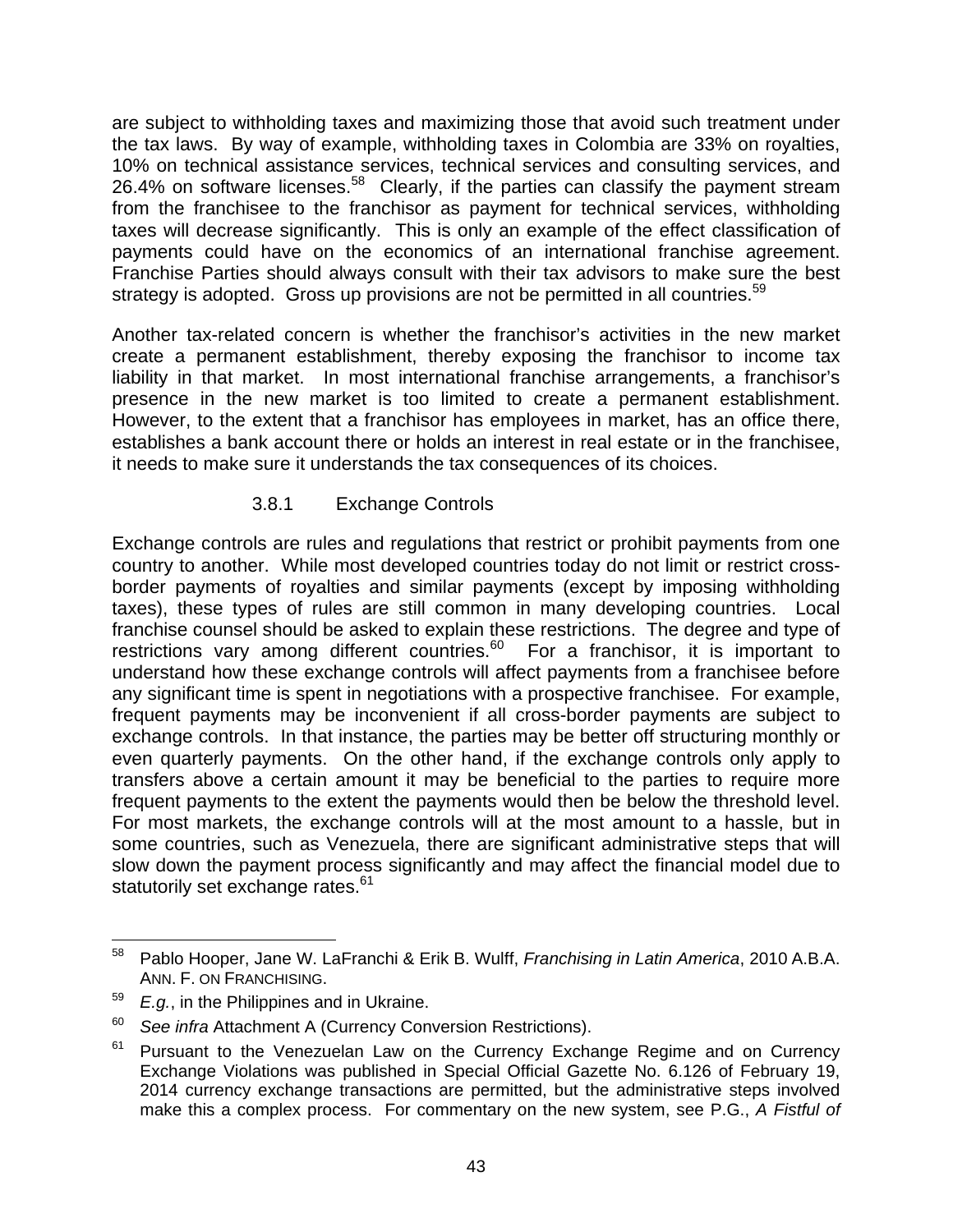#### **4. How Should Franchise Parties Evaluate The Feasibility And Cost Of Supplying Franchisees?**

## 4.1 Supply Chain Issues

Depending on the type of business and industry sector a franchise system is in, it may be more or less dependent on the availability of specific products. Restaurant franchise systems and retail franchise systems such as clothing stores, hardware stores and similar businesses rely heavily on the availability of specific goods. But many predominantly service-based franchise systems may also be dependent on the availability of some special products. This dependence may present difficulties even within the franchisor's home market, but internationally, supply chain issues can often become the most troublesome part of a franchise system's growth.

The key concerns surrounding the availability of the "secret sauce" or products that are necessary for the operation of franchised locations focus on the issues of brand consistency and cost. These concerns can be distilled down into some more specific issues that franchisors frequently encounter when looking at product availability and evaluation of the necessary supply chain: (i) cultural and local preferences and tastes; (ii) availability of the products or acceptable substitutes in the local market; (iii) evaluation of local suppliers; and (iv) barriers to importing the products from abroad.

# 4.2 Product Adaptation To Local Preferences

How the product offering of a franchise system must be adapted to fit local tastes and cultural norms is a question that could fill many books. For the purposes of this article, suffice it to say that, the degree of customization will vary greatly between different systems and countries. The most talked about adaptations are in the restaurant industry where, predominantly for religious reasons, certain meats must be taken off the menu, or products need to be manufactured or cooked in particular ways.<sup>62</sup> However, any retail franchisor will likely confirm that local preferences go significantly beyond what foods are customarily eaten, and local customs will affect the product offerings of most businesses. A retailer of any goods will have to determine what the appropriate price point is for its products and if the typical quality maintained is sufficient, or maybe

<u> 1989 - Johann Stein, marwolaethau a gweledydd a ganlad y ganlad y ganlad y ganlad y ganlad y ganlad y ganlad</u>

*Dollars, or Perhaps Not*, ECONOMIST (Apr. 1, 2014 3:52 PM), http://www.economist.com/blogs/americasview/2014/04/venezuelas-byzantine-exchangerate-system.

 $62$  McDonald's is one company that has found a way to adapt its menu to India's large Hindu population. Known as a hamburger restaurant that prominently features various forms of beef burgers, franchisees of McDonald's Indian restaurants do not offer beef burgers, but rather focus on veggie burgers, chicken, and fish sandwiches. Of course, the Hindu abstinence from beef is well-known to most westerners, and McDonald's did not enter the market there until 1997, decades after it had begun taking on other international markets. Domino's Pizza also entered the Indian market in 1996 and modified its offering of pizza toppings. Readers from Domino's home in the U.S. may find the Indian menu's offering of "non-vegetarian pizzas" to be a significant contrast to the U.S. menu. www.dominos.co.in/menu.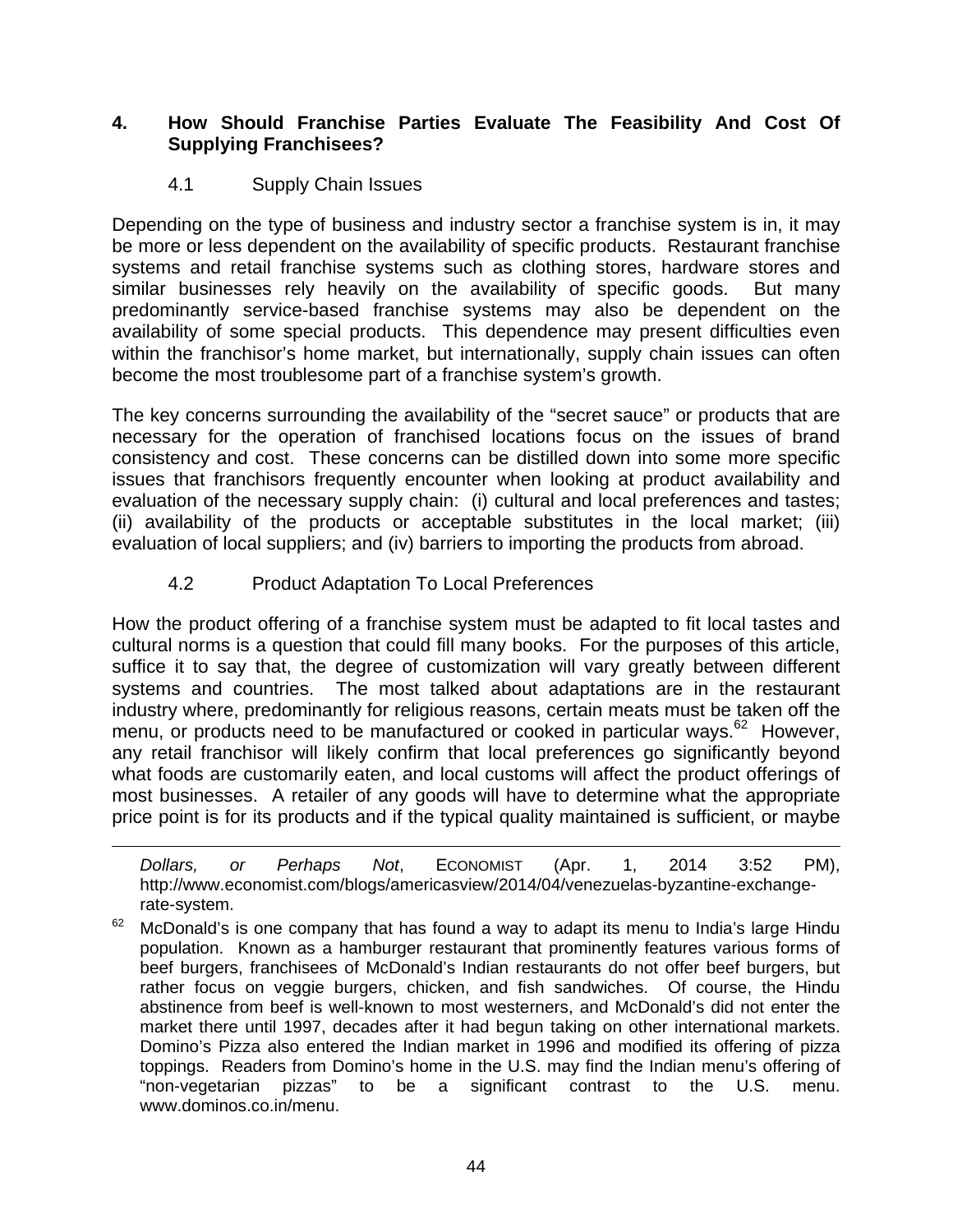unnecessarily high, for the local market. There are also many changes that may be required due to local customs and consumer product safety rules. For example, for electronics of every sort, voltage and plugs as well as safety features may have to be adjusted; for chemicals the composition may be different either due to regulation or consumer tastes; and for food products, permitted additives differ.

4.3 Product Availability And Evaluation Of Local Suppliers

Once the Franchise Parties have agreed upon what the local franchisees' product offering should be, the bigger issue will be how to get those products to market.

Finding the right suppliers to supply the franchisees in foreign markets can be a challenging prospect. Usually, this obligation is placed on the franchisee, subject to use of the franchisor's criteria in selecting their suppliers and products. These criteria should cover the same type of issues as the franchisor considers domestically: quality, consistency and social responsibility/ethics standards. To some degree, the analysis of those criteria is no different than in the franchisor's home market, but it is also important to understand how relationships between suppliers and their customers work in the local market. A franchisor should try to understand if there are other factors that may impact a franchisee's choice of suppliers. In some cultures, it may be acceptable for suppliers to pay a "commission" to their customers upon receipt of a large contract. In other countries, such as the U.S., some of those types of payments may be unlawful bribes.<sup>63</sup> These types of practices may have an impact on the franchisor both from an FCPA perspective, but also from a financial perspective. If the supplier overcharges franchisees or starts supplying sub-par products to franchisees, it is likely to impact the profitability of franchisees and in the extension the other Franchise Parties.

Depending on the importance to the brand of the specific product being sourced, it may make sense for the franchisor to retain more control over the sourcing. Brands that are well-known and that generate media interest should consider retaining control over the franchisee's suppliers. In those circumstances, the evaluation of a supplier may need to be more thorough than what the franchisor would engage in for domestic suppliers. Once approved, the level of control and supervision by the franchisor will exercise over those suppliers will likely be more limited than in a domestic scenario. The food safety issues experienced by some QSR concepts in China during 2014 are instructive in this regard. $64$ 

While there are obvious risks involved in allowing an area developer or master franchise to exercise control over the supply chain in its country, from a cost perspective it may be

 <sup>63</sup> *See, e.g.*, Robinson–Patman Act, 15 U.S.C. § 13(c) (2012) (when lawful franchisor may choose to levy a fee on such commissions).

<sup>64</sup> See, e.g., Associated Press, *McDonald's to Increase Oversight of Chinese Suppliers*, N.Y. TIMES, Sept. 2, 2014, http://www.nytimes.com/2014/09/03/business/mcdonalds-to-increaseoversight-of-chinese-suppliers.html?\_r=0 (regarding a Chinese meat supplier selling expired meat products to McDonald's and other QSRs).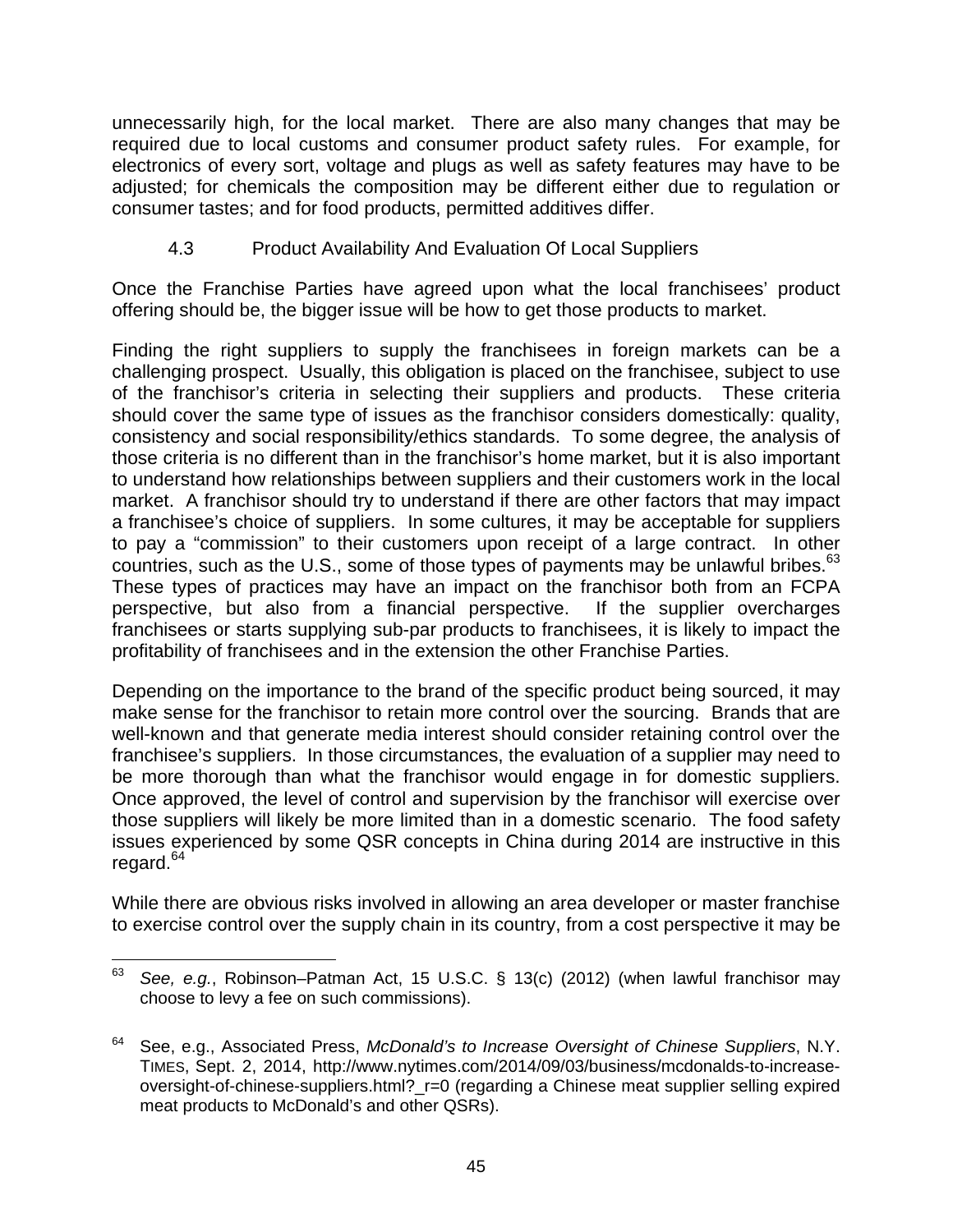the best option. Franchisors should balance their need for control over the supply chain and the need for products to strictly comply with brand standards, against the cost and administrative complexities of importation. As will be discussed below, the cost of importing products into a local market may substantially exceed product costs and delivery charges.

#### 4.4 Tariff and Non-Tariff Trade Barriers

Trade barriers come in many shapes and forms, including laws, regulations, and government practices. They can be intended to block foreign imports, or may be established to promote local business growth. Other barriers flow from generally applicable local regulations, procedures and administrative practices that make crossborder trade unnecessarily complex.

If a product or a reasonable substitute for it is not available in a local market, or if the franchisor considers a product so important that it wants to exercise close control over the product's source or quality, it may find that the only available option is to import the product from another country. Where the distance is great, there are many challenges to this approach: some are pure logistical. If a shipment is delayed or franchisees in the local market have an unexpected increase in sales, the franchisees' businesses may experience supply shortages. Or, in the event of perishable products, overseas shipment may be either infeasible or be cost-prohibitive. Logistical issues can sometimes be overcome by local warehousing of the important products and similar measures. However, other international supply chain issues will not be as easy to overcome.

Many of these issues arise from measures established to protect local businesses. In most countries, trade barriers are a tool for the government to express policies and, to varying degrees to direct business decisions. In most countries, agricultural production is subsidized. Certain industries are considered to be of strategic, national importance and may not be owned by foreign parties. Such nationalistic tendencies are actively counter-acted by free trade agreements that are intended to aid international trade, but these agreements cover far from all international relationships. The best known free trade agreement has created the European Union. Most countries are signatories to a range of multinational and bilateral trade agreements, but they do not necessarily extend to all trade partners. For example, while both North American Free Trade Agreement (NAFTA) and Dominican Republic-Central American Free Trade Agreement (CAFTA-DR) help with trade relations in North America and Central America, there is currently no free trade agreement between the U.S. and the  $EU^{65}$ . Without a free trade agreement import and export duties can sometimes increase prices by several hundred percent.66 If research reveals the existence of trade barriers between the franchisor's

  $65$  The U.S. and the EU are currently negotiating TTIP (the Transatlantic Trade and Investment Partnership) but its conclusion is likely still many years away.

<sup>66</sup> *See, e.g.*, Edward Cody, *Bush War on Roquefort Raises a Stink in Paris*, WASH. POST, Jan. 29, 2009, http://www.washingtonpost.com/wp-dyn/content/article/2009/01/28/AR200901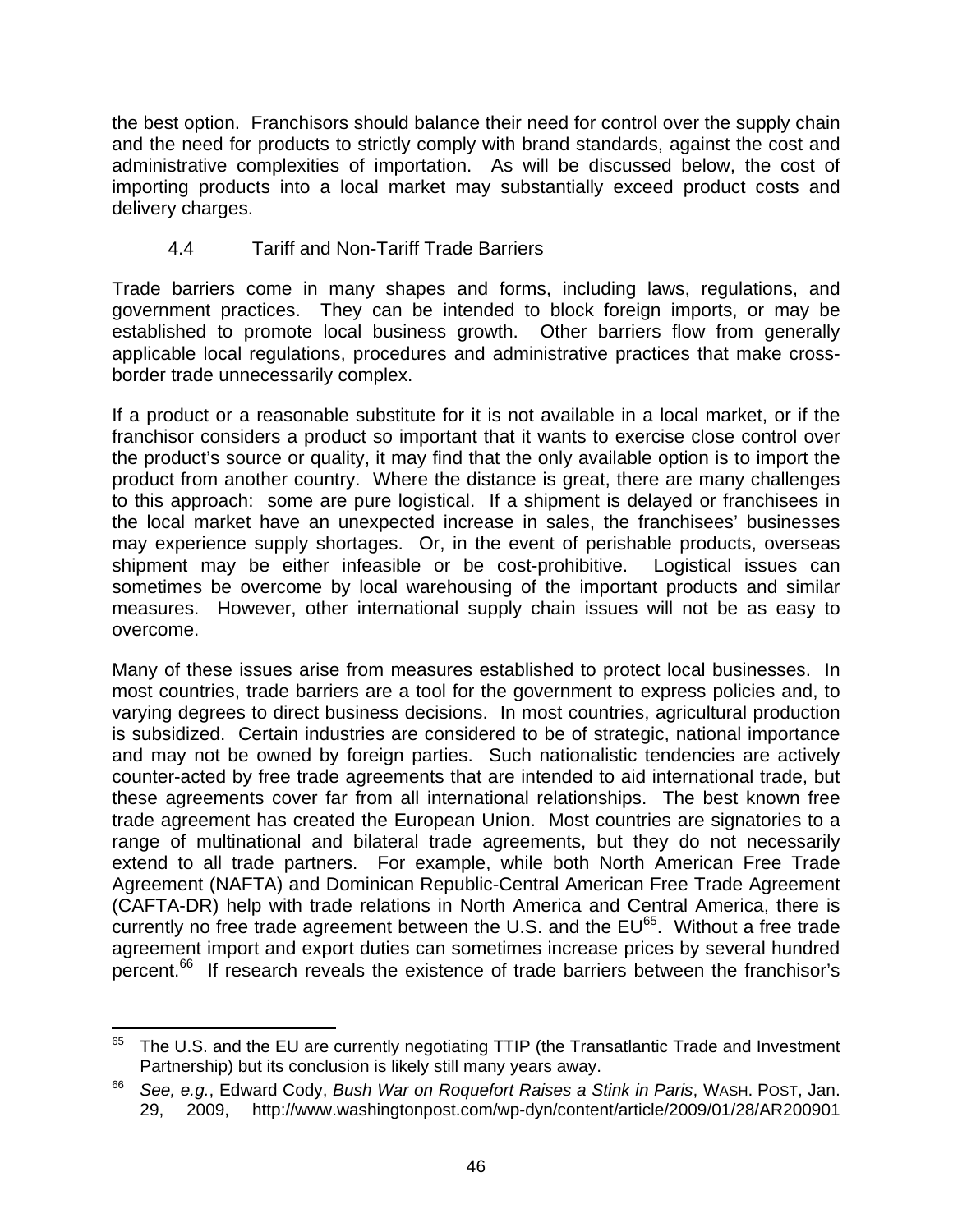home country and the target country, franchisors may be able to establish an affiliate in a country with a trade agreement with the target country and use it to supply key products to franchisees in the larger country.

#### 4.4.1 Tariff Barriers

Tariff barriers are duties imposed on products and are usually intended to limit trade in that product, usually to promote domestic production and employment or to protect consumers, though sometimes they can be purely retaliatory, such as when the U.S. imposed a 300% tariff on Roquefort cheese as a reaction to an EU ban on hormonetreated meat.<sup>67</sup> The World Trade Organization is working to reduce tariff barriers, and in general tariff barriers are relatively easy to understand and take into account when evaluating supply chain issues.

#### 4.4.2 Non-Tariff Trade Barriers (NTBs)

Less easy to predict and more difficult to counteract are the various non-tariff barriers ("NTBs") a franchise system may face. These are barriers that do not directly prohibit the importation of goods or prohibit market entry by foreigners, but that set rules and limits with a chilling effect on import and foreign investment. The degree of regulation varies greatly among countries, although developing countries tend to have a higher degree of government intrusion than developed countries. It is, of course, possible to discover many of these issues beforehand through due diligence, but some of the issues are so granular that franchisors will rarely understand such matters if they do not consult the local franchise counsel before negotiating a franchise in a new market or proposing the franchise structure to use there. While some NTBs are franchise specific, many are not. Rather they apply to all imports and foreign investment in a country. NTBs may include for example: (i) import licensing; (ii) local content requirements; (iii) embargoes; (iv) logistics barriers; (v) anti-dumping practices; (vi) tariff classifications; (vii) valuation issues; (viii) non-consistent standards; (ix) packaging and labeling requirements and many other standards, taxes and fees that impact the ability to import goods in a cost efficient manner.

In some instances, NTBs are part of customs rules and regulations and target only imported products. For example, agricultural testing may apply specifically to imported goods. Such rules when only intended to make sure that the products are safe and meet local food regulations are reasonable, but still potentially costly.<sup>68</sup>

Where standards, labeling and content requirements for products differ between local and foreign suppliers in a market, they may have the same effect as customs

<sup>&</sup>lt;u> 1989 - Johann Stein, marwolaethau a gweledydd a ganlad y ganlad y ganlad y ganlad y ganlad y ganlad y ganlad</u> 2804071.html (action taken by the U.S. government that lead to a temporary 300% import duty on Roquefort cheese).

<sup>67</sup> Matthew Dalton, *U.S. Drops Tariffs on Roquefort*, WALL ST. J., May 7, 2009, http://www.wsj.com/articles/SB124163054223492525

 $68$  A completely different issue is that reasonable standards may be rendered unreasonable by slow turn-around times and corruption.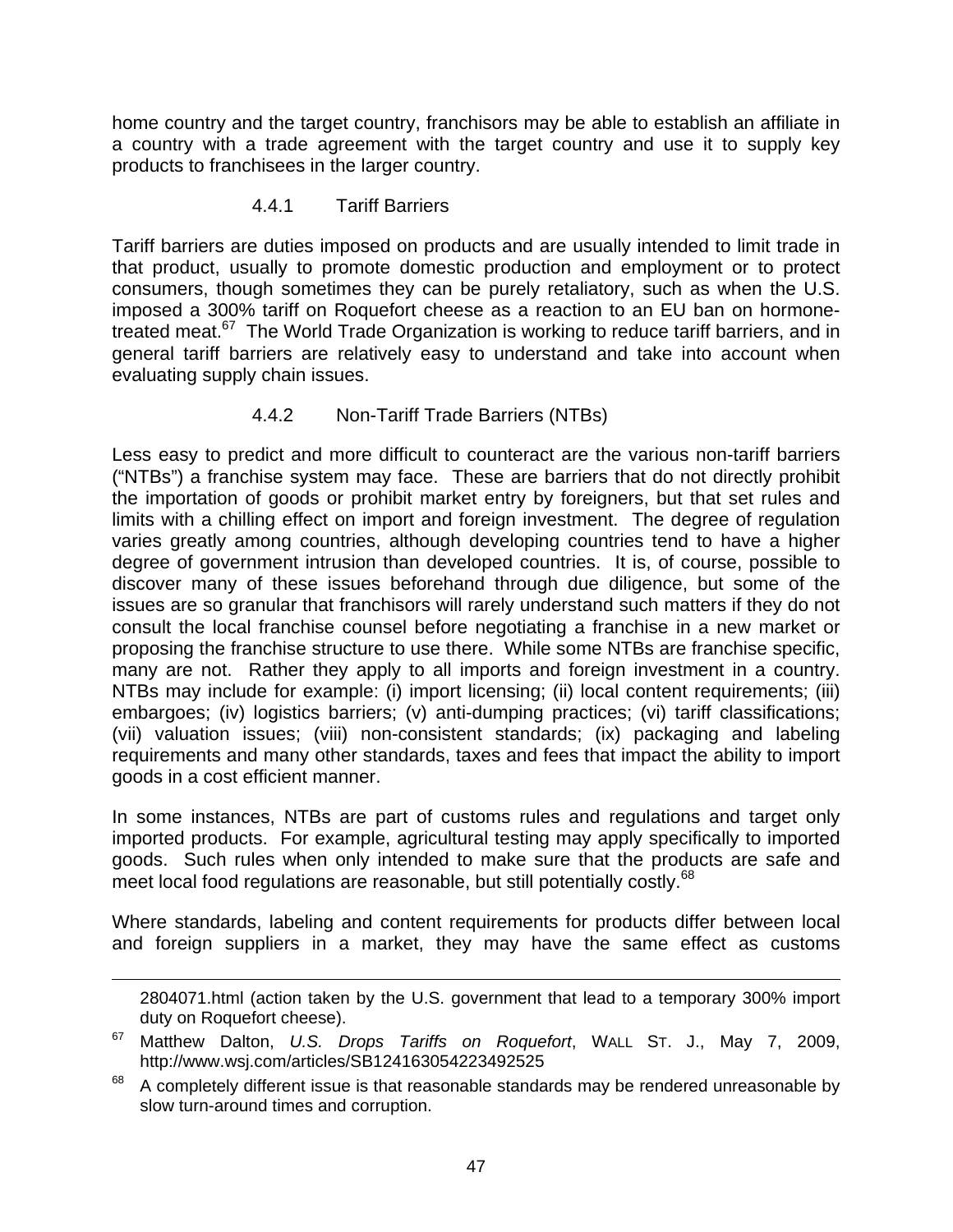regulations, even though they apply both to imported and domestic products. When the customs rules and regulations, or domestic standards are implemented in a fair way, they usually reflect market standards and the values and expectations of the local population. However, this section is not intended to expound on the virtues of different standards and rules as a reflection of local values, but rather to explain the different types of NTBs that franchisors may have to deal with when requiring Franchise Parties to import products from abroad, and the potential effects such NTBs may have of the Franchise Parties' bottom line.

# 4.5 Import Licensing

Licensing requirements may apply to the entity that imports products, or to the products themselves. Import licensing, when simple, transparent and predictable, serves a national interest of controlling products that enter a market. Where the applicable rules are widely available and straight-forward in their application, this evaluation is reasonably simple. However, import licensing can also be abused by countries to favor local producers. The requirements for obtaining licenses may be obscure; the procedures may be complex or handling times may be long. When this is the case, the import process becomes uncertain and time consuming for the Franchise Parties.

One example of a country with complex import licensing requirements is Argentina, which has introduced a number of customs and licensing procedures in recent years. Argentina requires a certificate of free circulation from the National Food Institute (Instituto Nacional de Alimentos). Although a food licensing requirement of that kind may not seem odd, U.S. companies have reported that it is used to delay or even deny importation of food products.<sup>69</sup> In Brazil, importers must register with the Secretariat of Foreign Trade (SECEX), and some products, including beverages, require authorization by specific ministries.<sup>70</sup> In Ecuador, the Ministry of Agriculture, Livestock and Fisheries relies on Consultative Committees made up of local producers for some import authorizations, $71$  which raises questions of the fairness of such committees' deliberations.

#### 4.6 Local Content Requirements

While licensing requirements may be an indirect way of protecting domestic production, in some instances countries do so more directly. For example, Indonesian law requires that franchise systems give priority to domestically produced goods – 80% of the sources of goods and services should be from Indonesia and there are severe restrictions on foreign investment into retail businesses. In Malaysia, foreign investment must be pre-approved by the Committee on Distributive Trade of the Ministry of

  $^{69}$  U.S. Trade Representative, 2014 National Trade Estimate Report on Foreign Trade BARRIERS 18 (2014).

<sup>70</sup> *Id*. at 35.

<sup>71</sup> *Id*. at 88.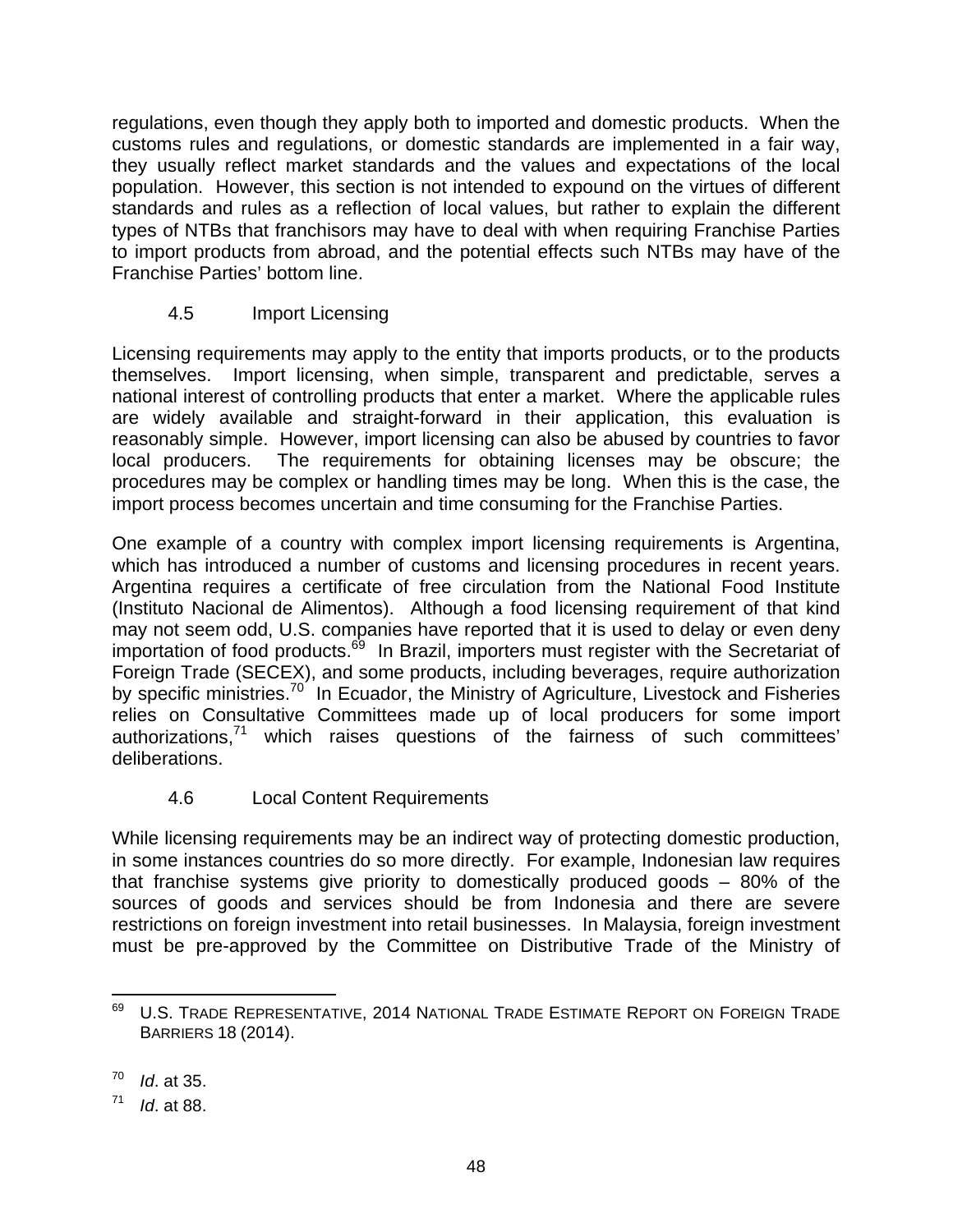Domestic Trade, Co-operatives and Consumerism. Like Indonesia, Malaysia prohibits foreign investment in certain retail businesses.

# 4.7 Valuation Issues

Another potential pitfall in connection with the importation of goods can be the valuation of the imported products. The higher the value of the goods, the higher the base on which tariffs and other fees will be assessed. For example, in Argentina, "reference values" are applied to several thousand products. If a product falls within a category with an established reference value the duties are calculated based on the reference value, even if the good is invoiced at a lower price. There are exceptions from this rule, such as if the importer can show that the agreement between the buyer and seller is at arm's length.<sup>72</sup>

# 4.8 Logistics Barriers

The most common type of legal logistics barrier is the creation of so much paperwork and red tape that importation of goods becomes a time consuming and costly process. One such example is the requirement in Argentina that invoices for goods that are sold at below the "reference value" that Argentine customs agencies have established for the type of product must be validated by the exporting country's customs agency and also by the Argentine embassy or consulate in that country.<sup>73</sup> In Angola, one private laboratory, Bromangol, has a de facto monopoly on food testing.<sup>74</sup> Another form of logistics barrier is to only permit goods to enter through certain ports into the country, or lengthy clearance times.

Some logistics barriers however, are not imposed by rules and regulations, but rather by circumstances in a local market. For example, where roads and other modes of transportation are poorly developed or of poor quality, both the cost and time of delivering products can be significant. Where product freshness is important, such constraints may even make it impossible to use imported goods. In some parts of the world, Franchise Parties will also have to take into consideration crime – for example the likelihood of trucks being held up.

# 4.9 Corruption

It would be disingenuous not to at least mention the role of corruption when discussing supply chain issues. With the exception of parts of Europe, North America and Australia, New Zeeland (and a few countries in other parts of the world) corruption is involved in business transactions to a greater or lesser extent.<sup>75</sup> Corruption may range

 <sup>72</sup> *Id*. at 20.

<sup>73</sup>*Id*. 74 *Id*. at 8.

<sup>75</sup> For a country-by-country overview of corruption throughout the world, see *Corruption by Country/Territory*, TRANSPARENCY INT'L, http://www.transparency.org/country (last visited Apr. 10, 2015).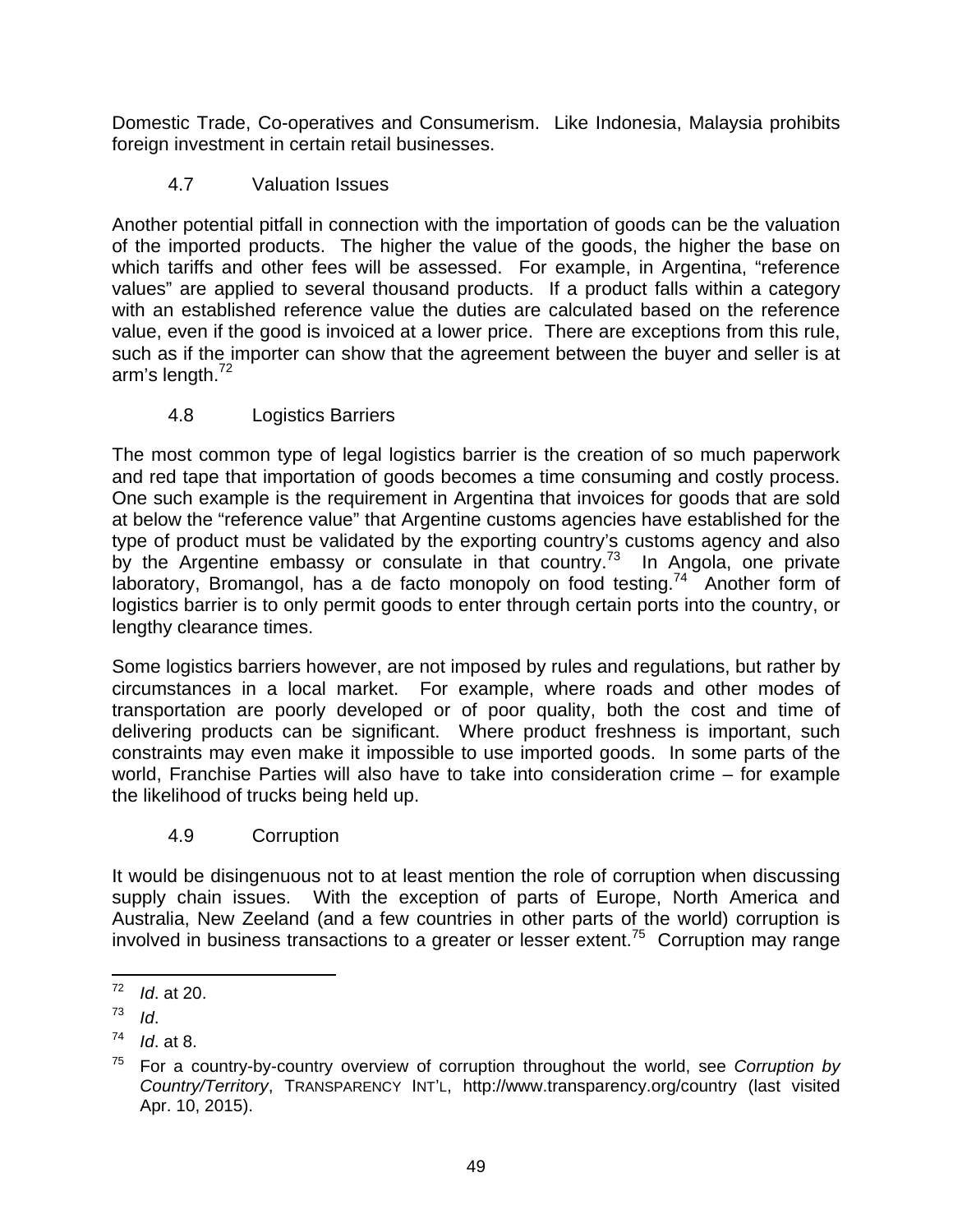from small payments that give a party priority consideration in the handling of official matters, to much more significant payments without which a party's matter will not be considered at all. In many countries, customs and import licensing officials are particularly prone to demanding bribes. While in many cases, a small payment may have been the most efficient way of handling a matter, for franchisors from countries with national anti-bribery laws or that have adopted anti-bribery treaties, this is usually not a possible option. The U.S., the Foreign Corrupt Practices Act ("FCPA") prohibits U.S. companies and their employees, U.S. citizens, foreign companies listed on a U.S. stock exchange or required to report to the SEC, and foreign persons while in the U.S., from corruptly paying or giving anything of value to a foreign official in order to obtain or retain business.<sup>76</sup> U.S. franchisors are by no means alone in having to comply with anticorruption type restrictions. The U.K. Bribery Act of 2010 is, in some respects, even further reaching than the FCPA. While the FCPA only prohibits bribing public officials, the U.K. Bribery Act prohibits bribing anybody.<sup>77</sup> It also makes it unlawful to accept a bribe.<sup>78</sup>

There is certainly no one-size-fits-all solution for supply chain issues. Solutions depend on the industry that the franchisor is in, the market that it is entering, the sophistication of the franchisee, the availability of products and experienced suppliers and forwarders in the market, and many other factors. Unfortunately, as with so many other aspects of doing business internationally, the solutions adopted are rarely scalable. The local differences between laws and market conditions will require each market to be evaluated on its own. Even franchisors with significant domestic experience in supply chain issues need to exercise care when taking their franchise programs to new countries. The domestic experience, while beneficial, is likely not sufficient to efficiently handle international supply chain issues. Franchisors may wish to at least start out by using third party providers familiar with the new local market and with the types of supply chain issues that the franchise system is likely to encounter.

#### **5. End Of Franchise Issues**

5.1 Why Should International Franchise Agreements Address All End Of Franchise Issues?

End of franchise issues can be troublesome in a franchisor's domestic market. But, those problems can often compound when foreign franchisors must rely upon court systems in their franchisees' territories to enforce contractual rights and post-term covenants. International area developers and master franchisees also face significant potential problems when franchise agreements end. For example, to challenge an unfair termination or nonrenewal, they may be required by their franchise agreements to

  $76$  There is an exception for minor "grease payments" that have to be paid for the party to obtain what they are legally entitled to. *See* 15 U.S.C. § 78dd-2(b). However, the line between a permitted grease payment and a bribe can be treacherous and it is generally advisable to stay away from such payments altogether.

<sup>&</sup>lt;sup>77</sup> Section 1 of the U.K. Bribery Act 2010.

<sup>&</sup>lt;sup>78</sup> Section 2 of the U.K. Bribery Act 2010.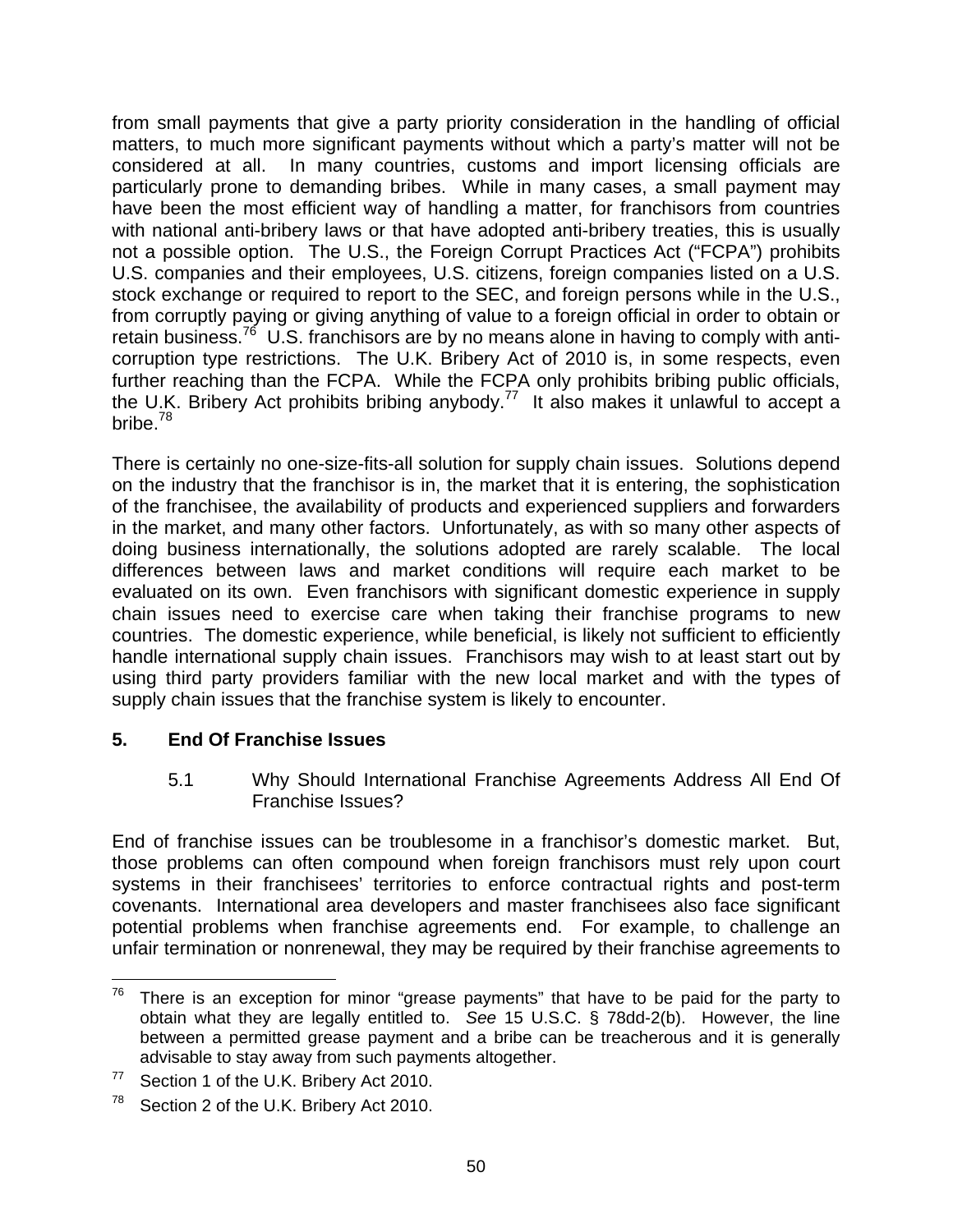arbitrate or litigate the issues far from home and far from friendly witnesses, who reside in their territories. They may find that they must dispose of property that was specially built for the franchise, deal with non-compete covenants, handle warehousing and purchase agreements that were established with suppliers, and pay compensation to terminated employees. Area developers and master franchisees that have made an investment in infrastructure in anticipation of expanding to meet development targets will usually need to unwind the entanglements that they have encountered.

Franchisors and their master franchisees confront the most difficult end of franchise issues.<sup>79</sup>

Planning for the end of a franchise relationship is as important for international franchise lawyers as is planning to deal with opening and operational issues. Ultimately, all international franchise relationships will end. The ending of a master franchise relationship usually involves several parties that have become involved with the franchise. The job of Franchise Parties' and their counsel is to anticipate end of franchise issues, and to draft language in their agreements to address them in a workable way.

#### 5.2 Dealing with a Notice of Termination—Master Franchise

5.2.1 How Many Relationships Can Be Affected by the Termination of a Master Franchise?

The termination or nonrenewal of an international master franchise agreement causes both franchisors and master franchisees to confront a series of problems. Franchisees whose only franchising experience is with direct unit franchising are accustomed to dealing with the duty of franchisees to stop holding themselves out as a franchisee and to return all confidential and proprietary materials to the franchisor. Often a post-term non-compete covenant will be implicated. The franchisee must deal with its landlord, suppliers, and employees. Signs must come down and telephone and Internet listings must be changed.

These issues are only the beginning of what master Franchise Parties face at the end of a franchise relationship. Because a master franchisee replicates most of the functions of a franchisor in its territory, it may enter into numerous contractual and business relationships when fulfilling its role. For instance, the master franchisee will accept initial franchise fees, area development fees, and option fees from franchisees for rights

  $79$  For a review of several of the legal theories, see Leonard Polsky, Mark Abell, Ruby Asturias & Sun Chang, Post Expiration and Termination Issues in Master Franchising: The Fate of the Unit Franchisees and Other Issues, Presentation at the International Franchise Association/International Bar Association 2014 Annual Joint Conference (May 6–7, 2014). The authors excelled in identifying legal theories to support rights of unit/subfranchisees upon termination of master franchises, but were unable to find decisions which apply the theories. This is unsurprising, given the frequency with which arbitration is used to resolve formal disputes, and the apparent reluctance of Franchise Parties to international agreements to engage in litigation.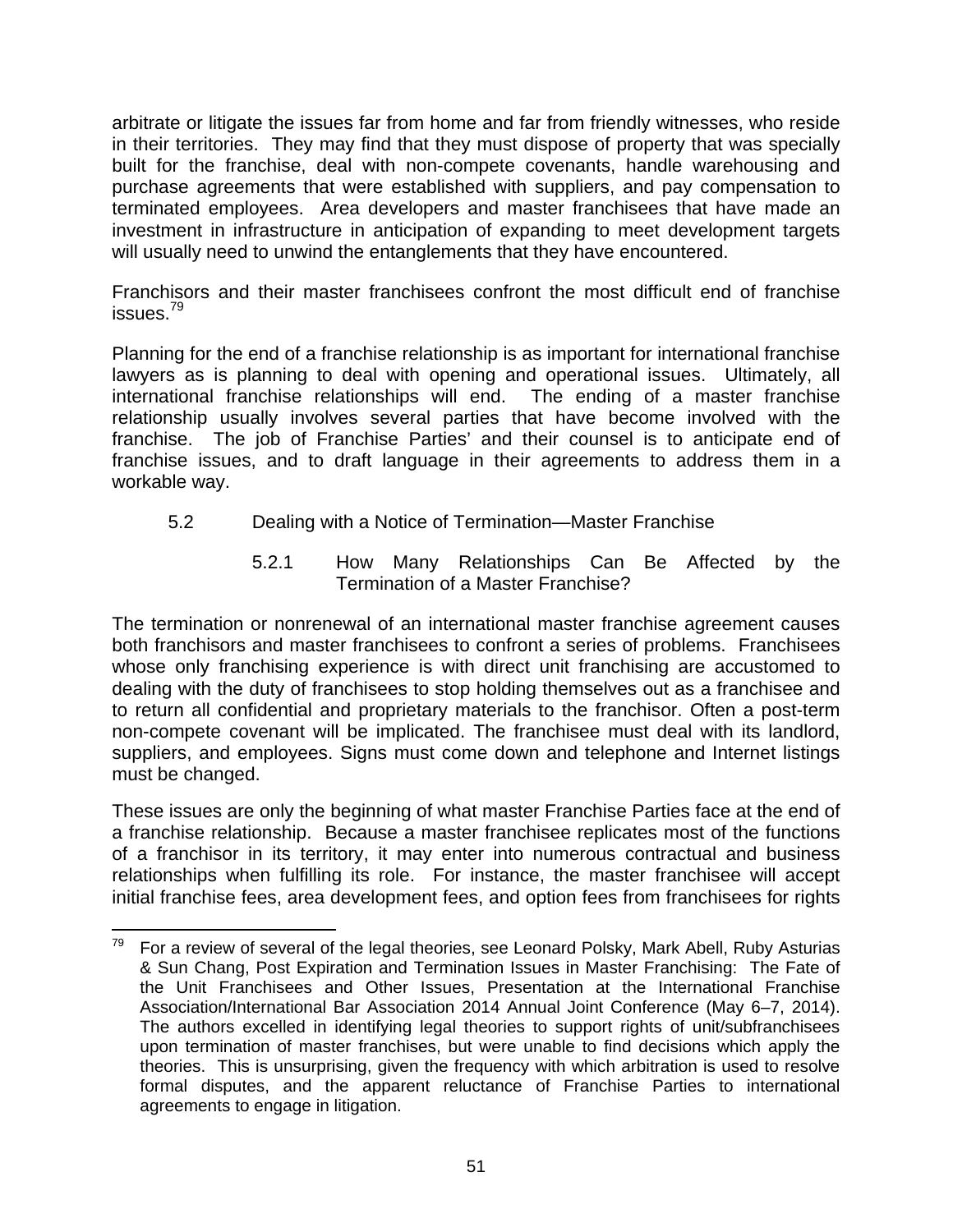that may not have been exercised on the termination date or expiration date of the master franchise agreement. The master franchisee may have received promissory notes from franchisees or payments from franchisees' customers for products or services to be delivered in the future. The master franchisee may be a lessor or sublessor to franchisees. Or, the master franchisee may be a supplier of products to franchisees and may have entered into supply agreements with franchisees, as well as with manufacturers, wholesalers, or other suppliers.

Additionally, the master franchisee may have created and established an advertising fund that it administers in its territory. In connection with that fund, it will have established a bank account, entered into contracts with advertising agencies, made commitments to advertising in media over a period of time, or failed to collect fees from its company-owned units or from some franchisees.

The master franchisee may also have committed to participate in franchise expos and trade shows. The master franchisee may own and host websites and social media sites on which the brand is promoted in the territory. The master franchisee may have loans for which assets of the master franchise business are collateral. The master franchisee has direct contractual relationships with its unit/subfranchisees. This list is not exhaustive.

5.3 What Can Go Wrong When The Notice Of Termination/Nonrenewal Is Delivered?

Franchisors usually end an international master franchise relationship because they are not being paid, because the development schedule is in serious default, because their brand is being damaged by the actions or inactions of the master franchisee, or because the master franchisee is disaffected with the franchise and notifies the franchisor that it wants to end the relationship. The Franchise Parties are frequently hostile to each other, each blaming the other party for the failure of the relationship to meet their original expectations.

Rarely does a termination notice get sent upon the occurrence of the first event of a default of an international master franchise agreement. Problems fester, payments are missed, units are not opened until, ultimately, one of the Franchise Parties acts upon its frustration by sending a termination notice, filing a lawsuit, or both.

Then, the Franchise Parties take inventory of their options and the problem that the end of the relationship will create. How do they address each of the relationships and agreements described above? What contractual rights do the parties have to protect themselves and their relationships?

Common rights of the franchisor are to stop the master franchisee from using its marks or system and to stop the master franchisee from holding itself out as a master franchisee. Master franchisees may be required to turn over websites and telephone listings using the franchisor's trademarks. Past due amounts must be paid to the franchisor. And, at the option of the franchisor, the master franchisee must assign unit/subfranchise agreements in the territory to the franchisor or its designee.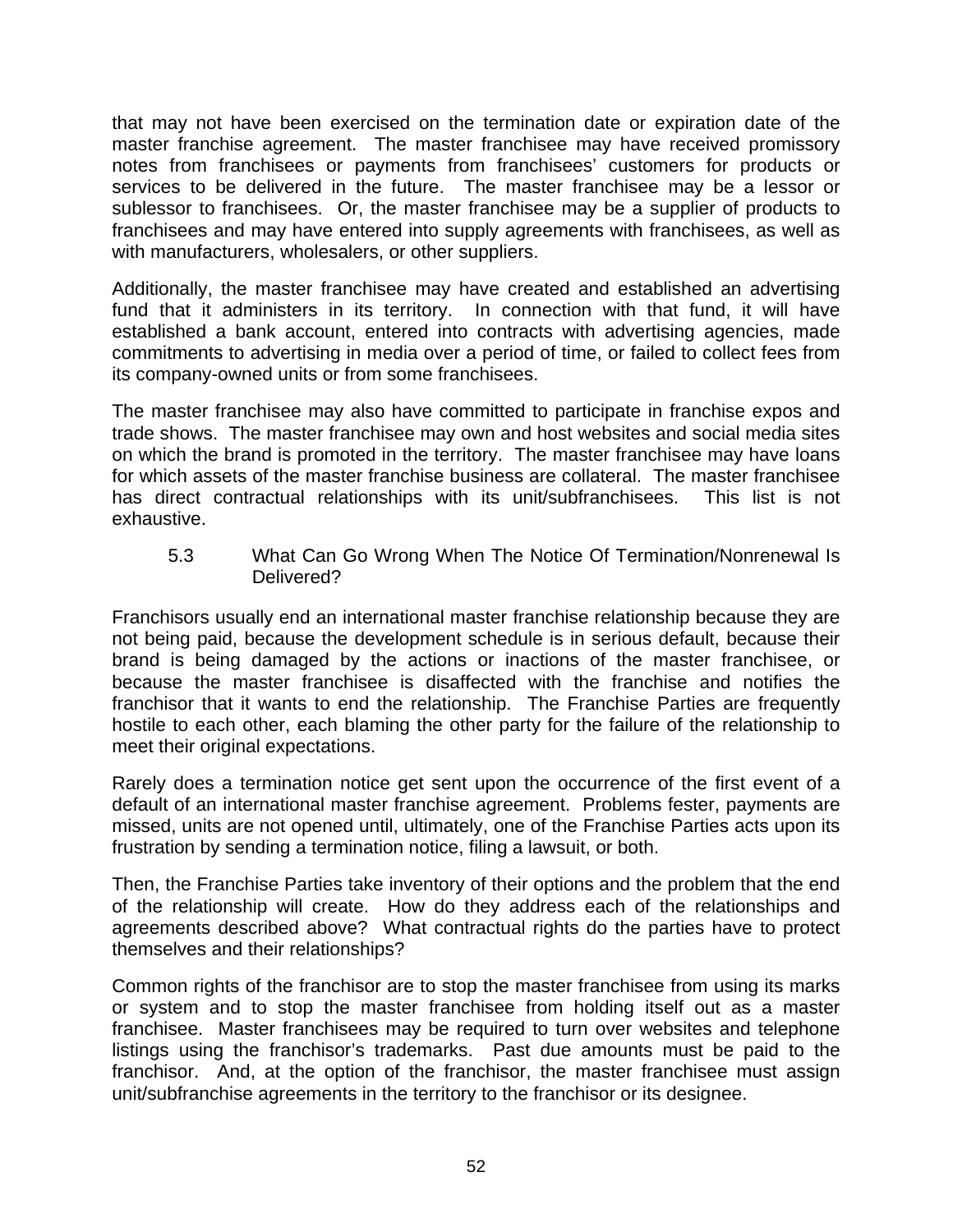The other relationships, discussed in Section 5.1.1, often are not addressed. As a result, the franchisor could find itself facing a situation wherein the master franchisee has negotiated a 180-day notice of termination or nonrenewal. During that period, the master franchisee may engage in any of the following:

- 1. The master franchisee may continue offering and, possibly, entering into new franchise relationships. Even though the franchisor may have the right to approve each new franchisee, franchise agreement, or site, the master franchisee may not comply once the termination notice has been sent.
- 2. During the franchise sales process, the master franchisee may use FDDs or advertising materials that omit mention of the termination notice, or that otherwise misrepresent the franchise relationship.
- 3. The master franchisee may collect area development fees, deposits, initial franchise fees, and fail to report them to the franchisor.
- 4. The master franchisee may make commitments to advertise the franchises, or discontinue all efforts to promote the brand in the territory, missing deadlines to exhibit at major franchise expos or to advertise in annual franchise directories.
- 5. The master franchisee may terminate further purchases needed to supply franchisees or it may collect and retain rebates that may be owed to franchisees.
- 6. The master franchisee may send termination notices to franchisees.
- 7. The master franchisee may notify the media that the franchisor is unethical and that the franchise is a bad investment.
- 8. As a supplier of products or software, the master franchisee could announce significant price increases and may be able to commit franchisees to pay for the purchases.
- 9. The master franchisee could notify unit/subfranchisees that the franchisor has terminated its franchise rights in the country and invite them to join with the master franchisee to convert their operations to a new brand developed by the master franchisee.

The "what ifs" are only limited by one's imagination.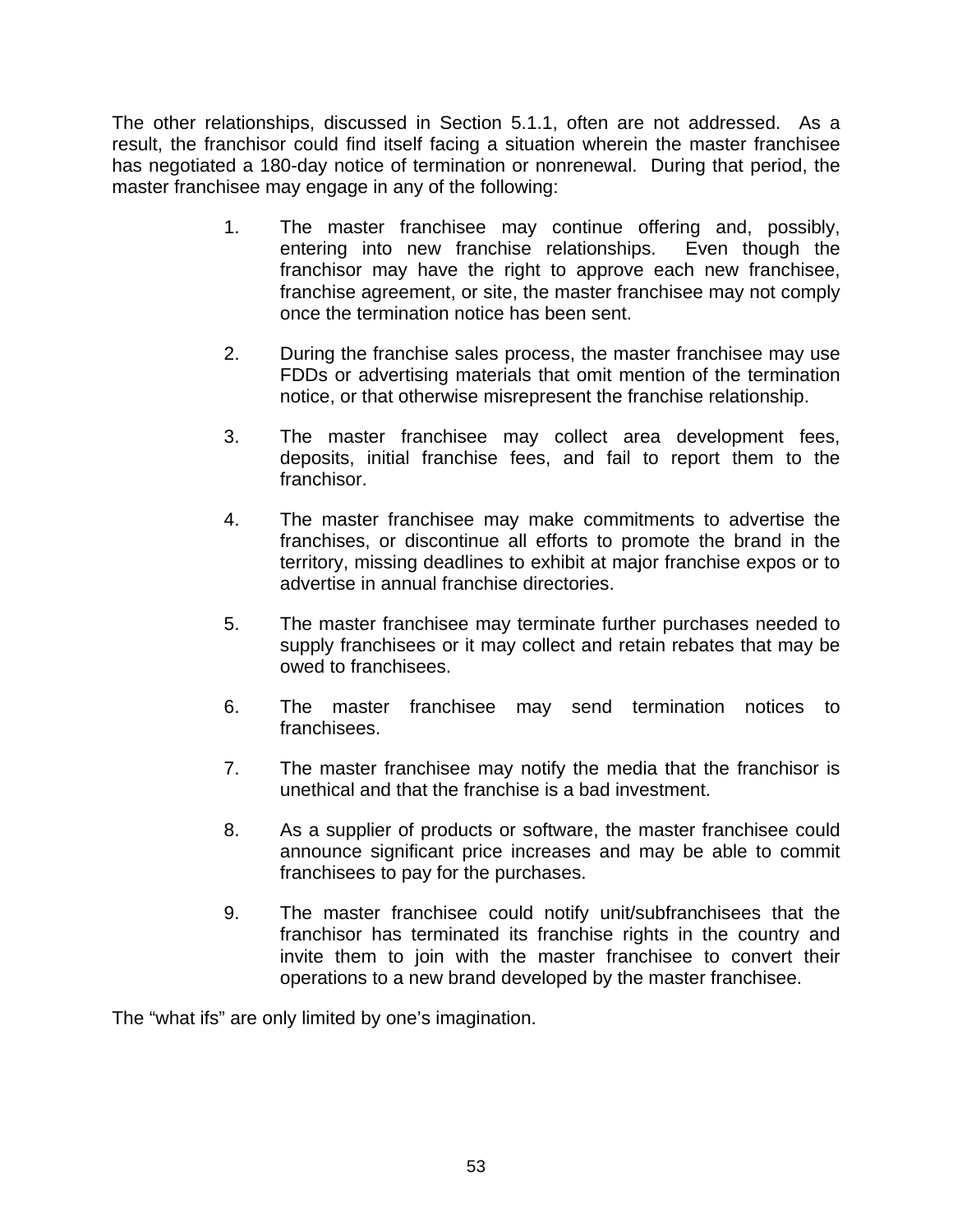#### 5.4 How Can A Franchisor Protect Itself?

International franchisors usually do not do business in the territory of an international master franchisee and do not have personnel there. Even if they did, how would they know what the master franchisee is doing during the time between delivery of a termination and its effective date, if neither the master franchisee fails to report what it is doing?

Unless the acts are unlawful, such as fraud or theft, what could a franchisor do about them during the termination notice period even if it had knowledge? Would the franchisor be able to demonstrate that it would be irreparably injured by the master franchisee's actions or inactions? Would it be subject to a pre-suit mediation requirement or a duty to pursue claims in arbitration in a different country? If so, it would have to await the appointment of an arbitrator and the receipt of a preliminary award before converting it into an enforceable right in the courts where the master franchisee conducts business. A properly drafted master franchise agreement may help to resolve these challenges. A franchisor can address these myriad concerns by causing its master franchise agreements to include the following:

- 1. The most obvious first step is to set a very short termination notice period. Because a termination notice is rarely unanticipated, the parties usually have ample opportunity to attempt to work out the disentangling of their relationship. Unless required by law, notices should be delivered without an opportunity to cure, the remaining time spent by the franchisee should be focused on how to disengage from the franchise relationship, than continuing to support and grow the franchise program in the territory.
- 2. A second step is to have a contractual right or power of attorney giving the franchisor or its designee the right to "step in" and manage the master franchisee's business for the benefit of the master franchisee during the notice period. The issues associated with exercising such a right are considerable, especially if it is contested. However, if the master franchisee also contests the termination and seeks or obtains a preliminary injunction to delay it until a trial on the merits, the right could be an important way to prevent "waste" occurring during the notice period. Also, the existence of a contractual right may create an incentive to accelerate the actual end of the relationship.
- 3. Another option is to include a term in the master franchise agreement prohibiting the master franchisee from entering into any agreement, lease, or license relating to the master franchisee's business without the franchisor's approval. Approval should be conditioned on the agreement, lease, or license granting the franchisor or its designee the option to assume the master franchisee's rights and duties under the instrument immediately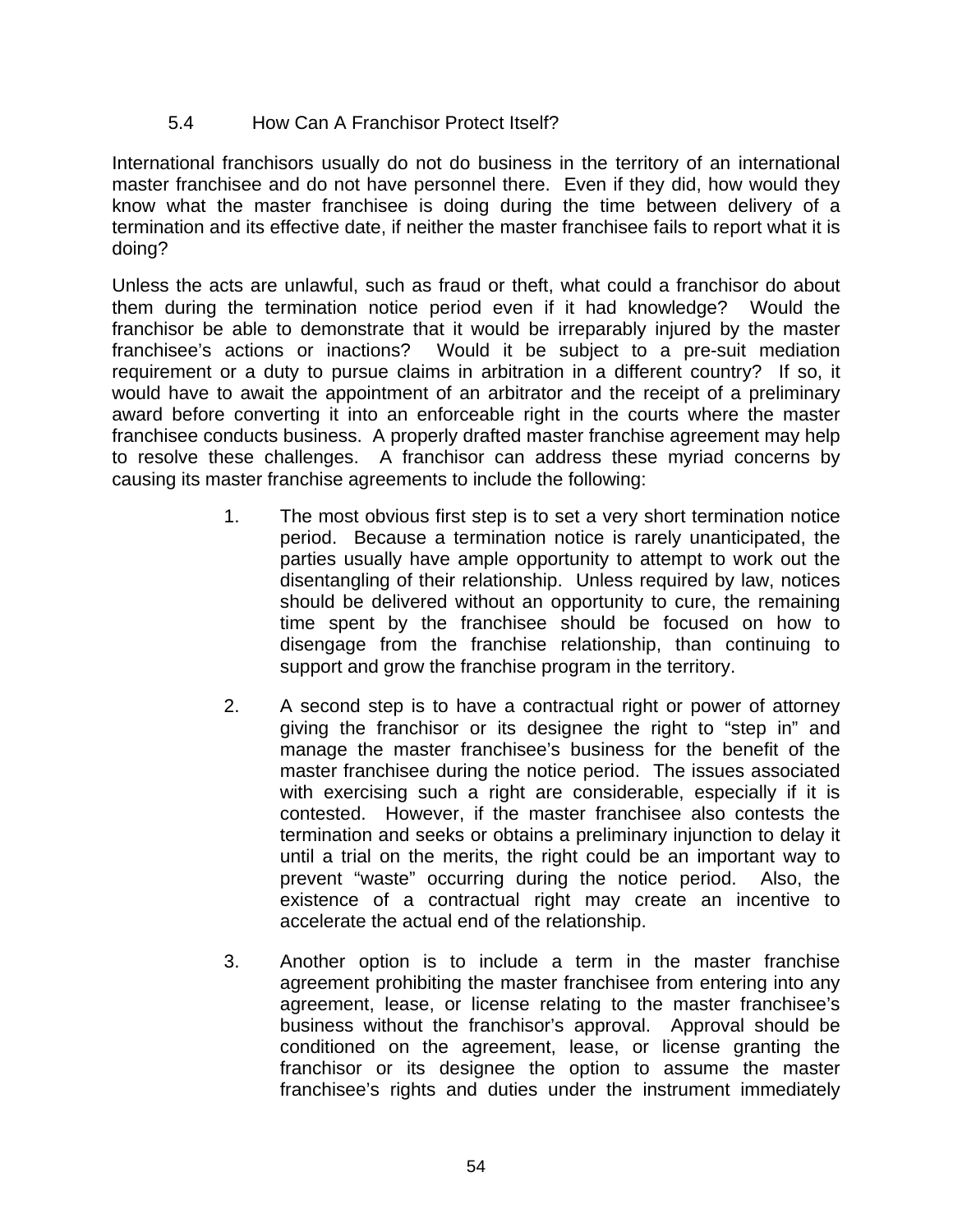upon the delivery of a notice of termination or nonrenewal. In addition, the agreements could grant the franchisor or its designee the right to assign, enforce, or terminate the agreements upon the termination or nonrenewal of the master franchise agreement. Those instruments should also authorize the franchisor to notify parties to the instruments of the existence of the termination or nonrenewal notice immediately upon delivery of such notice.

- 4. The franchisor may prohibit any such agreements, leases, or licenses from being executed, amended, extended, or renewed upon receipt of a notice of termination or nonrenewal without the franchisor's express approval.
- 5. The master franchise agreement should clearly grant the franchisor the right to communicate directly with franchisees and prospective franchisees at any time during the term of the master franchise agreement and thereafter.
- 6. The master franchise agreement should grant the franchisor the right to immediately terminate the master franchise agreement if any point-of-sale (POS) or other computer access to the master franchisee's or unit/subfranchisee's business stops for more than 24 hours.
- 7. The master franchise agreement should require the master franchisee, upon receipt of a notice of default or nonrenewal, to submit for the franchisor's prior approval all advertising, marketing, and promotional contracts with a duration of more than 30 days, which may not be effective without the franchisor's approval.
- 8. The master franchise agreement should require that all prepayments received by the master franchisee, including option fees, area development fees, deposits, prepaid customer payments, and supplier rebates be retained in a trust account that is independent of the master franchisee's operating account until the payments may be recorded as income under the locally applicable generally accepted accounting standards.
- 9. All guarantees and security interests acquired by the master franchisee from franchisees' principals, should, by their terms, be made for the benefit of the franchisor and assignable to the franchisor upon its demand.
- 10. The master franchise agreement should require that the master franchisee's principals, agents, and representatives resign from their positions as officers, directors, or controllers of all advertising funds upon termination of the master franchise agreement.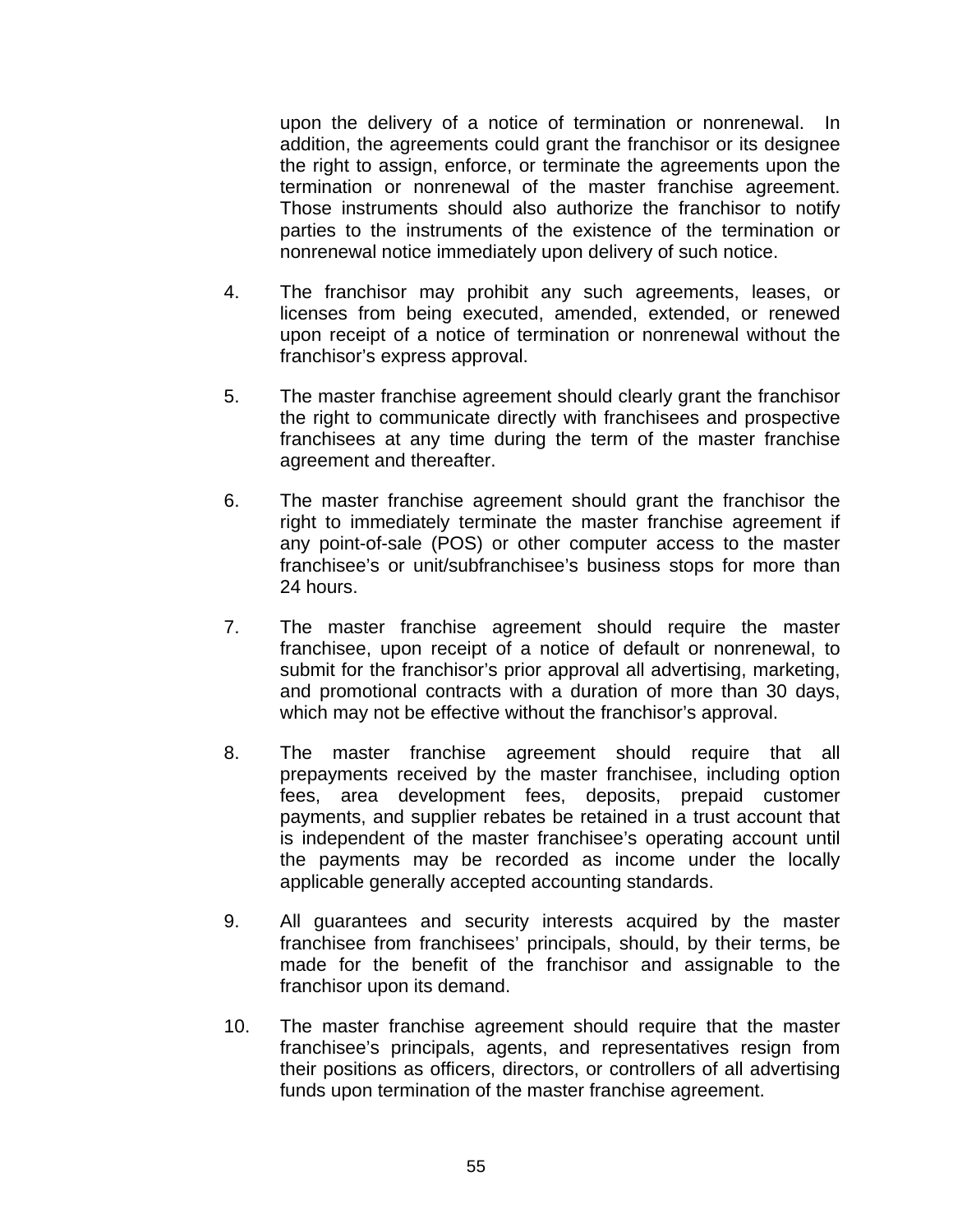- 11. Upon termination or nonrenewal of the master franchise agreement, at the franchisor's option, the master franchisee should be deemed to have assigned to the franchisor and/or its designee all of its rights to bring claims against any unit/subfranchisee or supplier to franchisees.
- 12. Upon receipt of a notice of default or nonrenewal, the master franchisee should be prohibited from commencing legal action or arbitration against any franchisee and from terminating or refusing to renew a franchise agreement without the franchisor's prior written approval.
- 5.5 What Problems Do Master Franchisees Face When A Master Franchise Agreement Ends?

Master franchisees typically enter into agreements related to the master franchise business in anticipation of their growing the franchise network in their territories. They are not typically focused upon what might happen to them if the master franchise is terminated or not renewed. What could go wrong?

- 1. Most master franchise agreements require the master franchisee to enter into franchise agreements directly with unit/subfranchisees and developers. When the master franchise agreement ends and the master franchisee no longer has the right to collect fees from unit/subfranchisees or to receive any other benefits from those agreements. However, unless those agreements expressly state that the master franchisee is no longer liable to unit/subfranchisees and developers following the master franchise agreement's termination, or nonrenewal, the master franchisee may remain liable for the performance of those agreements.
- 2. Unit/subfranchisees may assert claims for misrepresentation if the master franchisee failed to disclose its knowledge that the master franchise agreement was about to be terminated or that it was in default of its development schedule and that it had not been renegotiated.
- 3. If the master franchisee has guaranteed leases, or has leased or subleased property to unit/subfranchisees, those agreements usually remain in place following the termination or nonrenewal of the master franchise agreement.
- 4. If the master franchisee has committed to make purchases of products, advertising, real property, or other services for the benefit of its unit/subfranchisees, absent language in such agreements granting the master franchisee the right to terminate them if its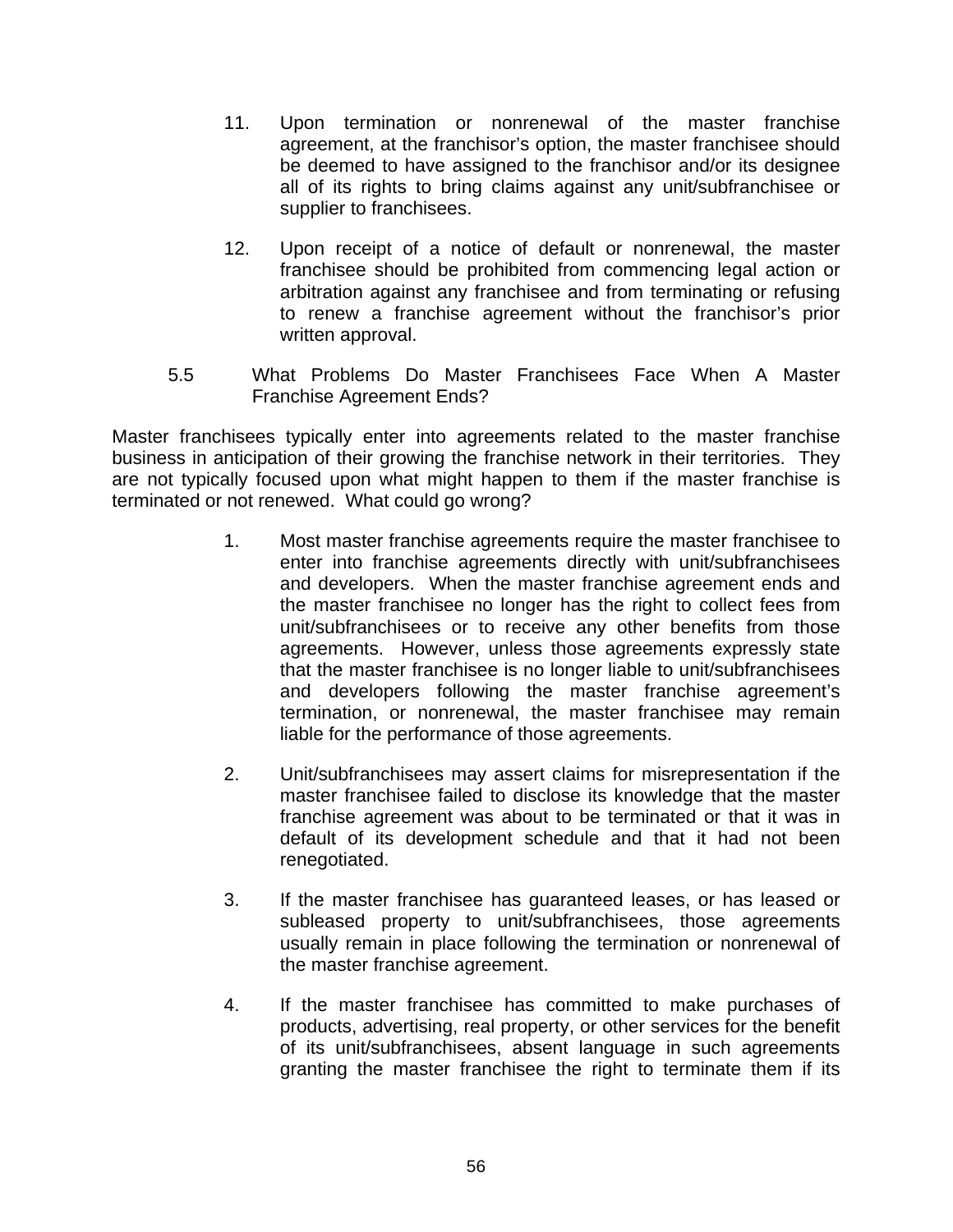master franchise agreement ends, the master franchisee has the duty to fulfill its obligations under those agreements.

- 5. The master franchisee may want to extricate itself from its obligations under its company-owned unit franchise agreements, and to make different investments. However, it may be subject to post-term noncompete covenants, and unable to find a buyer for the units as franchises because of the uncertain status of the franchise brand in the territory.
- 6. Upon receipt of notice of the master franchisee's termination, unit/subfranchisees may stop making payments, both past due and currently due, thereby exposing the master franchisee to further liability to the franchisor (especially if franchise fees are based upon amounts owed by franchisees, rather than upon amounts collected.)
- 7. Even if the franchisor or its designee steps in to service unit/subfranchisees in the territory, in the absence of receiving a full release from the franchisor, the master franchisee may still be subject to unit/subfranchisees' claims of nonperformance, or for failure to refund initial franchise fees, option payments, or area development fees the master franchisee had collected and turned over to the franchisor.
- 5.6 What Language Should A Master Franchise Agreement Contain To Protect A Master Franchisee From Claims Described In Section 5.5?
	- 1. Master franchisees should insist upon language in the master franchise agreement that conditions assignment of franchise agreements, other contracts, leases and licenses, and control of advertising funds to the franchisor upon a release from the franchisor and an agreement to indemnify the master franchisee against all claims of parties to those agreements based upon acts or omissions arising after control is transferred. The master franchisee should seek to further condition the franchisor's rights to obtain assignment of the master franchisee's rights in these instruments upon its obtaining a release for the master franchisee under all personal guarantees the master franchisees' owners have executed as a condition of entering into those agreements.
	- 2. If a franchisor insists upon having step-in rights (described in 5.4.2 above) following the delivery of a notice of termination or nonrenewal, master franchisees should insist that unit/subfranchse agreement should include a covenant that the unit/subfranchisee will not sue the master franchisee for any claims arising during the time the franchisor or its designee operates the master franchisee's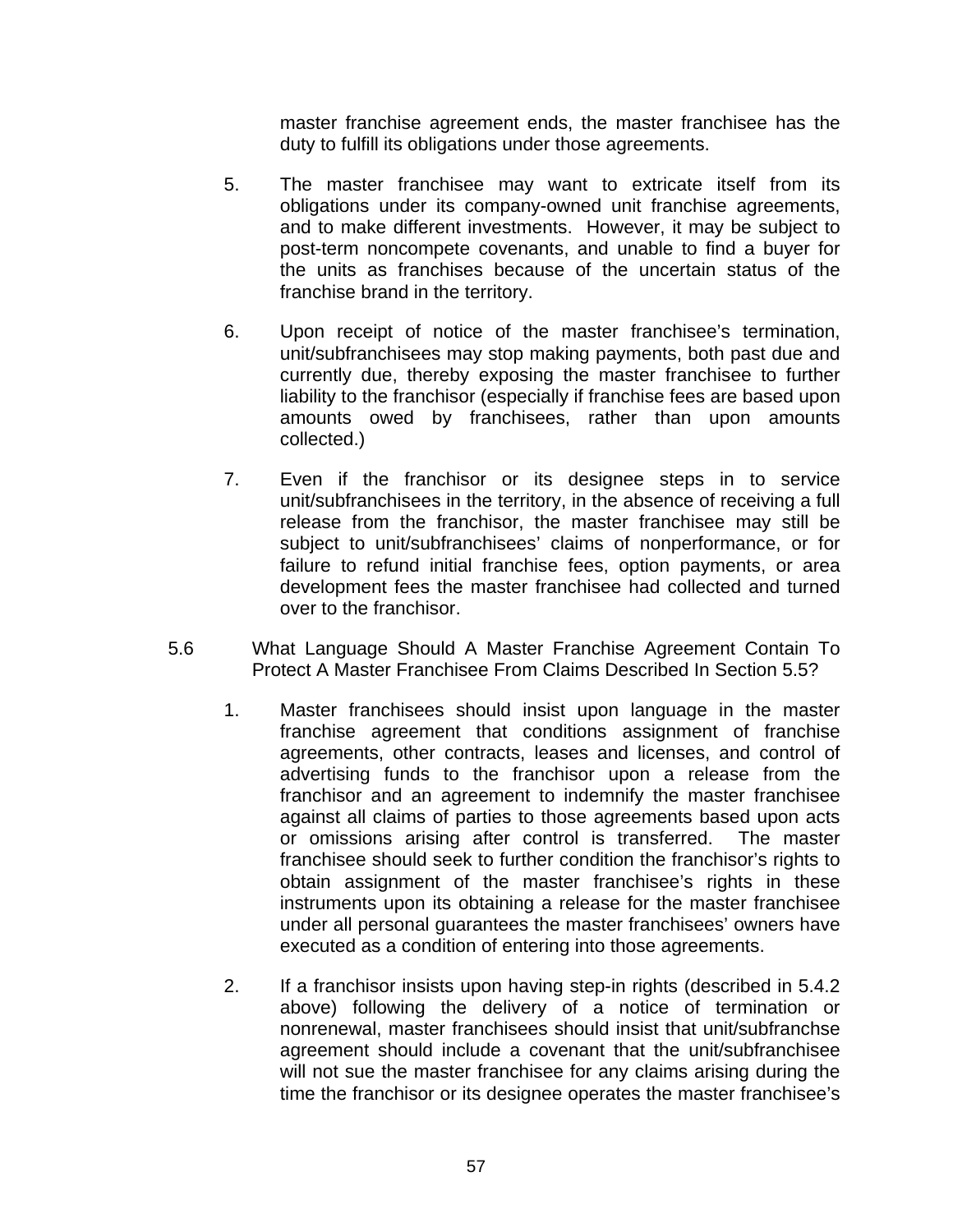business, and for any claims that arise following the termination of the master, and that it will indemnify the master franchisee against the cost of defending any such claims.

- 3. The master franchisee should insist upon similar language, to that described in 5.6.2, being placed in any agreements, licenses, and leases with third parties, a master franchisee executes with a supplier whenever the franchisor insists upon the right to assume control over the agreements upon termination or nonrenewal of the master franchise agreement.
- 4. The master franchisee should insist upon the master franchise agreement giving the master franchisee the option, upon termination or nonrenewal of the master franchise agreement, of selling its company-owned units, warehouses, headquarters, commissaries, fleet, etc. to the franchisor or its designee for fair market value, or otherwise being released from any post-term noncompete covenants. The agreement should also address a time period for exercising the right as well as a method for establishing fair market value.
- 5. If the master franchisee is required to refund all deposits and fees collected from franchisees for services or products not yet delivered, the master franchisee should insist that the funds be placed in an escrow account or in a trust fund in the territory for the benefit of the payors of those fees, and that the franchisor indemnifies it against claims arising during the time the franchisor or its designee controls the funds.
- 6. If the franchisor insists upon step-in rights in the case of a notice of default or nonrenewal, the agreement should require the franchisor to indemnify the master franchisee against all claims arising out of its management. It should also specify the extent to which the franchisor may access funds of the master franchisee or make commitments on behalf of the master franchisee beyond what is needed for day to day operation, but in no case, incurring debt without the master franchisee's consent.
- 7. When a development schedule or other defaults exist under the master franchise agreement, the master franchisee should immediately cure or renegotiate the obligation before closing on the sale of additional unit/subfranchises. Otherwise, the status of the default should be explained in any FDDs used to sell franchises or in acknowledgements in franchise agreements that are being used to sell franchises.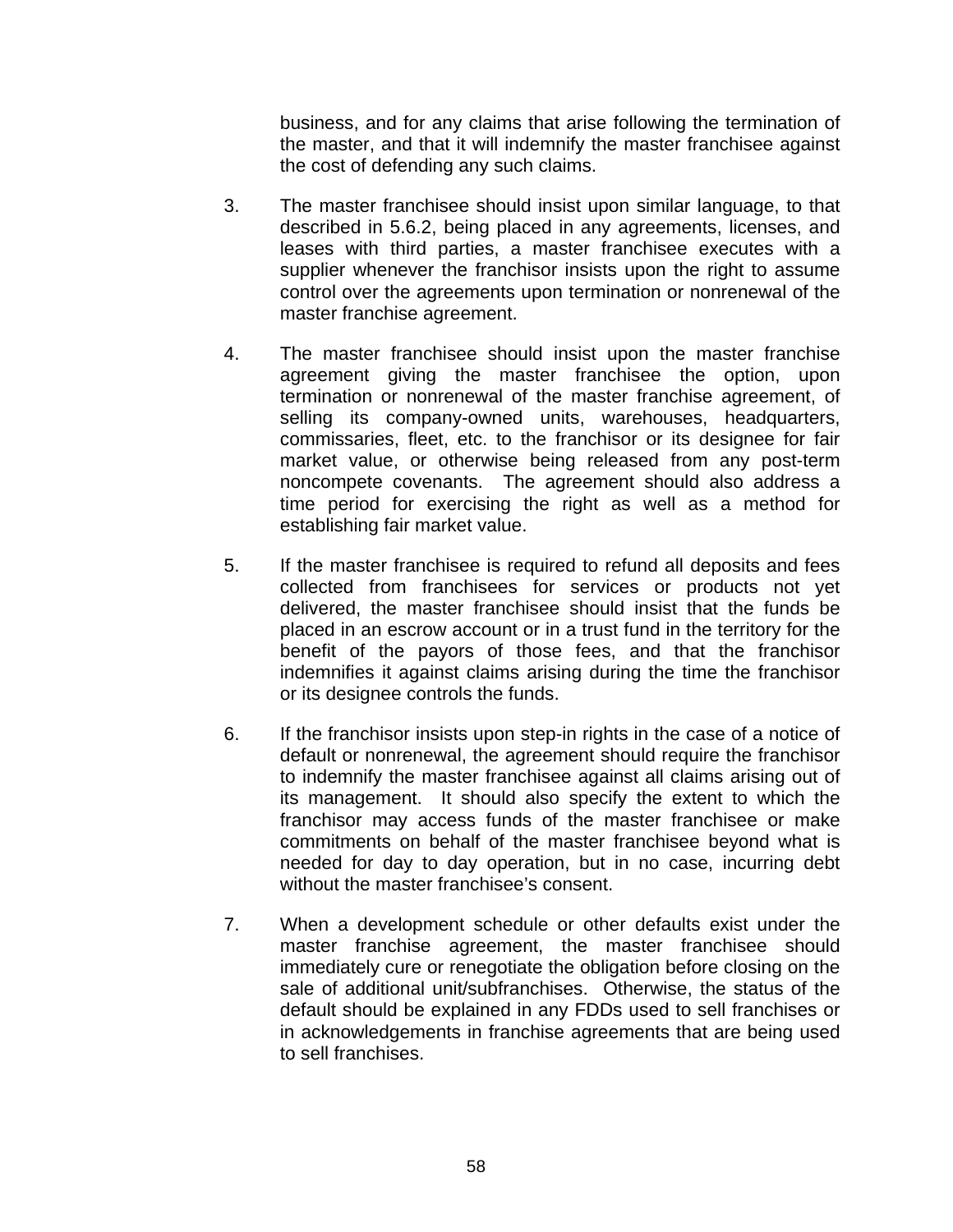- 8. The franchisor should agree to assign to the former master franchisee the net proceeds of any claims recovered which were owed to the master franchisee at the time of termination or nonrenewal, less the cost of enforcing the agreement, after all amounts owed to the franchisor and its affiliates have been deducted from the recovery.
- 5.7 What Happens To Unit/Subfranchisees When A Master Franchise Is Terminated?

The fate of a unit/subfranchisee in a territory formerly subject to a master franchise agreement is often not determined by the terms of a unit/subfranchise agreement or a master franchise agreement. Although the 2014 Multi-unit Franchise Commentary published by the North American Securities Administrators Association (NASAA) requires disclosures in the U.S. about a unit/subfranchisee's rights, no other law really addresses the status of an orphan unit/subfranchisee. According to the Commentary, a master franchisee's FDD "must include a disclosure of the circumstances under which its subfranchise may be canceled, and the effect, if any, that cancellation may have on a subfranchisee's rights to continue to use the franchisor's marks."<sup>80</sup>

The only other regulation to specifically address master franchising is in South Korea, but it does not deal with the issue of an orphaned unit/subfranchisee.

If Franchise Parties can agree on what would happen to unit/subfranchisees when a master franchise agreement ends, they can often draft a roadmap for dealing with the issues. Unfortunately, as the principal drafters of master franchise and unit/subfranchise agreements, franchisors generally do not want to commit to a course of action at the time of the execution of a master franchise agreement. They do not know how many outlets will be operating in the country, the cost of assuming the master franchisee's duties, the availability of a new master franchisee to take over the territory, whether the outlets will be operating profitably, etc., when the master franchise agreement ends. Nor do they know whether, by assuming the contractual obligations of a master franchisee, they will be assuming a significant risk of litigation from unhappy unit/subfranchisees.

Thus, master franchise agreements generally grant franchisors the option to assume the unit/subfranchise agreements when the master franchise agreement ends. Moreover, recognizing the potential effect on the ability of a master franchisee to sell unit/subfranchises, many unit/subfranchise agreements do not include language which would either cause the agreements to terminate automatically upon termination of the master franchise agreement, or grant the master franchisee or the franchisor the option to terminate them.

  $80$  NASAA Multi-Unit Commentary, SF 13.0. The Commentary is used by state franchise examiners to interpret U.S. FDD requirements.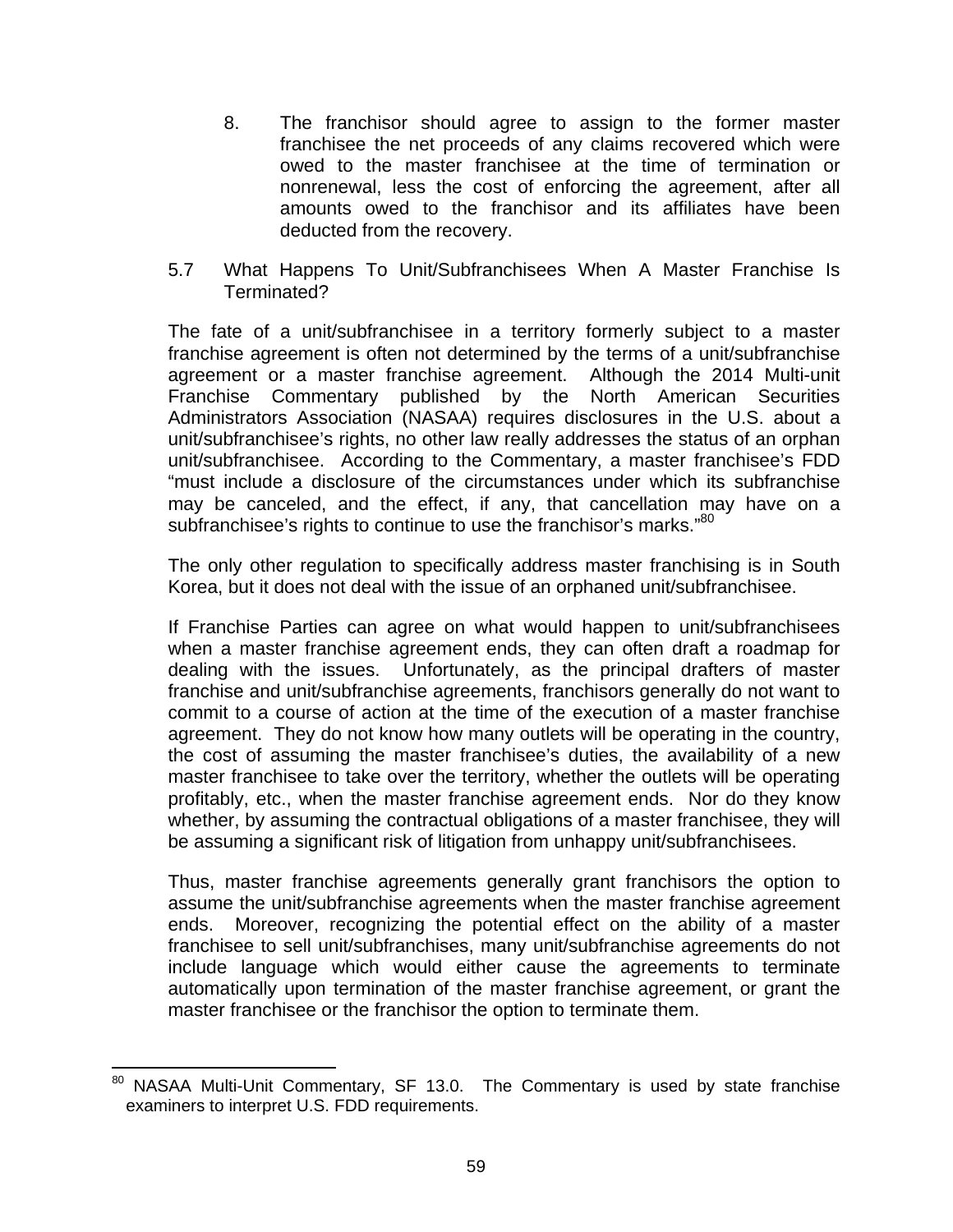Franchisors can draft agreements to provide for assumption of the master franchisee's rights upon termination or nonrenewal of the master franchise agreement. However, they cannot insulate the master franchisee or the franchisor from claims by the master franchisee's former unit/subfranchisees.

A discussion of strategies for dealing with unit/subfranchisees at the end of a master franchise agreement was prepared by Stephane Teasdale and James Susag for the ABA Forum on Franchising in 2013.<sup>81</sup>

#### **6. Conclusion**

In the foregoing pages, we have identified a seemingly endless list of common mistakes that may arise in the international franchising process. Notwithstanding the existence of common mistakes and problems, we have endeavored to suggest workable approaches for avoiding or mitigating the problems. We are optimistic that our readers will use the information we have provided to avoid many of the problems that we have identified and thereby adopt practices which are more beneficial to all participants in the international franchising process.

<sup>\*</sup> The authors thank Erica Tokar, a Gray Plant Mooty associate, for her significant contribution to the preparation of this article.

 81 Stephane Teasdale & James Susag, *Terminating an International Master Franchisee*, 2013 A.B.A. ANN. F. ON FRANCHISING.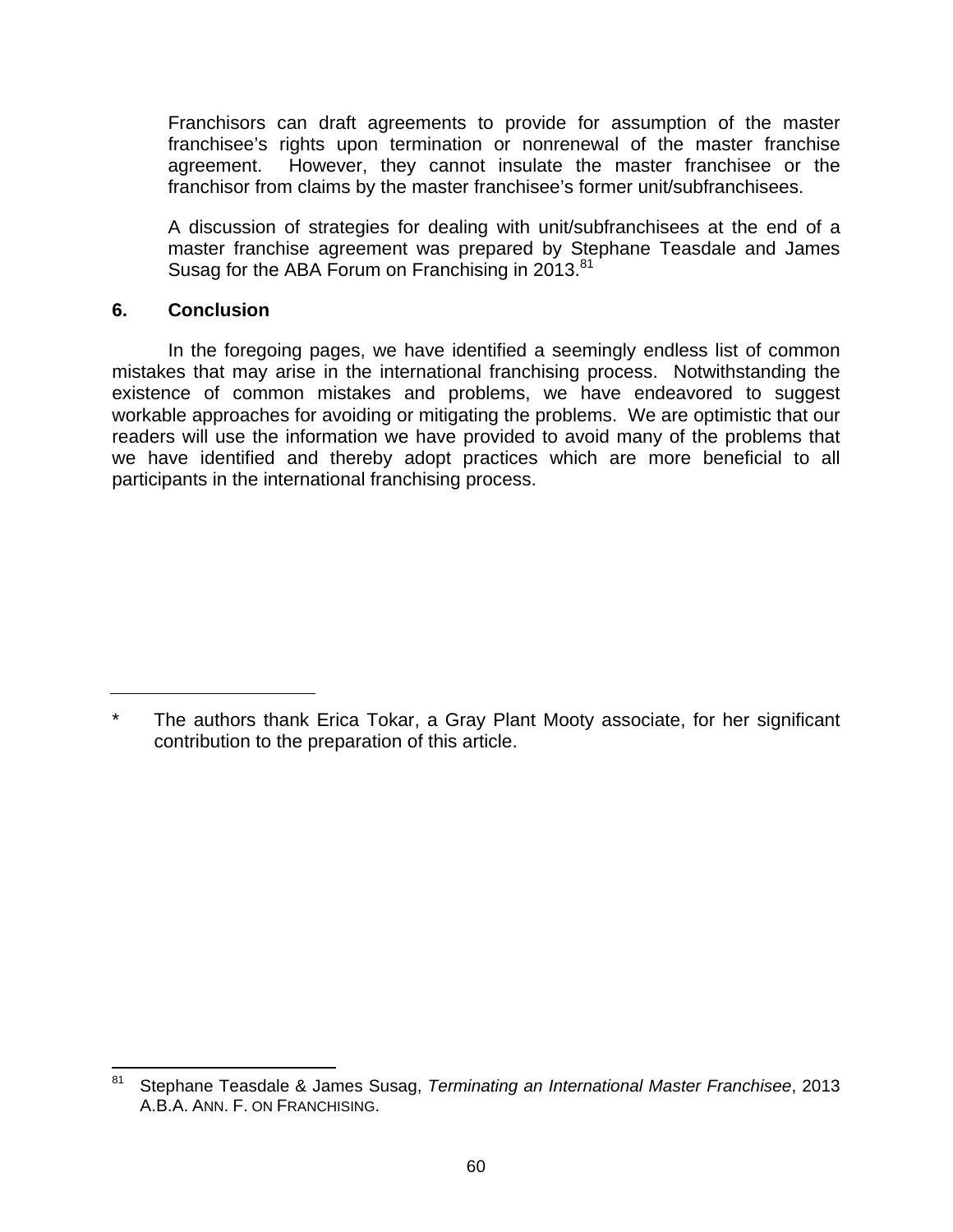# **Attachment A**

#### **Resources for Selecting the Right International Market**  Compiled by Carl Zwisler

- **Commonality of Language and Culture with Franchisor's Home Country**—CIA's *World Factbook*, https://www.cia.gov/library/publications/the-world-factbook/index.html
- **Corruption**—Transparency International's Corruption Perceptions Index, http://www.transparency.org/cpi2014/results
- **Currency Conversion Restrictions**—IMF's Annual Report on Exchange Arrangements and Exchange Restrictions, http://www.imf.org/external/pubs/nft/2014/areaers/ar2014.pdf
- **Customs, Duties, Content, Labeling, and Other Import Restrictions**—Export.gov, http://www.export.gov/%5C/tradeproblems/index.asp
- **Ease of Doing Business in a Market**—World Bank's *Doing Business*, http://www.doingbusiness.org/reports/global-reports/doing-business-2015
- **Franchise Country Ranking—The EGS GlobalVue™** http://www.edwardsglobal.com/wp-content/uploads/2011/05/EGS-GlobalVue-1014.pdf
- **Country Risk**—Euromoney's World Risk Average, http://www.euromoneycountryrisk.com
- **Inflation/Deflation**—IMF's World Economic Outlook Database, http://www.imf.org/external/pubs/ft/weo/2014/02/weodata/download.aspx
- **Laws Regulating Franchising**
	- Law Business Review, Ltd.'s *The Franchise Law Review* (Edited by Mark Abell), http://thelawreviews.co.uk/titles/1131/the-franchise-law-review/
	- Getting the Deal Through, https://gettingthedealthrough.com
	- CCH's *Business Franchise Guide* via IntelliConnect, http://www.intelliconnect.cch.com
	- *International Comparative Legal Guide to Franchise*, 2015
	- American Bar Association Forum on Franchising's *International Franchise Sales Laws* (Edited by Andrew Loewinger and Michael Lindsay)
	- *International Franchising* (Edited by Dennis Campbell)
	- *International Distribution Institute*, http://www.idiproject.com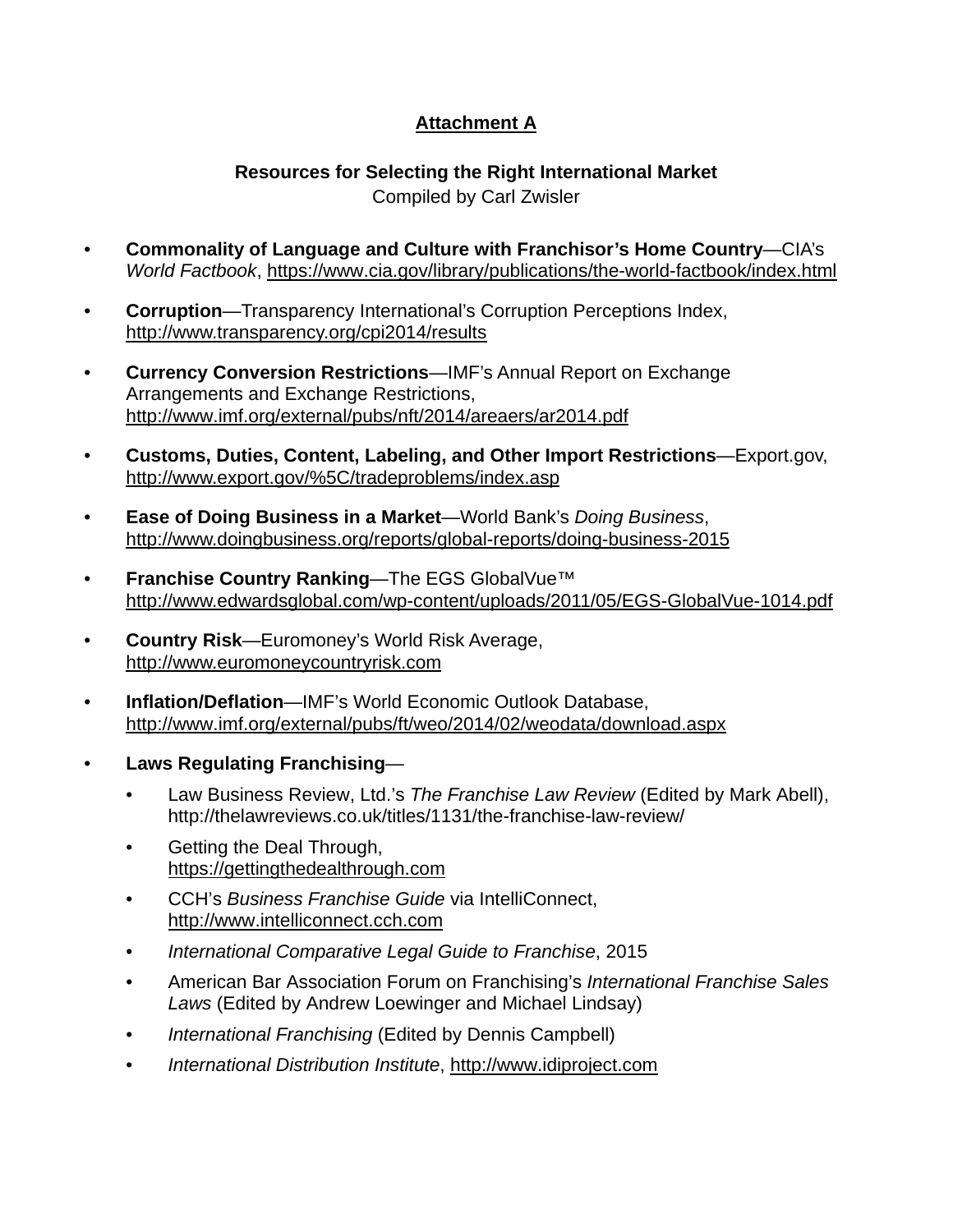- **Political And Economic Stability**—World Bank's World Governance Indicators, http://info.worldbank.org/governance/wgi/index.aspx#faq
- International Suppliers
- **Purchasing Power Parity**—*The Economist*'s Big Mac Index, http://www.economist.com/content/big-mac-index; Expatistan Cost of Living Index, www.expatistan.com/cost-of-living
- **Trade Sanctions**—U.S. Department of the Treasury, http://www.treasury.gov/resource-center/sanctions/Programs/Pages/Programs.aspx
- **Withholding Tax Rates and Other Tax Laws, as Adjusted by Tax Treaties** U.S. Internal Revenue Service, http://www.irs.gov/Businesses/International-Businesses/United-States-Income-Tax-Treaties---A-to-Z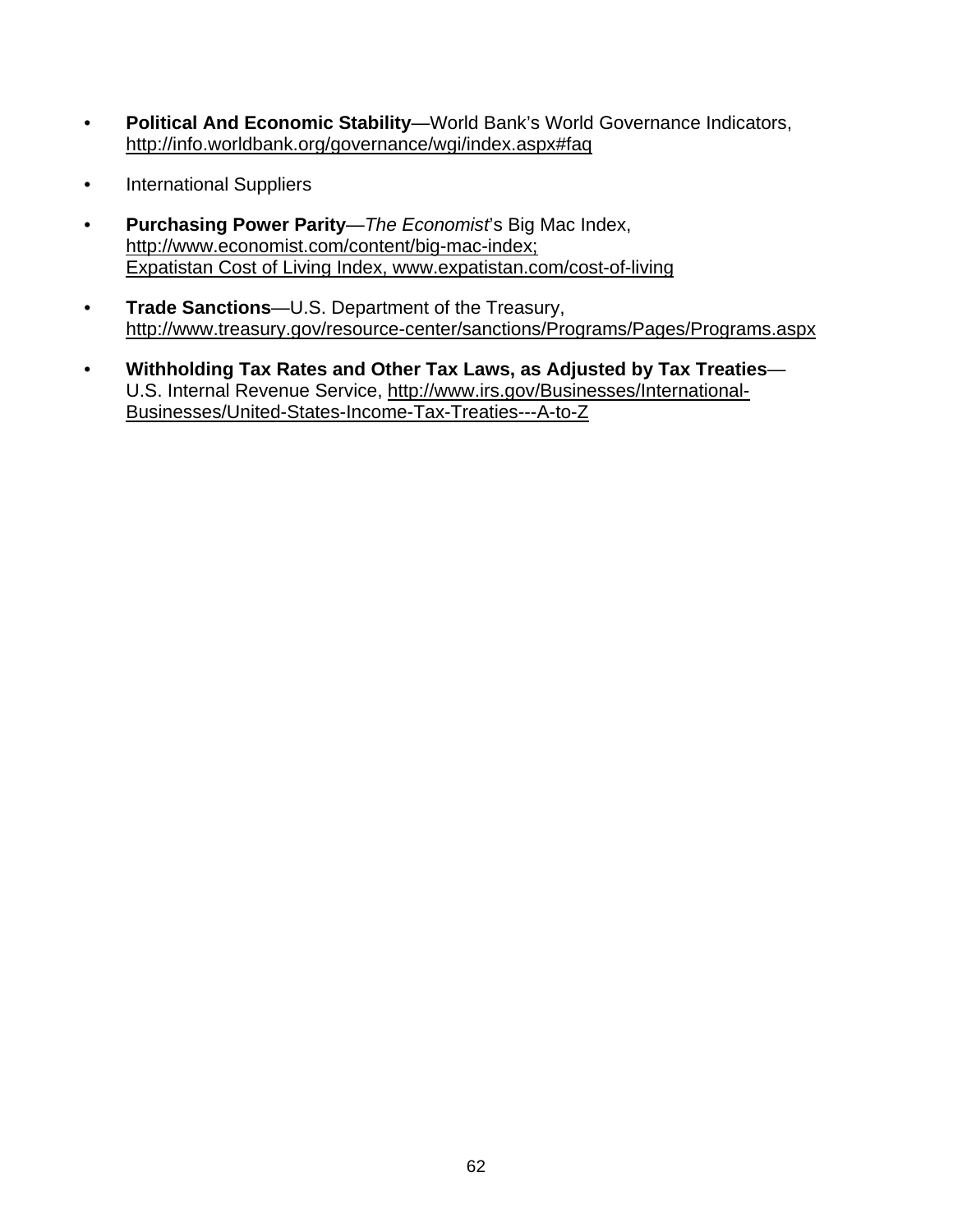#### **Melissa a Rothring**



**Huddle H House, Inc.** 5901 Pea chtree-Dunwoo ody Suite B45 50 Atlanta, G GA 30328 Office: 77 70.325.1300 mrothring@ @HuddleHous se.com

Mrs. Rothring has 22 years' experience in franchising business analysis and management, focusing on financial and legal management initiatives with a concentration on effective branding and operational strategies. Mrs. Rothring currently serves as General Counsel to Huddle House, Inc., a full-service 24-hour family restaurant chain. Prior to joining Huddle House, Mrs. Rothring's executive leadership positions include tenure as Vice President, General Counsel and Corporate Secretary for GFG Management, LLC, an Atlanta-based, multi-brand retail and QSR franchisor/licensor of Great American Cookies, MaggieMoo's, Marble Slab Creamery, Pretzel Time, Pretzelmaker, Shoebox New York and The Athlete's Foot. Previously, Mrs. Rothring was Chief Legal Officer at Blimpie International, Inc. and an executive at Kahala Corp., each a multi-brand QSR licensor/franchisor. She presents at the IFA Legal Symposium, MUFSO, IFA Webinars, corporate seminars, the Franchise and Distribution Section of the State Bar of Georgia and other workshops, roundtables and similar e events.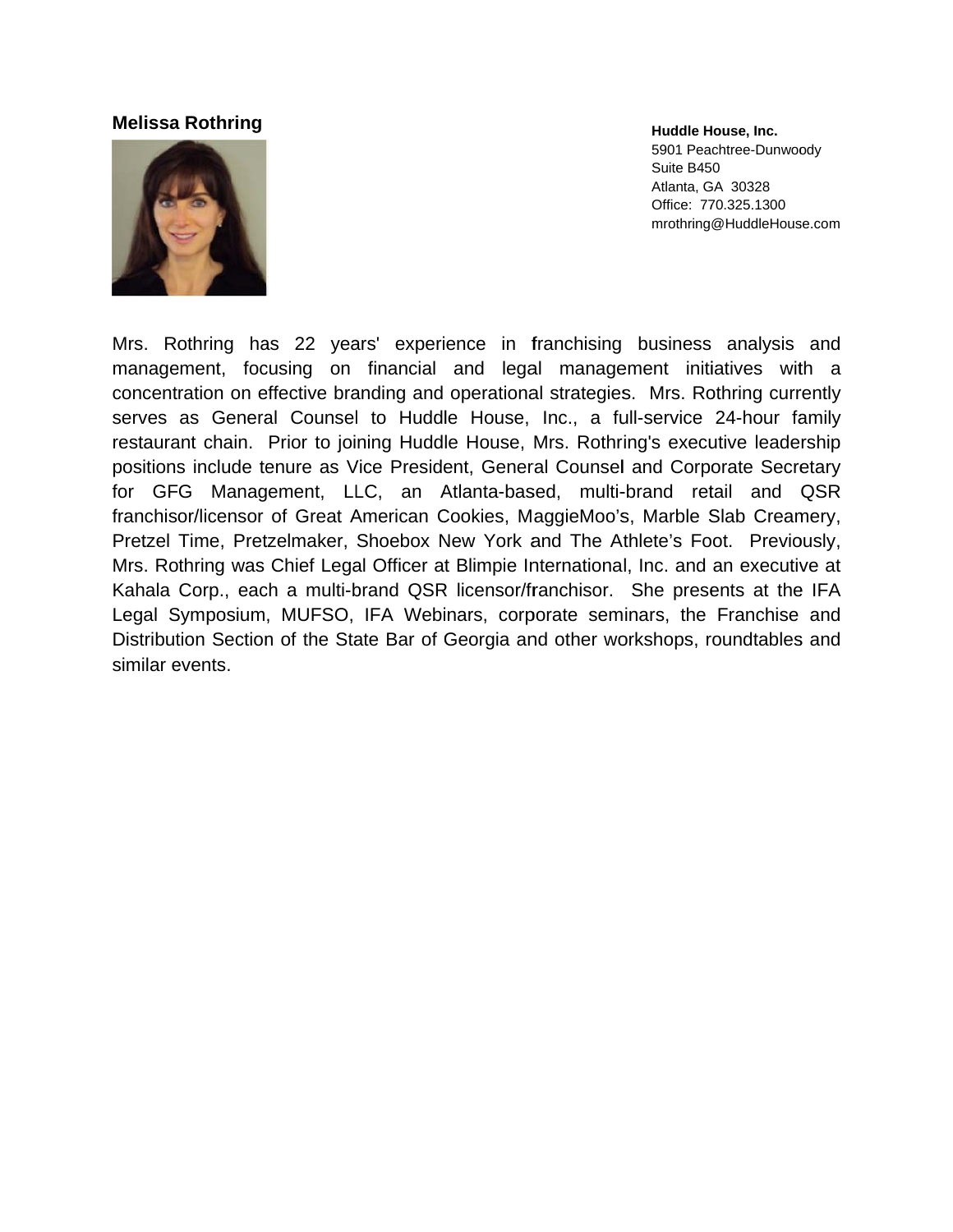#### **BEATA KRAKUS**



**Gr reensfelder, H Hemker & Gale e, P.C.**200 West Madison Street Su uite 2700 Chicago, IL 60606 Of ffice: 312-345-5 5004 www.greensfelder.com

Beata Krakus is an officer in the Chicago office of Greensfelder, Hemker & Gale, P.C., and part of the firm's Franchising & Distribution Practice Group. She works with franchisor clients in domestic and international franchise transactional matters, as well as related areas such as distribution and sales representative arrangements, and other commercial contracts. She has advised, structured, and prepared franchise programs for many different franchise concepts including real estate brokerages, hotels, restaurants, and fitness and personal health systems.

Prior to joining Greensfelder, Ms. Krakus was an associate with Sonnenschein Nath & Rosenthal LLP. She also practiced in Warsaw, Poland with the Swedish law firm of Magnusson Wahlin.

Ms. Krakus is a member of the Women's Caucus Steering Committee, has served as an Associate Editor for The Franchise Lawyer, has herself written articles for the Franchise Law Journal and other franchise law publications, and has spoken repeatedly at the ABA Forum on Franchising and International Franchise Association Legal Symposium. She is recognized by International's Who's Who of Franchise Lawyers and by Chambers USA (Nationwide, Franchising, Up and Coming).